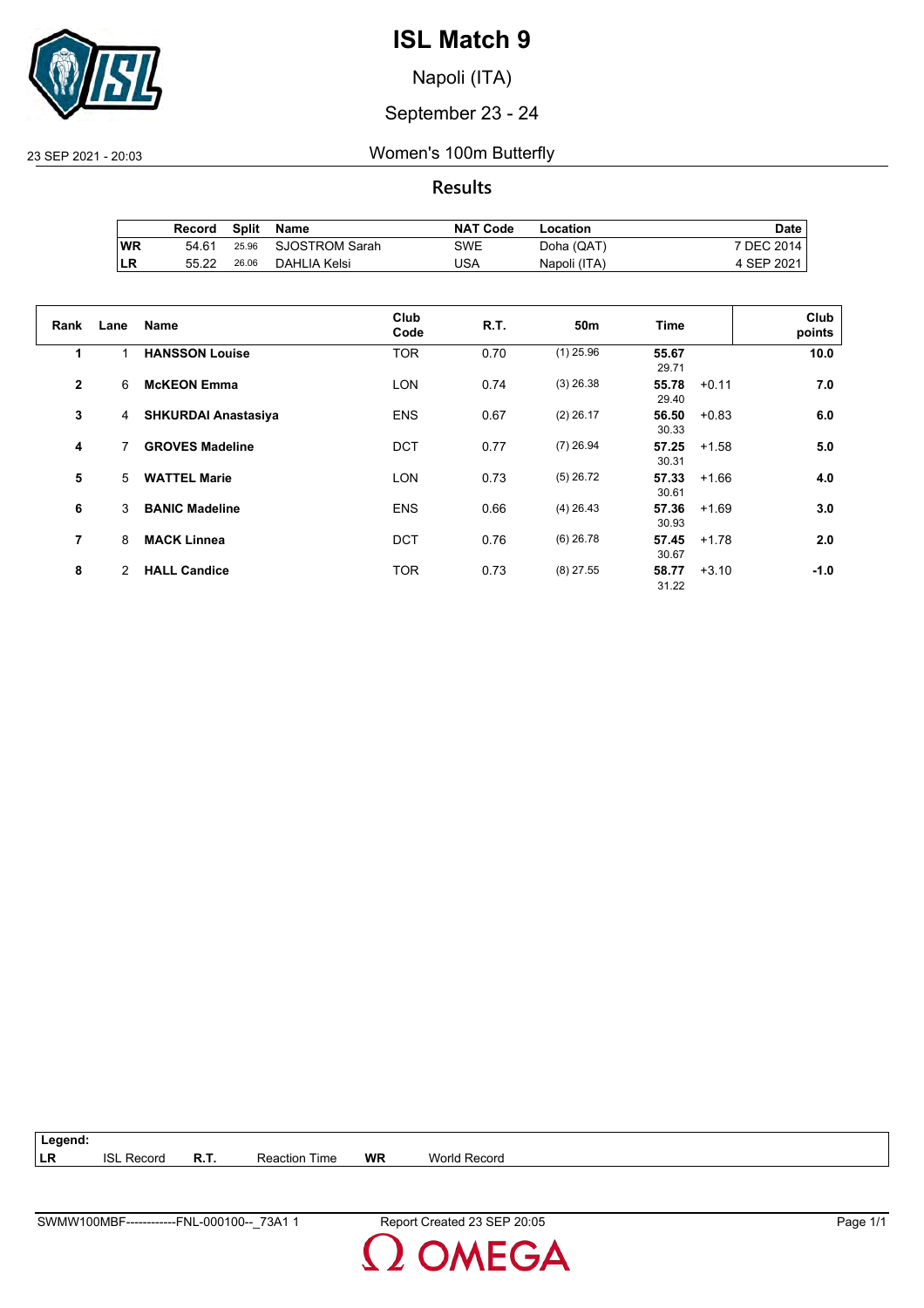

Napoli (ITA)

September 23 - 24

23 SEP 2021 - 20:07 Men's 100m Butterfly

**Results**

|           | Record | Split | Name           | <b>NAT Code</b> | Location       | Date i      |
|-----------|--------|-------|----------------|-----------------|----------------|-------------|
| <b>WR</b> | 47 78  | 22.44 | DRESSEL Caeleb | JSA             | Budapest (HUN) | 21 NOV 2020 |
| LR        | 47 78  | 22.44 | DRESSEL Caeleb | JSA             | Budapest (HUN) | 21 NOV 2020 |

| Rank           | Lane | <b>Name</b>                 | Club<br>Code | R.T. | 50 <sub>m</sub> | <b>Time</b>    | Club<br>points |
|----------------|------|-----------------------------|--------------|------|-----------------|----------------|----------------|
| 1              |      | <b>KUSCH Marius</b>         | <b>TOR</b>   | 0.64 | $(1)$ 22.98     | 49.73<br>26.75 | 9.0            |
| $\overline{2}$ | 4    | le CLOS Chad                | <b>ENS</b>   | 0.58 | $(2)$ 23.23     | 50.03<br>26.80 | 7.0<br>$+0.30$ |
| 3              | 7    | <b>HARTING Zach</b>         | <b>DCT</b>   | 0.64 | $(7)$ 23.82     | 50.56<br>26.74 | $+0.83$<br>6.0 |
| 4              | 6    | <b>LANZA Vini</b>           | <b>LON</b>   | 0.68 | $(3)$ 23.58     | 50.57<br>26.99 | $+0.84$<br>5.0 |
| 5              | 8    | <b>SHCHEGOLEV Aleksandr</b> | <b>DCT</b>   | 0.64 | $(4)$ 23.60     | 50.76<br>27.16 | 4.0<br>$+1.03$ |
| 6              | 5    | <b>MILDRED Edward</b>       | <b>LON</b>   | 0.61 | $(6)$ 23.80     | 50.86<br>27.06 | 3.0<br>$+1.13$ |
| 7              | 3    | <b>ZHILKIN Andrey</b>       | <b>ENS</b>   | 0.65 | $(8)$ 23.95     | 51.28<br>27.33 | 2.0<br>$+1.55$ |
| 8              | 2    | <b>PEKARSKI Grigori</b>     | <b>TOR</b>   | 0.65 | $(5)$ 23.61     | 51.29<br>27.68 | $+1.56$<br>1.0 |

**Legend: LR** ISL Record **R.T.** Reaction Time **WR** World Record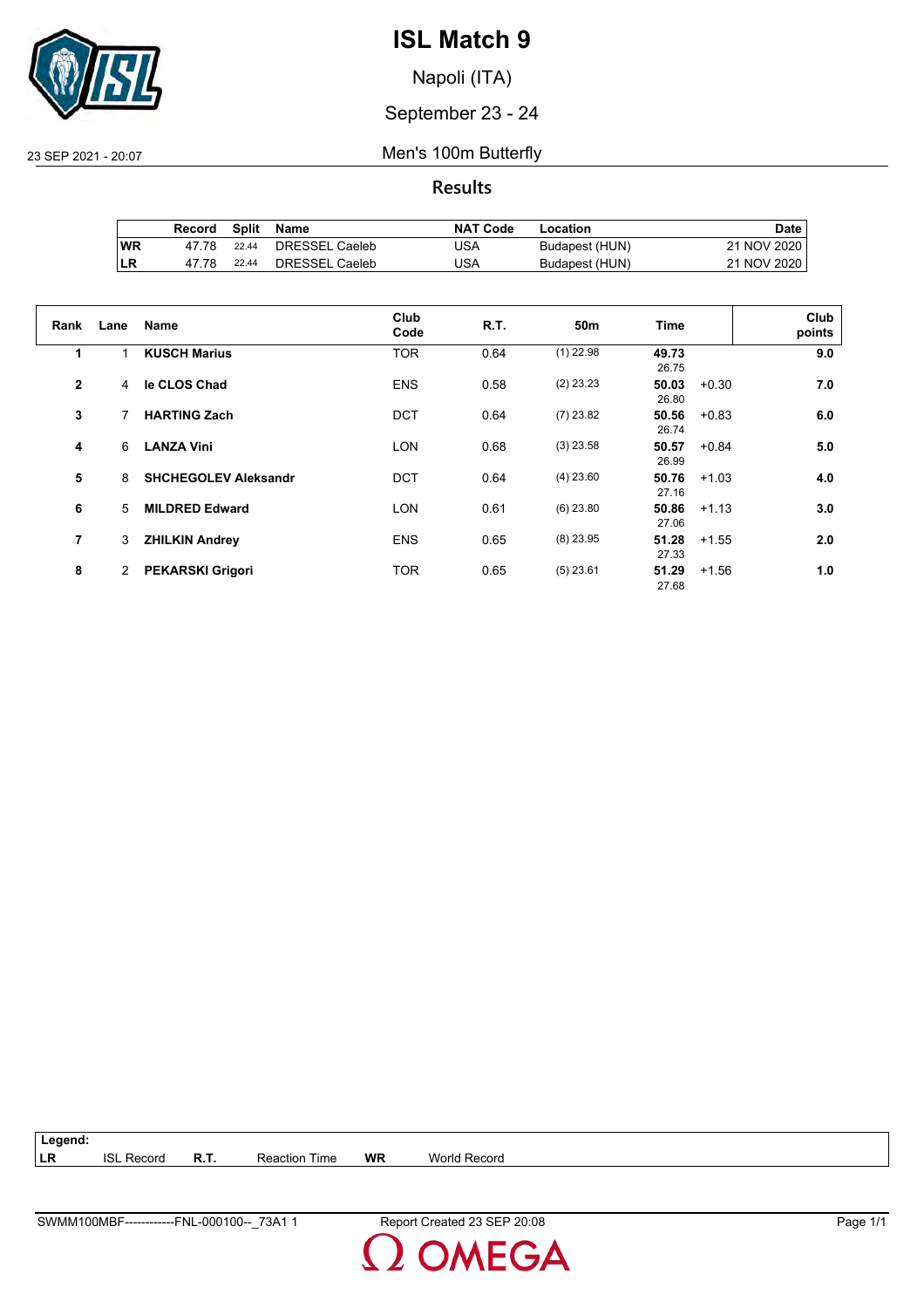

Napoli (ITA)

September 23 - 24

23 SEP 2021 - 20:13 Women's 200m Backstroke

**Results**

|           | Record  |       | Splits |         | Name           | <b>NAT Code</b> | -ocation             | Date        |
|-----------|---------|-------|--------|---------|----------------|-----------------|----------------------|-------------|
| WR        | 1:58.94 | 28.40 | 58.59  | 1:29.00 | McKEOWN Kaylee | AUS             | Different Area (AUS) | 28 NOV 2020 |
| <b>LR</b> | 1:59.25 | 27.62 | 57.75  | 1:28.65 | ATHERTON Minna | AUS             | London (GBR)         | 23 NOV 2019 |

| Rank         | Lane           | <b>Name</b>               | Club<br>Code | R.T. | 50m          | 100m          | 150m          | Time    |         | Club<br>points |
|--------------|----------------|---------------------------|--------------|------|--------------|---------------|---------------|---------|---------|----------------|
| 1            | $\overline{2}$ | <b>BRATTON Lisa</b>       | TOR          | 0.56 | $(=2)$ 29.14 | $(1)$ 1:00.22 | $(1)$ 1:31.49 | 2:02.42 |         | 10.0           |
|              |                |                           |              |      |              | 31.08         | 31.27         | 30.93   |         |                |
| $\mathbf{2}$ |                | <b>MASSE Kylie</b>        | <b>TOR</b>   | 0.57 | $(=2)$ 29.14 | $(2)$ 1:00.77 | (2) 1:32.02   | 2:02.45 | $+0.03$ | 7.0            |
|              |                |                           |              |      |              | 31.63         | 31.25         | 30.43   |         |                |
| 3            | 4              | <b>HARVEY Mary-Sophie</b> | <b>ENS</b>   | 0.60 | $(1)$ 28.98  | (3) 1:00.86   | (4) 1:32.97   | 2:03.58 | $+1.16$ | 6.0            |
|              |                |                           |              |      |              | 31.88         | 32.11         | 30.61   |         |                |
| 4            | 6              | <b>TOUSSAINT Kira</b>     | LON          | 0.54 | $(5)$ 29.69  | (4) 1:01.53   | (3) 1:32.09   | 2:04.12 | $+1.70$ | 5.0            |
|              |                |                           |              |      |              | 31.84         | 30.56         | 32.03   |         |                |
| 5            |                | <b>NAZIEBLO Klaudia</b>   | <b>DCT</b>   | 0.64 | $(6)$ 29.85  | $(6)$ 1:02.31 | (6) 1:34.22   | 2:05.17 | $+2.75$ | 4.0            |
|              |                |                           |              |      |              | 32.46         | 31.91         | 30.95   |         |                |
| 6            | 8              | <b>DELOOF Ali</b>         | <b>DCT</b>   | 0.68 | $(4)$ 29.54  | $(5)$ 1:01.57 | (5) 1:33.66   | 2:06.54 | $+4.12$ | 3.0            |
|              |                |                           |              |      |              | 32.03         | 32.09         | 32.88   |         |                |
| 7            | 5              | <b>SHANAHAN Katie</b>     | LON          | 0.74 | $(7)$ 30.36  | $(7)$ 1:02.71 | $(7)$ 1:34.85 | 2:07.21 | $+4.79$ | 2.0            |
|              |                |                           |              |      |              | 32.35         | 32.14         | 32.36   |         |                |
| 8            | 3              | <b>GUNES Viktoriya</b>    | <b>ENS</b>   | 0.78 | $(8)$ 31.30  | $(8)$ 1:04.88 | $(8)$ 1:38.65 | 2:11.42 | $+9.00$ | $-1.0$         |
|              |                |                           |              |      |              | 33.58         | 33.77         | 32.77   |         |                |
|              |                |                           |              |      |              |               |               |         |         |                |

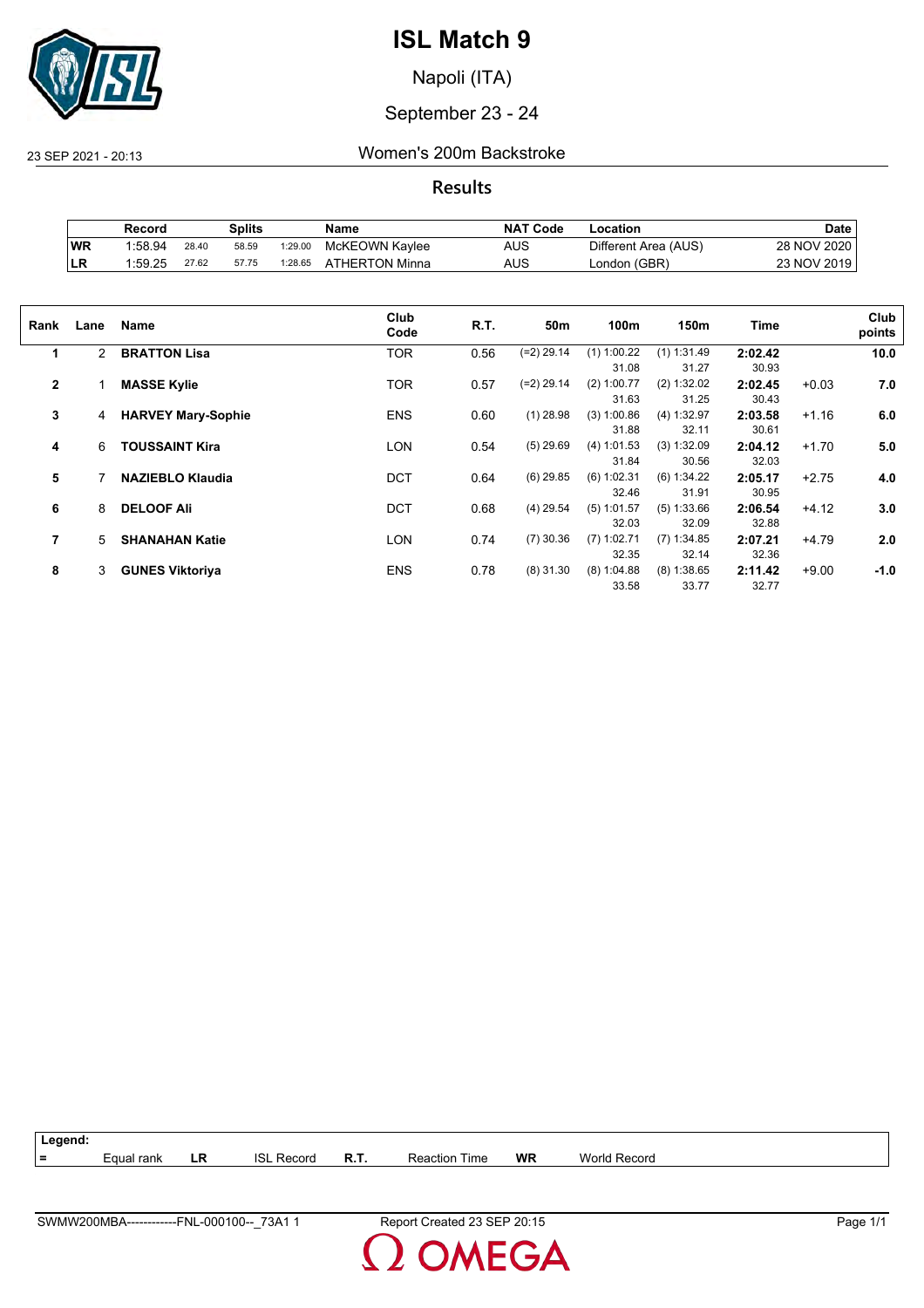

Napoli (ITA)

September 23 - 24

23 SEP 2021 - 20:17 Men's 200m Backstroke

**Results**

|            | Record  |       | Splits |         | Name            | <b>NAT Code</b> | ∟ocation       | Date          |
|------------|---------|-------|--------|---------|-----------------|-----------------|----------------|---------------|
| WR         | 1:45.63 | 24.46 | 51.35  | 1:18.42 | ∟ARKIN Mitchell | AUS             | Sydney (AUS)   | 27 NOV 2015   |
| <b>ILR</b> | 1:46.37 | 25.15 | 51.77  | 1:18.81 | RYLOV Evaenv    | RUS             | Budapest (HUN) | 21 NOV 2020 L |

| Rank           | Lane           | Name                    | Club<br>Code | R.T. | 50m         | 100m        | 150m          | Time    |         | Club<br>points |
|----------------|----------------|-------------------------|--------------|------|-------------|-------------|---------------|---------|---------|----------------|
| 1              | 4              | <b>RYLOV Evgeny</b>     | <b>ENS</b>   | 0.57 | $(3)$ 25.68 | (3) 54.04   | (1) 1:22.26   | 1:49.93 |         | 12.0           |
|                |                |                         |              |      |             | 28.36       | 28.22         | 27.67   |         |                |
| $\overline{2}$ | 5              | <b>GREENBANK Luke</b>   | <b>LON</b>   | 0.61 | $(5)$ 26.38 | (4) 54.50   | $(5)$ 1:22.90 | 1:50.54 | $+0.61$ | 7.0            |
|                |                |                         |              |      |             | 28.12       | 28.40         | 27.64   |         |                |
| 3              |                | <b>PEBLEY Jacob</b>     | <b>DCT</b>   | 0.68 | $(4)$ 26.36 | (5) 54.64   | (4) 1:22.83   | 1:50.56 | $+0.63$ | 6.0            |
|                |                |                         |              |      |             | 28.28       | 28.19         | 27.73   |         |                |
| 4              | 6              | <b>DIENER Christian</b> | <b>LON</b>   | 0.59 | $(1)$ 25.53 | $(1)$ 53.54 | (2) 1:22.38   | 1:50.87 | $+0.94$ | 5.0            |
|                |                |                         |              |      |             | 28.01       | 28.84         | 28.49   |         |                |
| 5              | $\overline{2}$ | <b>PRATT Cole</b>       | <b>TOR</b>   | 0.65 | $(2)$ 25.65 | (2) 53.64   | (3) 1:22.40   | 1:51.69 | $+1.76$ | 4.0            |
|                |                |                         |              |      |             | 27.99       | 28.76         | 29.29   |         |                |
| 6              | 3              | <b>MAHONEY Travis</b>   | <b>ENS</b>   | 0.65 | $(7)$ 26.71 | $(6)$ 55.25 | (6) 1:23.68   | 1:53.21 | $+3.28$ | 3.0            |
|                |                |                         |              |      |             | 28.54       | 28.43         | 29.53   |         |                |
| 7              |                | <b>LITCHFIELD Max</b>   | <b>TOR</b>   | 0.55 | $(6)$ 26.63 | $(7)$ 55.41 | $(7)$ 1:24.78 | 1:54.71 | $+4.78$ | ٠              |
|                |                |                         |              |      |             | 28.78       | 29.37         | 29.93   |         |                |
| 8              | 8              | <b>HOLLARD Tristan</b>  | <b>DCT</b>   | 0.54 | $(8)$ 26.83 | $(8)$ 55.97 | $(8)$ 1:26.59 | 1:58.08 | $+8.15$ | $-1.0$         |
|                |                |                         |              |      |             | 29.14       | 30.62         | 31.49   |         |                |
|                |                |                         |              |      |             |             |               |         |         |                |

| Legend: |                   |             |                      |    |              |
|---------|-------------------|-------------|----------------------|----|--------------|
| LR      | <b>ISL Record</b> | <b>R.T.</b> | <b>Reaction Time</b> | WR | World Record |

**OMEGA**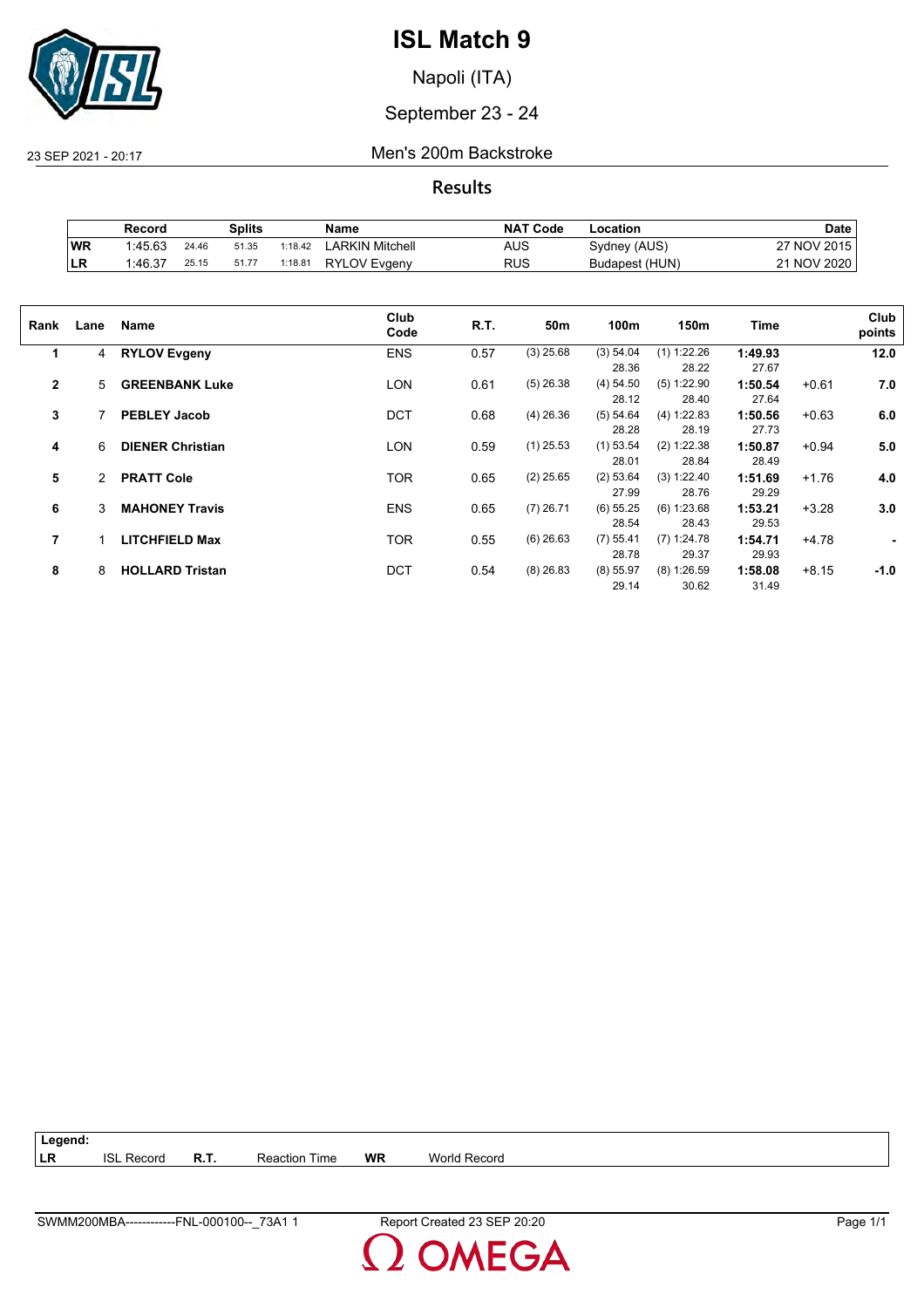

Napoli (ITA)

September 23 - 24

23 SEP 2021 - 20:24 Women's 200m Breaststroke

**Results**

|           | Record  |       | Splits  |         | Name                | <b>NAT Code</b> | Location         | <b>Date</b> |
|-----------|---------|-------|---------|---------|---------------------|-----------------|------------------|-------------|
| <b>WR</b> | 2:14.57 | 31.05 | 1:05.18 | 1:40.00 | <b>SONI Rebecca</b> | USA             | Manchester (GBR) | 18 DEC 2009 |
| ILR       | 2:15.56 | 30.25 | 1:04.99 | 1:40.76 | <b>KING Lilly</b>   | USA             | Budapest (HUN)   | 21 NOV 2020 |

| Rank           | Lane | Name                     | Club<br>Code | R.T. | 50m         | 100m                   | 150m                   | Time             |         | Club<br>points |
|----------------|------|--------------------------|--------------|------|-------------|------------------------|------------------------|------------------|---------|----------------|
| 1              | 4    | <b>CHIKUNOVA Evgenia</b> | <b>ENS</b>   | 0.71 | $(2)$ 31.98 | (2) 1:07.42<br>35.44   | (2) 1:42.85<br>35.43   | 2:17.57<br>34.72 |         | 15.0           |
| $\overline{2}$ |      | <b>ANDISON Bailey</b>    | <b>DCT</b>   | 0.65 | $(1)$ 31.69 | $(1)$ 1:07.15<br>35.46 | $(1)$ 1:42.84<br>35.69 | 2:19.66<br>36.82 | $+2.09$ | 7.0            |
| 3              | 6    | <b>LAZOR Annie</b>       | LON          | 0.71 | $(3)$ 32.29 | $(3)$ 1:07.73<br>35.44 | (3) 1:43.66<br>35.93   | 2:19.74<br>36.08 | $+2.17$ | 6.0            |
| 4              | 8    | <b>TEMNIKOVA Maria</b>   | <b>DCT</b>   | 0.66 | $(4)$ 32.47 | (4) 1:08.80<br>36.33   | (4) 1:44.84<br>36.04   | 2:20.63<br>35.79 | $+3.06$ | 5.0            |
| 5              |      | <b>CIEPLUCHA Tessa</b>   | <b>TOR</b>   | 0.75 | $(8)$ 33.12 | $(5)$ 1:09.29<br>36.17 | $(5)$ 1:45.59<br>36.30 | 2:21.62<br>36.03 | $+4.05$ | 4.0            |
| 6              | 3    | <b>VALL Jessica</b>      | <b>ENS</b>   | 0.69 | $(7)$ 33.06 | $(8)$ 1:09.46<br>36.40 | (6) 1:46.10<br>36.64   | 2:23.35<br>37.25 | $+5.78$ | ۰              |
| 7              | 2    | <b>WOG Kelsey</b>        | <b>TOR</b>   | 0.65 | $(5)$ 32.67 | $(6)$ 1:09.31<br>36.64 | $(7)$ 1:46.31<br>37.00 | 2:24.40<br>38.09 | $+6.83$ |                |
| 8              | 5    | <b>LAHTINEN Laura</b>    | LON          | 0.72 | $(6)$ 32.83 | $(7)$ 1:09.42<br>36.59 | $(8)$ 1:46.72<br>37.30 | 2:25.39<br>38.67 | $+7.82$ |                |

| $\vert$ Legend: |                   |                      |    |                     |
|-----------------|-------------------|----------------------|----|---------------------|
| LR              | <b>ISL Record</b> | <b>Reaction Time</b> | WR | <b>World Record</b> |

**OMEGA**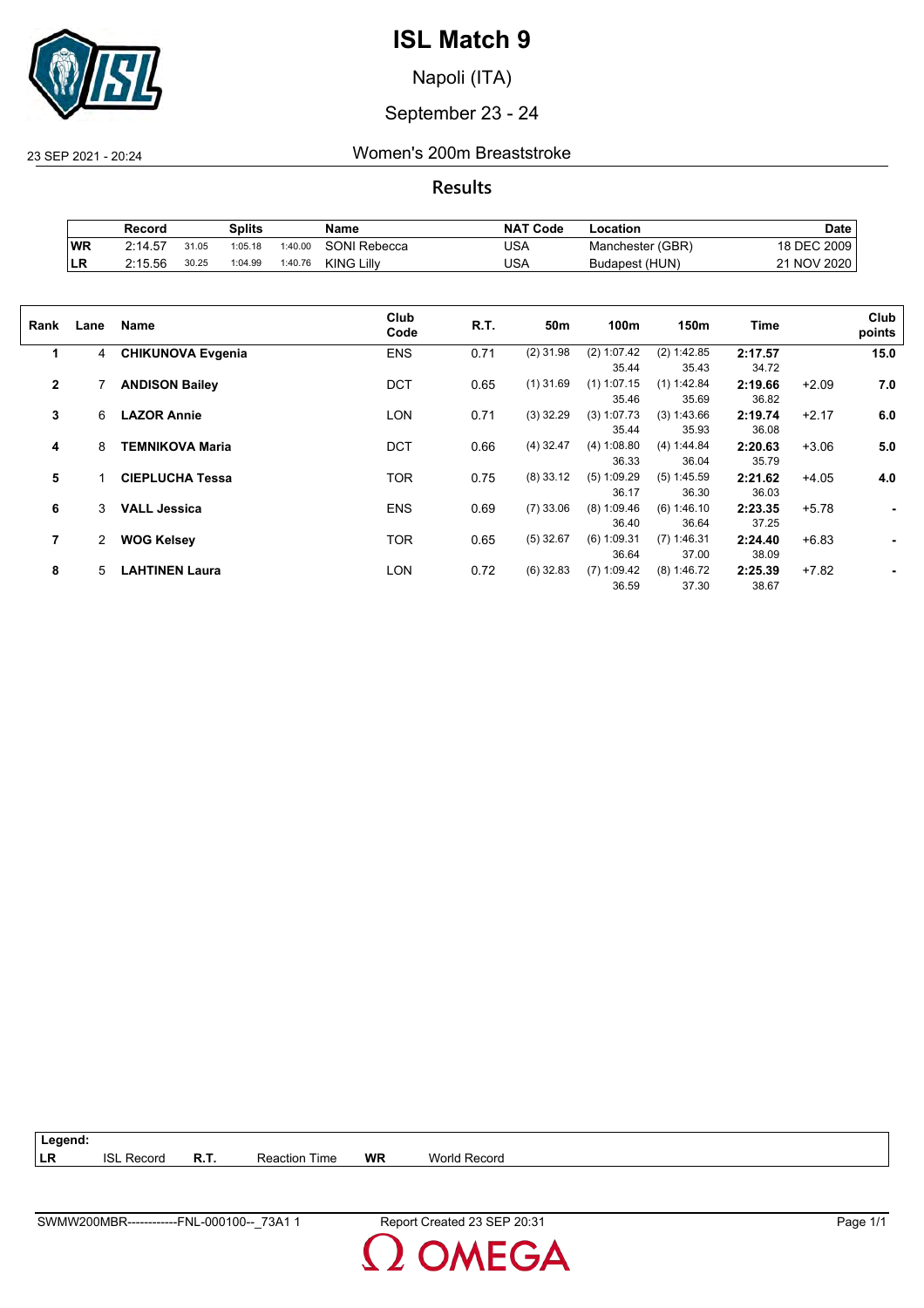

Napoli (ITA)

September 23 - 24

23 SEP 2021 - 20:29 Men's 200m Breaststroke

**Results**

|     | Record  |       | Splits |         | Name                  | <b>NAT Code</b> | ∟ocation       | <b>Date</b>     |
|-----|---------|-------|--------|---------|-----------------------|-----------------|----------------|-----------------|
| WR  | 2:00.16 | 27.01 | 57.62  | 1:28.75 | <b>PRIGODA Kirill</b> | RUS             | Hangzhou (CHN) | 13 DEC 2018     |
| ILR | 2:00.58 | 27.64 | 58.61  | 1:29.40 | <b>KOCH Marco</b>     | GER             | Budapest (HUN) | <b>NOV 2020</b> |

| Rank         | Lane | <b>Name</b>                    | Club<br>Code | R.T. | 50m         | 100m          | 150m          | Time    |         | Club<br>points |
|--------------|------|--------------------------------|--------------|------|-------------|---------------|---------------|---------|---------|----------------|
| 1            | 4    | <b>SHYMANOVICH IIva</b>        | <b>ENS</b>   | 0.65 | $(2)$ 27.98 | (3) 59.53     | (2) 1:31.32   | 2:02.79 |         | 10.0           |
|              |      |                                |              |      |             | 31.55         | 31.79         | 31.47   |         |                |
| $\mathbf{2}$ | 8    | <b>MILLER Cody</b>             | <b>DCT</b>   | 0.68 | $(1)$ 27.88 | $(1)$ 59.29   | $(1)$ 1:31.30 | 2:03.77 | $+0.98$ | 7.0            |
|              |      |                                |              |      |             | 31.41         | 32.01         | 32.47   |         |                |
| 3            |      | <b>COPE Tommy</b>              | <b>DCT</b>   | 0.63 | $(3)$ 27.99 | $(2)$ 59.43   | (3) 1:31.49   | 2:04.63 | $+1.84$ | 6.0            |
|              |      |                                |              |      |             | 31.44         | 32.06         | 33.14   |         |                |
| 4            | 6    | <b>MURDOCH Ross</b>            | LON          | 0.66 | $(5)$ 28.57 | (4) 1:00.02   | (4) 1:32.26   | 2:04.66 | $+1.87$ | 5.0            |
|              |      |                                |              |      |             | 31.45         | 32.24         | 32.40   |         |                |
| 5            | 2    | <b>SCHWINGENSCHLOGL Fabian</b> | TOR          | 0.67 | $(4)$ 28.16 | $(5)$ 1:00.05 | (5) 1:32.41   | 2:05.30 | $+2.51$ | 4.0            |
|              |      |                                |              |      |             | 31.89         | 32.36         | 32.89   |         |                |
| 6            |      | <b>McKEE Anton</b>             | TOR          | 0.66 | $(6)$ 28.78 | $(7)$ 1:01.05 | $(6)$ 1:33.09 | 2:05.82 | $+3.03$ | 3.0            |
|              |      |                                |              |      |             | 32.27         | 32.04         | 32.73   |         |                |
| 7            | 3    | <b>SWANSON Charlie</b>         | <b>ENS</b>   | 0.68 | $(7)$ 28.82 | (6) 1:00.92   | $(7)$ 1:33.69 | 2:06.89 | $+4.10$ | 2.0            |
|              |      |                                |              |      |             | 32.10         | 32.77         | 33.20   |         |                |
| 8            | 5    | <b>WILLIAMSON Sam</b>          | LON          | 0.67 | $(8)$ 29.82 | $(8)$ 1:03.39 | $(8)$ 1:37.46 | 2:11.00 | $+8.21$ |                |
|              |      |                                |              |      |             | 33.57         | 34.07         | 33.54   |         |                |

| $ $ Legend: |                   |                      |    |              |
|-------------|-------------------|----------------------|----|--------------|
| <b>LR</b>   | <b>ISL Record</b> | <b>Reaction Time</b> | WR | World Record |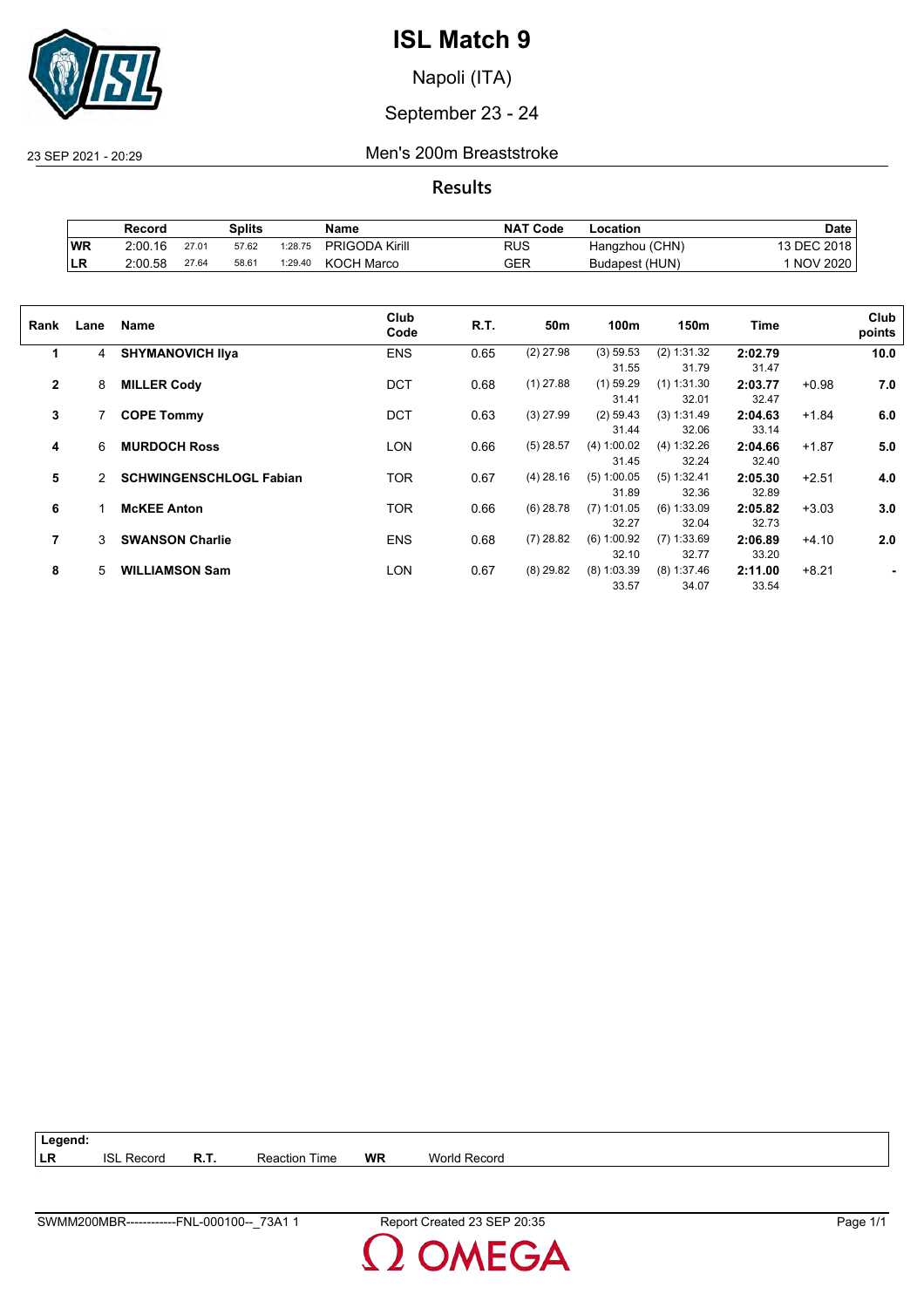

Napoli (ITA)

#### September 23 - 24

23 SEP 2021 - 20:34 Women's 4x100m Freestyle

#### **Results**

|            | Record  |       | Splits  |         | <b>NAT (Relay)</b>    | ∟ocation       | <b>Date</b> |
|------------|---------|-------|---------|---------|-----------------------|----------------|-------------|
| WR         | 3:26.53 | 52.39 | 1:42.97 | 2:35.52 | NED - Netherlands     | Doha (QAT)     | 5 DEC 2014  |
| <b>ILR</b> | 3:25.37 | 50.94 | 1:42.53 | 2:33.82 | ENS - Energy Standard | Budapest (HUN) | 21 NOV 2020 |

| Rank                 | Lane           | Club / Name                  | R.T. | 50m   | 100m  | <b>Time</b>   |          | Club<br>points |
|----------------------|----------------|------------------------------|------|-------|-------|---------------|----------|----------------|
| $\blacktriangleleft$ | 3              | <b>ENS - Energy Standard</b> |      |       |       | 3:28.88       |          | 38.0           |
|                      |                | <b>HAUGHEY Siobhan</b>       | 0.69 | 24.88 | 51.76 | (2) 51.76     |          |                |
|                      |                | <b>HEEMSKERK Femke</b>       | 0.33 | 24.90 | 51.92 | (1) 1:43.68   |          |                |
|                      |                | <b>SJOSTROM Sarah</b>        | 0.37 | 25.07 | 51.97 | $(1)$ 2:35.65 |          |                |
|                      |                | <b>TEIJONSALO Fanny</b>      | 0.40 | 24.99 | 53.23 |               |          |                |
| $\mathbf{2}$         | $\mathbf{1}$   | <b>TOR - Toronto Titans</b>  |      |       |       | 3:29.81       | $+0.93$  | 14.0           |
|                      |                | SANCHEZ Kayla                | 0.71 | 25.35 | 52.53 | $(4)$ 52.53   |          |                |
|                      |                | <b>WASICK Kasia</b>          | 0.31 | 25.04 | 52.87 | (4) 1:45.40   |          |                |
|                      |                | <b>COLEMAN Michelle</b>      | 0.14 | 24.77 | 52.16 | $(3)$ 2:37.56 |          |                |
|                      |                | <b>HANSSON Louise</b>        | 0.33 | 24.91 | 52.25 |               |          |                |
| 3                    | 6              | <b>LON - London Roar</b>     |      |       |       | 3:29.89       | $+1.01$  | 12.0           |
|                      |                | <b>McKEON</b> Emma           | 0.74 | 25.00 | 51.73 | $(1)$ 51.73   |          |                |
|                      |                | <b>ANDERSON Freya</b>        | 0.26 | 24.90 | 52.33 | (2) 1:44.06   |          |                |
|                      |                | <b>MUREZ Andi</b>            | 0.28 | 25.32 | 53.45 | $(2)$ 2:37.51 |          |                |
|                      |                | <b>WATTEL Marie</b>          | 0.13 | 24.89 | 52.38 |               |          |                |
| 4                    | 8              | <b>DCT - DC Trident</b>      |      |       |       | 3:31.57       | $+2.69$  | 10.0           |
|                      |                | <b>HOPKIN Anna</b>           | 0.71 | 24.72 | 52.12 | (3) 52.12     |          |                |
|                      |                | <b>HINDLEY Isabella</b>      | 0.25 | 24.61 | 52.71 | (3) 1:44.83   |          |                |
|                      |                | <b>NEALE Leah</b>            | 0.14 | 25.23 | 53.49 | $(4)$ 2:38.32 |          |                |
|                      |                | <b>BRUHN Annika</b>          | 0.37 | 25.51 | 53.25 |               |          |                |
| 5                    | $\overline{7}$ | <b>DCT - DC Trident</b>      |      |       |       | 3:36.70       | $+7.82$  |                |
|                      |                | <b>KENNEDY Madison</b>       | 0.68 | 25.86 | 54.68 | (8) 54.68     |          |                |
|                      |                | <b>GROVES Madeline</b>       | 0.28 | 25.68 | 53.29 | (6) 1:47.97   |          |                |
|                      |                | <b>EVANS Joanna</b>          | 0.21 | 26.19 | 54.74 | $(5)$ 2:42.71 |          |                |
|                      |                | NAZIEBLO Klaudia             | 0.35 | 25.86 | 53.99 |               |          |                |
| 6                    | $\overline{2}$ | <b>TOR - Toronto Titans</b>  |      |       |       | 3:37.11       | $+8.23$  | $-2.0$         |
|                      |                | <b>APOSTALON Anika</b>       | 0.65 | 25.67 | 53.83 | (6) 53.83     |          |                |
|                      |                | <b>OLIVEIRA Larissa</b>      | 0.21 | 25.65 | 53.72 | $(5)$ 1:47.55 |          |                |
|                      |                | <b>MEITZ Kaersten</b>        | 0.18 | 26.63 | 55.59 | $(6)$ 2:43.14 |          |                |
|                      |                | <b>BRATTON Lisa</b>          | 0.39 | 26.25 | 53.97 |               |          |                |
| $\overline{7}$       | 4              | <b>ENS - Energy Standard</b> |      |       |       | 3:39.03       | $+10.15$ | $-2.0$         |
|                      |                | SHKURDAI Anastasiya          | 0.68 | 25.99 | 54.35 | (7) 54.35     |          |                |
|                      |                | DAVIES Georgia               | 0.11 | 25.88 | 54.91 | $(8)$ 1:49.26 |          |                |
|                      |                | ROSENDAHL BACH Helena        | 0.31 | 26.62 | 55.01 | $(7)$ 2:44.27 |          |                |
|                      |                | <b>KUBOVA Simona</b>         | 0.13 | 26.12 | 54.76 |               |          |                |
| 8                    | 5              | <b>LON - London Roar</b>     |      |       |       | 3:39.08       | $+10.20$ | $-2.0$         |
|                      |                | <b>BUSCH Kim</b>             | 0.72 | 25.58 | 53.71 | (5) 53.71     |          |                |
|                      |                | <b>BIANCHI Ilaria</b>        | 0.52 | 26.35 | 55.30 | $(7)$ 1:49.01 |          |                |
|                      |                | PICKREM Sydney               | 0.14 | 26.61 | 55.50 | $(8)$ 2:44.51 |          |                |
|                      |                | <b>ATHERTON Minna</b>        | 0.36 | 26.44 | 54.57 |               |          |                |

| <b>WR</b><br> LR<br>R.T.<br>Time<br>ISI<br>. Record<br><b>World Record</b><br>⊀eaction |
|----------------------------------------------------------------------------------------|

OMEGA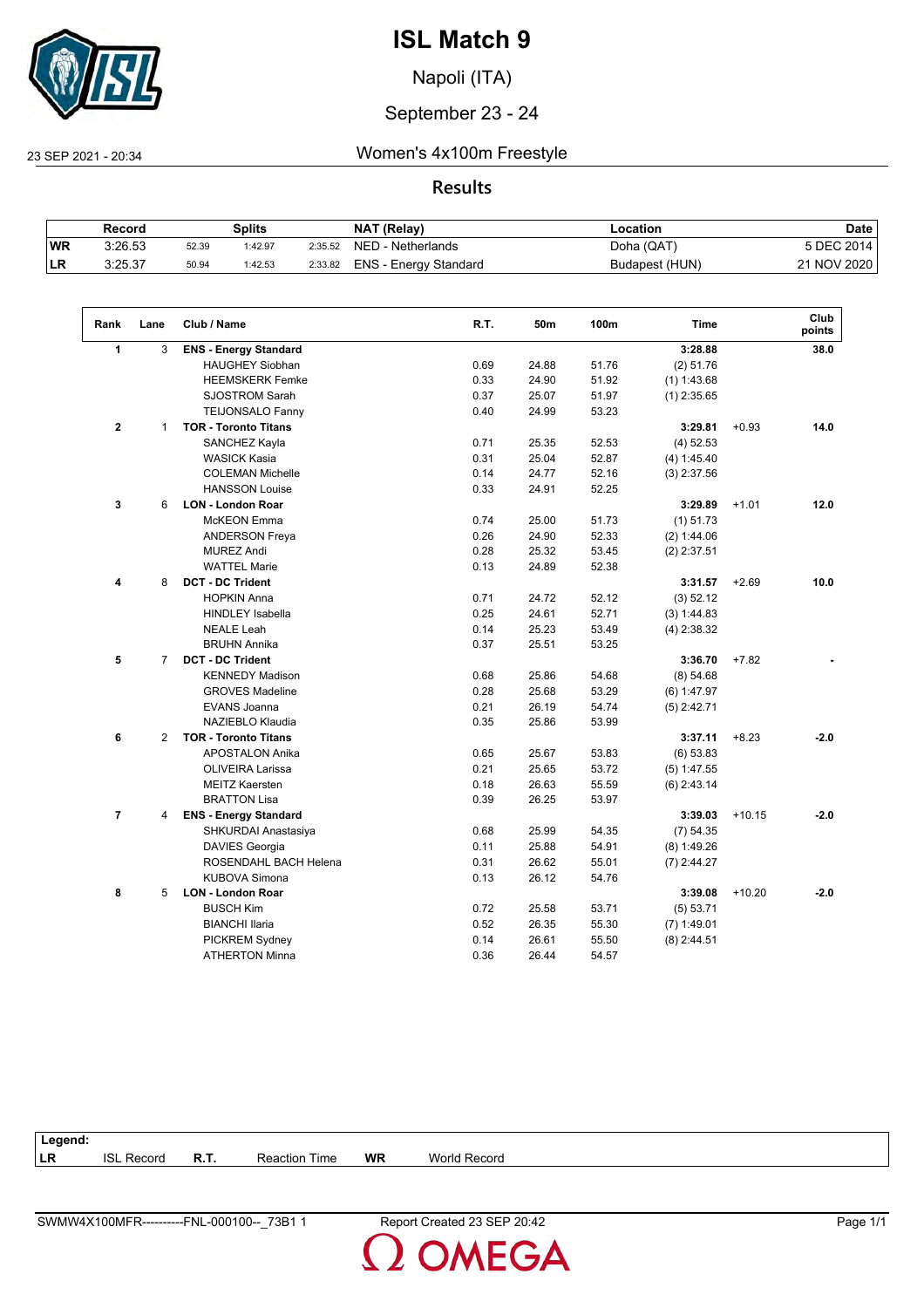

Napoli (ITA)

## September 23 - 24

23 SEP 2021 - 20:46 Men's 50m Freestyle

**Results**

|            | Record Name |                      | <b>NAT Code</b> | Location       | Date        |
|------------|-------------|----------------------|-----------------|----------------|-------------|
| <b>IWR</b> |             | 20.16 DRESSEL Caeleb | USA             | Budapest (HUN) | 21 NOV 2020 |
| LR         |             | 20.16 DRESSEL Caeleb | USA             | Budapest (HUN) | 21 NOV 2020 |

| Rank | Lane | Name                    | <b>Club Code</b> | R.T. | Time  |         | Club points |
|------|------|-------------------------|------------------|------|-------|---------|-------------|
| 1    | 4    | <b>PROUD Ben</b>        | <b>ENS</b>       | 0.60 | 20.84 |         | 12.0        |
| 2    | 6    | <b>CHALMERS Kyle</b>    | <b>LON</b>       | 0.67 | 21.00 | $+0.16$ | 7.0         |
| 3    |      | <b>HOFFER Ryan</b>      | DCT              | 0.63 | 21.24 | $+0.40$ | 6.0         |
| 4    | 3    | <b>MANAUDOU Florent</b> | <b>ENS</b>       | 0.65 | 21.26 | $+0.42$ | 5.0         |
| 5    | 5.   | <b>NAKAMURA Katsumi</b> | LON              | 0.70 | 21.49 | $+0.65$ | 4.0         |
| 6    | 2    | <b>HAYDEN Brent</b>     | <b>TOR</b>       | 0.67 | 21.50 | $+0.66$ | 3.0         |
|      | 8    | <b>SHEVTSOV Sergey</b>  | DCT              | 0.62 | 21.81 | $+0.97$ |             |
| 8    |      | <b>PIERONI Blake</b>    | <b>TOR</b>       | 0.63 | 21.83 | $+0.99$ |             |

| $\vert$ Legend: |            |      |                      |           |                     |
|-----------------|------------|------|----------------------|-----------|---------------------|
| LR              | ISI Record | R.T. | <b>Reaction Time</b> | <b>WR</b> | <b>World Record</b> |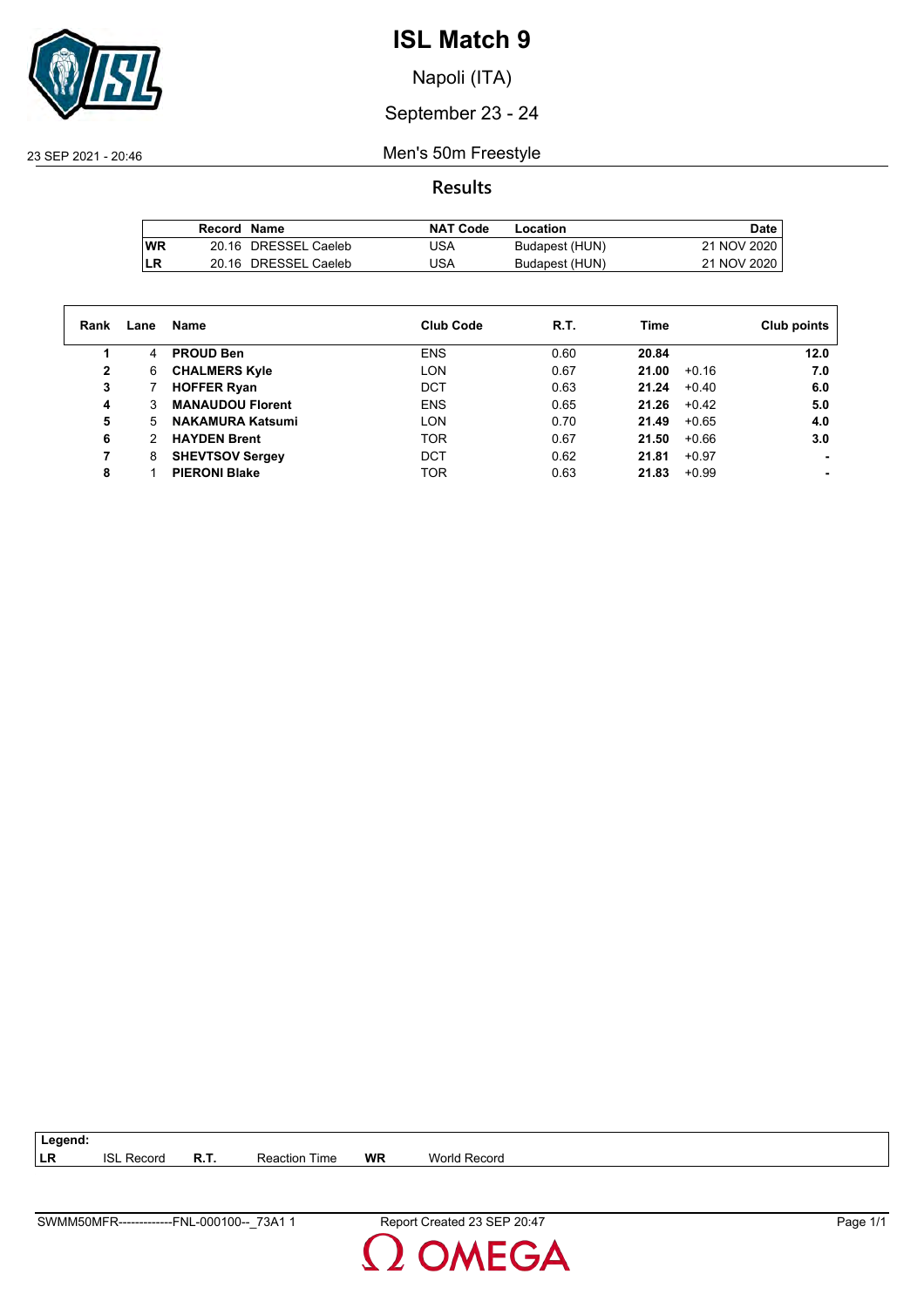

Napoli (ITA)

September 23 - 24

23 SEP 2021 - 20:49 Women's 50m Freestyle

**Results**

|      | Record Name |                           | <b>NAT Code</b> | Location     | Date,      |
|------|-------------|---------------------------|-----------------|--------------|------------|
| l WR |             | 22.93 KROMOWIDJOJO Ranomi | NED             | Berlin (GER) | 7 AUG 2017 |
| LR   |             | 23.17 SJOSTROM Sarah      | <b>SWE</b>      | Napoli (ITA) | 2 SEP 2021 |

| Rank | Lane | Name                    | <b>Club Code</b> | R.T. | Time  |         | Club points |
|------|------|-------------------------|------------------|------|-------|---------|-------------|
|      | 4    | <b>SJOSTROM Sarah</b>   | <b>ENS</b>       | 0.62 | 23.53 |         | 10.0        |
| 2    | 2    | <b>WASICK Kasia</b>     | <b>TOR</b>       | 0.67 | 23.76 | $+0.23$ | 7.0         |
| 3    | 6    | <b>McKEON Emma</b>      | <b>LON</b>       | 0.72 | 23.95 | $+0.42$ | 6.0         |
| 4    | 3    | <b>HEEMSKERK Femke</b>  | <b>ENS</b>       | 0.71 | 24.02 | $+0.49$ | 5.0         |
| 5    |      | <b>MACK Linnea</b>      | DCT              | 0.70 | 24.16 | $+0.63$ | 4.0         |
| 6    |      | <b>COLEMAN Michelle</b> | <b>TOR</b>       | 0.69 | 24.26 | $+0.73$ | 3.0         |
| 7    | 8    | <b>HOPKIN Anna</b>      | <b>DCT</b>       | 0.70 | 24.37 | $+0.84$ | 2.0         |
| 8    | 5    | <b>TOUSSAINT Kira</b>   | <b>LON</b>       | 0.60 | 24.55 | $+1.02$ |             |

**LR** ISL Record **R.T.** Reaction Time **WR** World Record



**Legend:**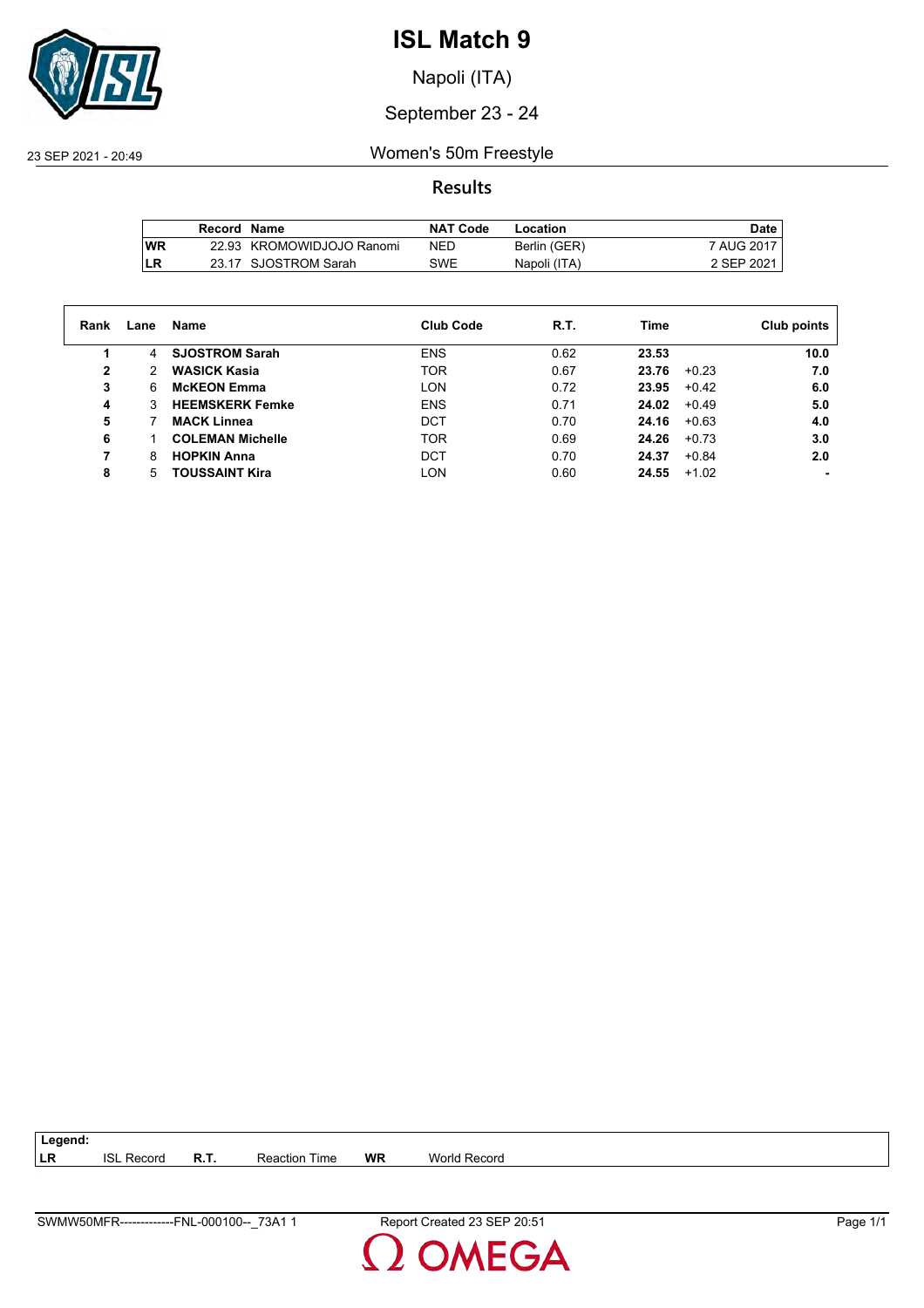

Napoli (ITA)

September 23 - 24

23 SEP 2021 - 20:54 Men's 200m Individual Medley

**Results**

|           | Record  |       | Splits |         | Name        | <b>NAT Code</b> | ∟ocation        | Date        |
|-----------|---------|-------|--------|---------|-------------|-----------------|-----------------|-------------|
| WR        | 1:49.63 | 23.71 | 50.74  | 1:22.48 | LOCHTE Ryan | USA             | Istanbul (TUR)  | 14 DEC 2012 |
| <b>LR</b> | 1:50.76 | 23.88 | 51.20  | 1:23.11 | SETO Daiva  | <b>JPN</b>      | Las Vegas (USA) | 20 DEC 2019 |

| Rank         | Lane | Name                    | Club<br>Code | R.T. | 50m         | 100m        | 150m          | Time    |         | Club<br>points |
|--------------|------|-------------------------|--------------|------|-------------|-------------|---------------|---------|---------|----------------|
| 1            | 7    | <b>VAZAIOS Andreas</b>  | <b>DCT</b>   | 0.63 | $(7)$ 25.22 | $(1)$ 52.55 | $(1)$ 1:25.32 | 1:52.24 |         | 12.0           |
|              |      |                         |              |      |             | 27.33       | 32.77         | 26.92   |         |                |
| $\mathbf{2}$ | 2    | <b>KNOX Finlay</b>      | <b>TOR</b>   | 0.67 | $(1)$ 24.00 | $(2)$ 52.79 | (2) 1:25.52   | 1:52.70 | $+0.46$ | 7.0            |
|              |      |                         |              |      |             | 28.79       | 32.73         | 27.18   |         |                |
| 3            | 6    | <b>SCOTT Duncan</b>     | LON          | 0.66 | $(5)$ 24.98 | $(4)$ 53.75 | (4) 1:26.35   | 1:53.27 | $+1.03$ | 6.0            |
|              |      |                         |              |      |             | 28.77       | 32.60         | 26.92   |         |                |
| 4            |      | <b>RAZZETTI Alberto</b> | <b>TOR</b>   | 0.65 | $(2)$ 24.23 | (3) 53.10   | (3) 1:25.97   | 1:53.36 | $+1.12$ | 5.0            |
|              |      |                         |              |      |             | 28.87       | 32.87         | 27.39   |         |                |
| 5            | 5    | <b>LANZA Vini</b>       | LON          | 0.70 | $(4)$ 24.97 | $(6)$ 54.53 | $(5)$ 1:27.99 | 1:55.41 | $+3.17$ | 4.0            |
|              |      |                         |              |      |             | 29.56       | 33.46         | 27.42   |         |                |
| 6            | 3    | <b>STUPIN Max</b>       | <b>ENS</b>   | 0.67 | $(8)$ 25.31 | (5) 54.46   | (6) 1:28.54   | 1:56.41 | $+4.17$ | 3.0            |
|              |      |                         |              |      |             | 29.15       | 34.08         | 27.87   |         |                |
| 7            | 4    | <b>ZHILKIN Andrey</b>   | <b>ENS</b>   | 0.65 | $(3)$ 24.92 | (7) 54.55   | $(8)$ 1:29.05 | 1:56.71 | $+4.47$ |                |
|              |      |                         |              |      |             | 29.63       | 34.50         | 27.66   |         |                |
| 8            | 8    | <b>COPE Tommy</b>       | <b>DCT</b>   | 0.66 | $(6)$ 25.18 | (8) 55.30   | $(7)$ 1:28.72 | 1:58.47 | $+6.23$ |                |
|              |      |                         |              |      |             | 30.12       | 33.42         | 29.75   |         |                |
|              |      |                         |              |      |             |             |               |         |         |                |

| $\vert$ Legend: |                   |             |                      |    |              |
|-----------------|-------------------|-------------|----------------------|----|--------------|
| <b>ILR</b>      | <b>ISL Record</b> | <b>R.T.</b> | <b>Reaction Time</b> | WR | World Record |

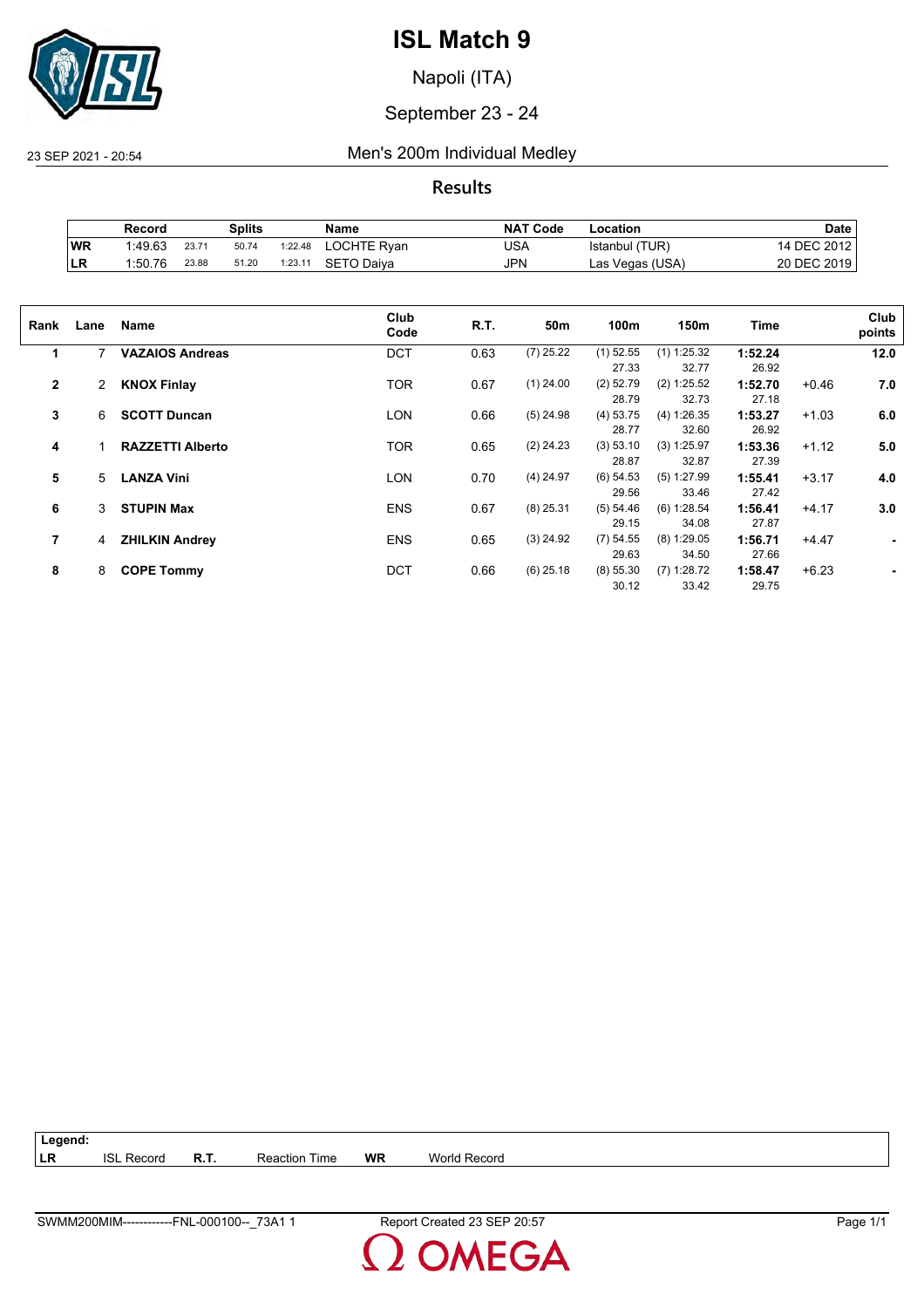

Napoli (ITA)

September 23 - 24

23 SEP 2021 - 20:59 Women's 200m Individual Medley

**Results**

|            | Record  |       | Splits |         | <b>Name</b>    | <b>NAT Code</b> | Location       | Date             |
|------------|---------|-------|--------|---------|----------------|-----------------|----------------|------------------|
| WR         | 2:01.86 | 26.47 | 56.40  | 1:32.49 | HOSSZU Katinka | HUN             | Doha (QAT)     | <b>SDEC 2014</b> |
| <b>ILR</b> | 2:03.93 | 27.32 | 58.39  | 1:34.01 | OHASHI Yui     | <b>JPN</b>      | Budapest (HUN) | 14 NOV 2020      |

| Rank         | Lane | <b>Name</b>               | Club<br>Code | R.T. | 50m         | 100m          | 150m          | Time    |         | Club<br>points |
|--------------|------|---------------------------|--------------|------|-------------|---------------|---------------|---------|---------|----------------|
| 1            | 6    | <b>PICKREM Sydney</b>     | LON          | 0.68 | $(3)$ 27.83 | (3) 59.96     | $(1)$ 1:35.09 | 2:04.59 |         | 12.0           |
|              |      |                           |              |      |             | 32.13         | 35.13         | 29.50   |         |                |
| $\mathbf{2}$ | 4    | <b>HARVEY Mary-Sophie</b> | <b>ENS</b>   | 0.73 | $(1)$ 27.74 | $(1)$ 58.73   | (2) 1:35.36   | 2:05.30 | $+0.71$ | 7.0            |
|              |      |                           |              |      |             | 30.99         | 36.63         | 29.94   |         |                |
| 3            |      | <b>ANDISON Bailey</b>     | <b>DCT</b>   | 0.66 | $(2)$ 27.75 | $(2)$ 59.75   | (3) 1:35.80   | 2:05.98 | $+1.39$ | 6.0            |
|              |      |                           |              |      |             | 32.00         | 36.05         | 30.18   |         |                |
| 4            | 2    | <b>CIEPLUCHA Tessa</b>    | TOR          | 0.76 | $(7)$ 28.72 | $(6)$ 1:01.32 | (4) 1:37.80   | 2:08.28 | $+3.69$ | 5.0            |
|              |      |                           |              |      |             | 32.60         | 36.48         | 30.48   |         |                |
| 5            | 8    | <b>JAKABOS Zsuzsanna</b>  | <b>DCT</b>   | 0.71 | $(4)$ 28.08 | (4) 1:00.76   | (6) 1:38.43   | 2:08.57 | $+3.98$ | 4.0            |
|              |      |                           |              |      |             | 32.68         | 37.67         | 30.14   |         |                |
| 6            | 3    | <b>GUNES Viktoriya</b>    | <b>ENS</b>   | 0.73 | $(6)$ 28.48 | $(8)$ 1:02.32 | (5) 1:38.28   | 2:08.88 | $+4.29$ | 3.0            |
|              |      |                           |              |      |             | 33.84         | 35.96         | 30.60   |         |                |
| 7            | 5    | <b>SHANAHAN Katie</b>     | <b>LON</b>   | 0.74 | $(8)$ 28.81 | $(7)$ 1:01.69 | $(8)$ 1:39.37 | 2:09.92 | $+5.33$ |                |
|              |      |                           |              |      |             | 32.88         | 37.68         | 30.55   |         |                |
| 8            |      | <b>HALL Candice</b>       | TOR          | 0.72 | $(5)$ 28.21 | (5) 1:01.14   | $(7)$ 1:39.24 | 2:10.50 | $+5.91$ |                |
|              |      |                           |              |      |             |               |               |         |         |                |
|              |      |                           |              |      |             | 32.93         | 38.10         | 31.26   |         |                |

| Legend:    |                   |             |                      |           |              |  |
|------------|-------------------|-------------|----------------------|-----------|--------------|--|
| <b>ILR</b> | <b>ISL Record</b> | <b>R.T.</b> | <b>Reaction Time</b> | <b>WR</b> | World Record |  |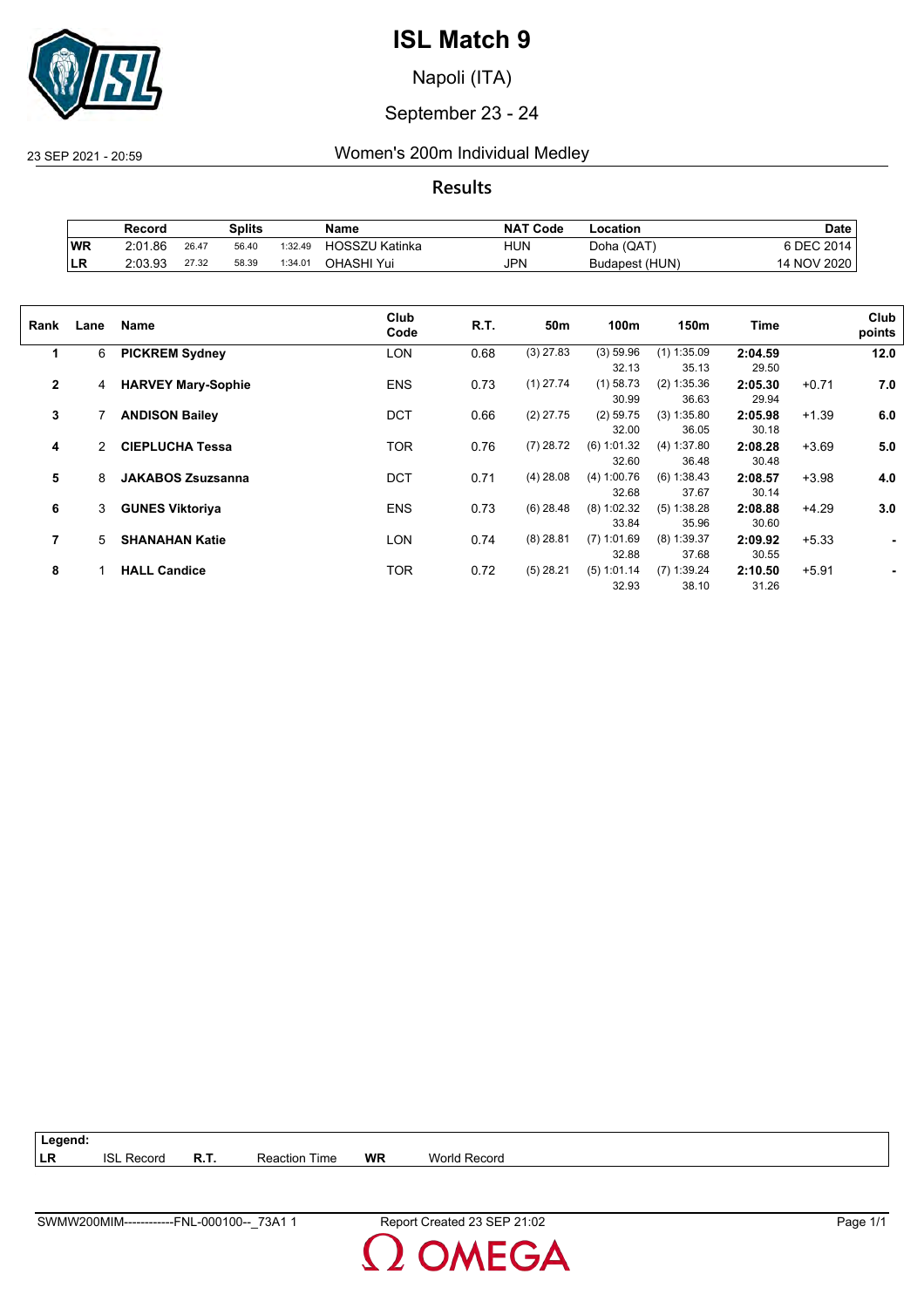

Napoli (ITA)

#### September 23 - 24

23 SEP 2021 - 21:03 Men's 50m Breaststroke

#### **Results**

|     | Record Name |                             | <b>NAT Code</b> | Location       | Date        |
|-----|-------------|-----------------------------|-----------------|----------------|-------------|
| lWR |             | 25.25 van der BURGH Cameron | RSA             | Berlin (GER)   | 14 NOV 2009 |
| LR  |             | 25.29 SAKCI Emre            | TUR             | Budapest (HUN) | 5 NOV 2020  |

| Rank         | Lane          | Name                           | <b>Club Code</b> | R.T. | Time  |         | Club points |
|--------------|---------------|--------------------------------|------------------|------|-------|---------|-------------|
| 1            | 4             | <b>SHYMANOVICH IIva</b>        | <b>ENS</b>       | 0.64 | 25.56 |         | 19.0        |
| $\mathbf{2}$ | 3             | <b>LIMA Felipe</b>             | <b>ENS</b>       | 0.65 | 26.18 | $+0.62$ | 7.0         |
| 3            |               | <b>FRANCA SILVA Felipe</b>     | DCT              | 0.67 | 26.46 | $+0.90$ | 6.0         |
| 4            | $\mathcal{P}$ | <b>SCHWINGENSCHLOGL Fabian</b> | <b>TOR</b>       | 0.67 | 26.60 | $+1.04$ | 5.0         |
| 5            | 6             | <b>MURDOCH Ross</b>            | <b>LON</b>       | 0.64 | 26.88 | $+1.32$ |             |
| 6            | 8             | <b>MILLER Cody</b>             | <b>DCT</b>       | 0.69 | 27.01 | $+1.45$ |             |
| 7            | 5             | <b>WILLIAMSON Sam</b>          | LON              | 0.63 | 27.18 | $+1.62$ |             |
| 8            |               | <b>MCKEE Anton</b>             | <b>TOR</b>       | 0.66 | 27.98 | $+2.42$ |             |

**LR** ISL Record **R.T.** Reaction Time **WR** World Record

**Legend:**

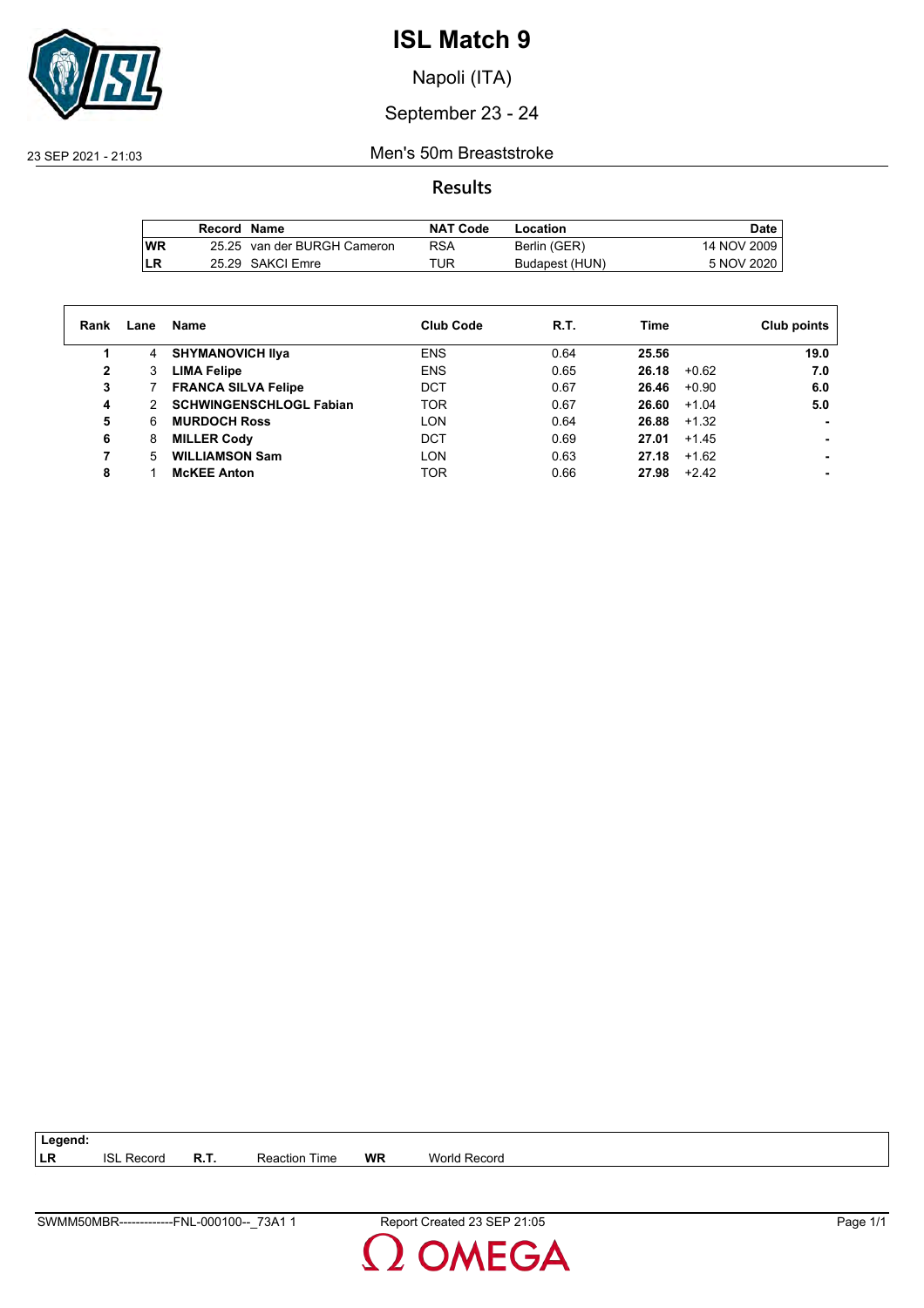

Napoli (ITA)

## September 23 - 24

23 SEP 2021 - 21:06 Women's 50m Breaststroke

**Results**

|           | Record Name |                     | <b>NAT Code</b> | Location       | Date        |
|-----------|-------------|---------------------|-----------------|----------------|-------------|
| <b>WR</b> |             | 28.56 ATKINSON Alia | JAM             | Budapest (HUN) | 6 OCT 2018  |
| LR        |             | 28.77 KING Lilly    | USA             | Budapest (HUN) | 21 NOV 2020 |

| Rank | Lane | Name                      | <b>Club Code</b> | R.T. | Time             | Club points |
|------|------|---------------------------|------------------|------|------------------|-------------|
|      | 6    | <b>ATKINSON Alia</b>      | <b>LON</b>       | 0.63 | 29.48            | 19.0        |
| 2    | 4    | <b>PILATO Benedetta</b>   | <b>ENS</b>       | 0.70 | 30.13<br>$+0.65$ | 7.0         |
| 3    |      | <b>SZTANDERA Dominika</b> | <b>TOR</b>       | 0.59 | 30.31<br>$+0.83$ | 6.0         |
| 4    |      | <b>BELONOGOFF Tatiana</b> | <b>DCT</b>       | 0.64 | 30.55<br>$+1.07$ | 5.0         |
| 5    | 5    | <b>LAUKKANEN Jenna</b>    | <b>LON</b>       | 0.68 | 30.68<br>$+1.20$ |             |
| 6    | 3    | <b>CHIKUNOVA Evgenia</b>  | <b>ENS</b>       | 0.72 | 30.85<br>$+1.37$ |             |
|      | 2    | <b>SANCHEZ Kayla</b>      | <b>TOR</b>       | 0.69 | 31.27<br>$+1.79$ |             |
| 8    | 8    | <b>TEMNIKOVA Maria</b>    | DCT              | 0.69 | 31.56<br>$+2.08$ | -1.0        |

| Record<br>6SL. | Reaction<br>ıme | <b>WR</b> | World Record |
|----------------|-----------------|-----------|--------------|
|                |                 |           |              |

**Legend:**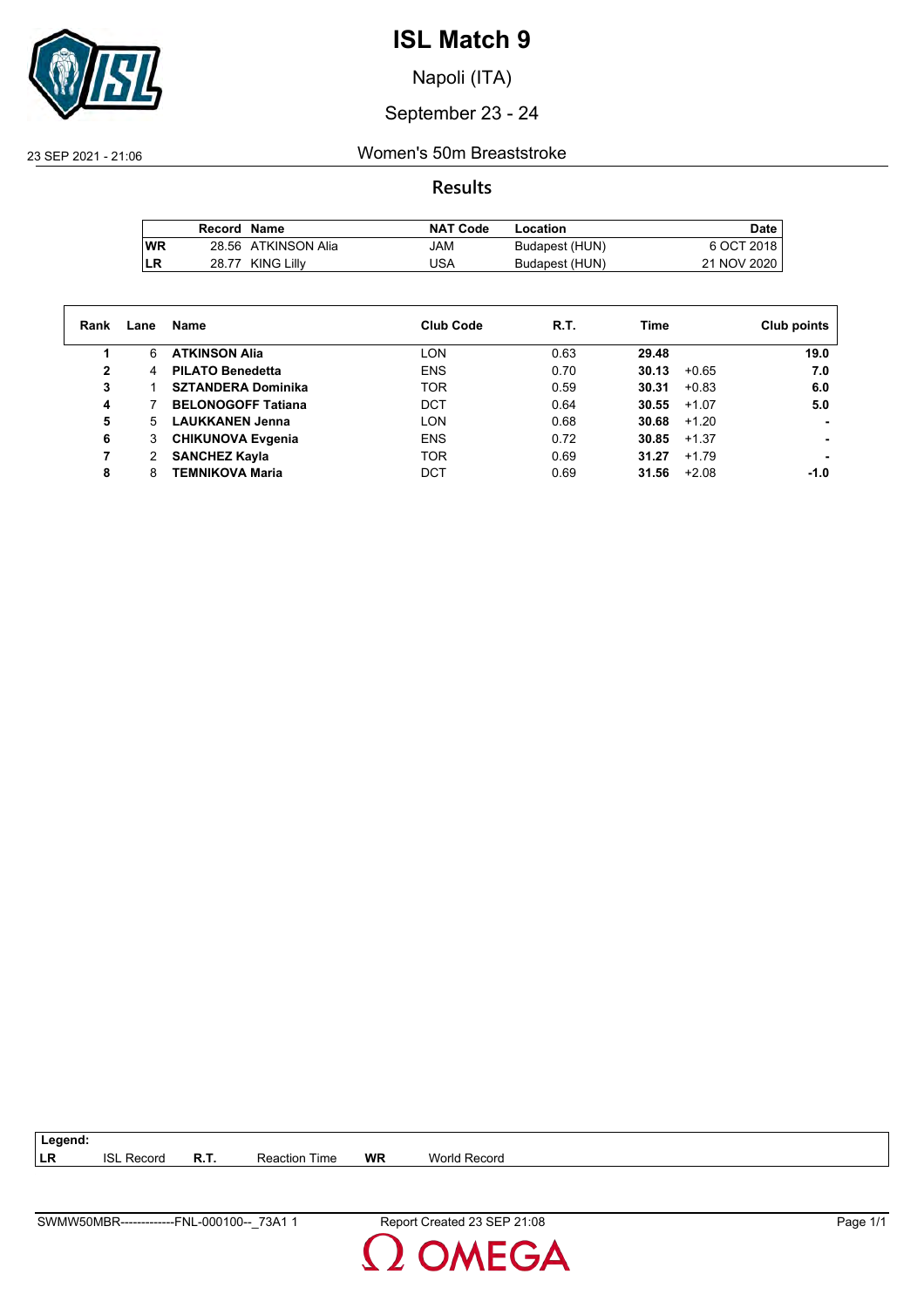

Napoli (ITA)

#### September 23 - 24

 $\sqrt{2}$ 

#### 23 SEP 2021 - 21:12 Men's 4x100m Freestyle

#### **Results**

|           | Record  |       | Splits  |         | NAT (Relay)                    | -ocation       | Date        |
|-----------|---------|-------|---------|---------|--------------------------------|----------------|-------------|
| <b>WR</b> | 3:03.03 | 45.66 | 1:31.41 | 2:17.27 | USA - United States of America | Hangzhou (CHN) | 11 DEC 2018 |
| ∣LR       | 3:02.78 | 46.09 | 1:31.34 | 2:16.74 | ENS - Energy Standard          | Budapest (HUN) | 21 NOV 2020 |

| 3:06.50<br>1<br>6<br><b>LON - London Roar</b><br>24.0<br><b>CHALMERS Kyle</b><br>0.69<br>22.32<br>46.19<br>$(1)$ 46.19<br><b>CARTER Dylan</b><br>0.27<br>21.83<br>46.02<br>$(1)$ 1:32.21<br>NAKAMURA Katsumi<br>0.15<br>22.25<br>46.69<br>$(1)$ 2:18.90<br><b>MILDRED Edward</b><br>0.38<br>22.41<br>47.60<br>$\mathbf{2}$<br><b>TOR - Toronto Titans</b><br>3:08.06<br>$+1.56$<br>14.0<br>$\mathbf{1}$<br><b>KISIL Yuri</b><br>0.67<br>22.60<br>47.53<br>$(4)$ 47.53<br>0.26<br>22.17<br>46.77<br><b>KUSCH Marius</b><br>(4) 1:34.30<br>0.27<br>22.43<br>47.14<br><b>HAYDEN Brent</b><br>$(4)$ 2:21.44<br>0.28<br>22.13<br>46.62<br><b>PIERONI Blake</b><br>3<br>3:08.21<br>$+1.71$<br>12.0<br>4<br><b>ENS - Energy Standard</b><br>0.60<br>22.58<br>46.92<br><b>RYLOV Evgeny</b><br>$(2)$ 46.92<br><b>KOLESNIKOV Kliment</b><br>0.34<br>22.24<br>47.16<br>(2) 1:34.08<br>le CLOS Chad<br>0.19<br>22.06<br>47.14<br>$(3)$ 2:21.22<br>0.36<br>22.13<br>46.99<br><b>BARRETT Adam</b><br>8<br><b>DCT - DC Trident</b><br>10.0<br>3:08.55<br>$+2.05$<br>4<br>SHCHEGOLEV Aleksandr<br>0.63<br>22.76<br>46.98<br>$(3)$ 46.98<br>0.22<br>22.70<br><b>APPLE Zach</b><br>47.11<br>(3) 1:34.09<br><b>HARTING Zach</b><br>0.12<br>22.13<br>46.75<br>$(2)$ 2:20.84<br>0.25<br>22.66<br>47.71<br><b>HOFFER Ryan</b><br>5<br>$\overline{7}$<br><b>DCT - DC Trident</b><br>3:09.59<br>8.0<br>$+3.09$<br><b>STJEPANOVIC Velimir</b><br>0.63<br>23.17<br>48.15<br>$(6)$ 48.15<br>22.34<br>PEBLEY Jacob<br>0.10<br>46.98<br>$(5)$ 1:35.13<br><b>NIKOLAEV Mark</b><br>0.33<br>22.43<br>47.32<br>$(5)$ 2:22.45<br>SHEVTSOV Sergey<br>21.78<br>47.14<br>0.16<br>6<br>3:11.31<br>$+4.81$<br>6.0<br>3<br><b>ENS - Energy Standard</b><br><b>MIGNON Clement</b><br>22.94<br>0.62<br>47.72<br>$(5)$ 47.72<br>0.31<br>23.06<br>48.13<br>$(6)$ 1:35.85<br><b>ZIRK Kregor</b><br>0.33<br>22.38<br>47.63<br><b>MAHONEY Travis</b><br>$(6)$ 2:23.48<br>PROUD Ben<br>0.21<br>22.94<br>47.83<br>$\overline{7}$<br>5<br><b>LON - London Roar</b><br>3:14.39<br>$+7.89$<br><b>DIENER Christian</b><br>0.67<br>22.85<br>48.51<br>$(7)$ 48.51<br><b>GREENBANK Luke</b><br>0.11<br>23.62<br>49.10<br>$(7)$ 1:37.61<br><b>LANZA Vini</b><br>0.30<br>23.33<br>48.76<br>$(7)$ 2:26.37<br>SIMONS Kenzo<br>0.27<br>22.35<br>48.02<br><b>TOR - Toronto Titans</b><br>8<br>2<br>3:15.64<br>$+9.14$<br>$-2.0$<br>23.71<br>49.11<br>$(8)$ 49.11<br><b>LELLIOTT Jay</b><br>0.61<br>0.28<br>23.15<br>48.96<br>$(8)$ 1:38.07<br>PEKARSKI Grigori<br><b>KNOX Finlay</b><br>0.29<br>23.91<br>49.63<br>$(8)$ 2:27.70<br><b>PRATT Cole</b><br>0.20<br>22.79<br>47.94 | Rank | Lane | Club / Name | R.T. | 50m | 100m | <b>Time</b> | Club<br>points |
|------------------------------------------------------------------------------------------------------------------------------------------------------------------------------------------------------------------------------------------------------------------------------------------------------------------------------------------------------------------------------------------------------------------------------------------------------------------------------------------------------------------------------------------------------------------------------------------------------------------------------------------------------------------------------------------------------------------------------------------------------------------------------------------------------------------------------------------------------------------------------------------------------------------------------------------------------------------------------------------------------------------------------------------------------------------------------------------------------------------------------------------------------------------------------------------------------------------------------------------------------------------------------------------------------------------------------------------------------------------------------------------------------------------------------------------------------------------------------------------------------------------------------------------------------------------------------------------------------------------------------------------------------------------------------------------------------------------------------------------------------------------------------------------------------------------------------------------------------------------------------------------------------------------------------------------------------------------------------------------------------------------------------------------------------------------------------------------------------------------------------------------------------------------------------------------------------------------------------------------------------------------------------------------------------------------------------------------------------------------------------------------------------------------------------------------------------------------------------------------------------------------------------------------------------------------------------------------------------------------|------|------|-------------|------|-----|------|-------------|----------------|
|                                                                                                                                                                                                                                                                                                                                                                                                                                                                                                                                                                                                                                                                                                                                                                                                                                                                                                                                                                                                                                                                                                                                                                                                                                                                                                                                                                                                                                                                                                                                                                                                                                                                                                                                                                                                                                                                                                                                                                                                                                                                                                                                                                                                                                                                                                                                                                                                                                                                                                                                                                                                                  |      |      |             |      |     |      |             |                |
|                                                                                                                                                                                                                                                                                                                                                                                                                                                                                                                                                                                                                                                                                                                                                                                                                                                                                                                                                                                                                                                                                                                                                                                                                                                                                                                                                                                                                                                                                                                                                                                                                                                                                                                                                                                                                                                                                                                                                                                                                                                                                                                                                                                                                                                                                                                                                                                                                                                                                                                                                                                                                  |      |      |             |      |     |      |             |                |
|                                                                                                                                                                                                                                                                                                                                                                                                                                                                                                                                                                                                                                                                                                                                                                                                                                                                                                                                                                                                                                                                                                                                                                                                                                                                                                                                                                                                                                                                                                                                                                                                                                                                                                                                                                                                                                                                                                                                                                                                                                                                                                                                                                                                                                                                                                                                                                                                                                                                                                                                                                                                                  |      |      |             |      |     |      |             |                |
|                                                                                                                                                                                                                                                                                                                                                                                                                                                                                                                                                                                                                                                                                                                                                                                                                                                                                                                                                                                                                                                                                                                                                                                                                                                                                                                                                                                                                                                                                                                                                                                                                                                                                                                                                                                                                                                                                                                                                                                                                                                                                                                                                                                                                                                                                                                                                                                                                                                                                                                                                                                                                  |      |      |             |      |     |      |             |                |
|                                                                                                                                                                                                                                                                                                                                                                                                                                                                                                                                                                                                                                                                                                                                                                                                                                                                                                                                                                                                                                                                                                                                                                                                                                                                                                                                                                                                                                                                                                                                                                                                                                                                                                                                                                                                                                                                                                                                                                                                                                                                                                                                                                                                                                                                                                                                                                                                                                                                                                                                                                                                                  |      |      |             |      |     |      |             |                |
|                                                                                                                                                                                                                                                                                                                                                                                                                                                                                                                                                                                                                                                                                                                                                                                                                                                                                                                                                                                                                                                                                                                                                                                                                                                                                                                                                                                                                                                                                                                                                                                                                                                                                                                                                                                                                                                                                                                                                                                                                                                                                                                                                                                                                                                                                                                                                                                                                                                                                                                                                                                                                  |      |      |             |      |     |      |             |                |
|                                                                                                                                                                                                                                                                                                                                                                                                                                                                                                                                                                                                                                                                                                                                                                                                                                                                                                                                                                                                                                                                                                                                                                                                                                                                                                                                                                                                                                                                                                                                                                                                                                                                                                                                                                                                                                                                                                                                                                                                                                                                                                                                                                                                                                                                                                                                                                                                                                                                                                                                                                                                                  |      |      |             |      |     |      |             |                |
|                                                                                                                                                                                                                                                                                                                                                                                                                                                                                                                                                                                                                                                                                                                                                                                                                                                                                                                                                                                                                                                                                                                                                                                                                                                                                                                                                                                                                                                                                                                                                                                                                                                                                                                                                                                                                                                                                                                                                                                                                                                                                                                                                                                                                                                                                                                                                                                                                                                                                                                                                                                                                  |      |      |             |      |     |      |             |                |
|                                                                                                                                                                                                                                                                                                                                                                                                                                                                                                                                                                                                                                                                                                                                                                                                                                                                                                                                                                                                                                                                                                                                                                                                                                                                                                                                                                                                                                                                                                                                                                                                                                                                                                                                                                                                                                                                                                                                                                                                                                                                                                                                                                                                                                                                                                                                                                                                                                                                                                                                                                                                                  |      |      |             |      |     |      |             |                |
|                                                                                                                                                                                                                                                                                                                                                                                                                                                                                                                                                                                                                                                                                                                                                                                                                                                                                                                                                                                                                                                                                                                                                                                                                                                                                                                                                                                                                                                                                                                                                                                                                                                                                                                                                                                                                                                                                                                                                                                                                                                                                                                                                                                                                                                                                                                                                                                                                                                                                                                                                                                                                  |      |      |             |      |     |      |             |                |
|                                                                                                                                                                                                                                                                                                                                                                                                                                                                                                                                                                                                                                                                                                                                                                                                                                                                                                                                                                                                                                                                                                                                                                                                                                                                                                                                                                                                                                                                                                                                                                                                                                                                                                                                                                                                                                                                                                                                                                                                                                                                                                                                                                                                                                                                                                                                                                                                                                                                                                                                                                                                                  |      |      |             |      |     |      |             |                |
|                                                                                                                                                                                                                                                                                                                                                                                                                                                                                                                                                                                                                                                                                                                                                                                                                                                                                                                                                                                                                                                                                                                                                                                                                                                                                                                                                                                                                                                                                                                                                                                                                                                                                                                                                                                                                                                                                                                                                                                                                                                                                                                                                                                                                                                                                                                                                                                                                                                                                                                                                                                                                  |      |      |             |      |     |      |             |                |
|                                                                                                                                                                                                                                                                                                                                                                                                                                                                                                                                                                                                                                                                                                                                                                                                                                                                                                                                                                                                                                                                                                                                                                                                                                                                                                                                                                                                                                                                                                                                                                                                                                                                                                                                                                                                                                                                                                                                                                                                                                                                                                                                                                                                                                                                                                                                                                                                                                                                                                                                                                                                                  |      |      |             |      |     |      |             |                |
|                                                                                                                                                                                                                                                                                                                                                                                                                                                                                                                                                                                                                                                                                                                                                                                                                                                                                                                                                                                                                                                                                                                                                                                                                                                                                                                                                                                                                                                                                                                                                                                                                                                                                                                                                                                                                                                                                                                                                                                                                                                                                                                                                                                                                                                                                                                                                                                                                                                                                                                                                                                                                  |      |      |             |      |     |      |             |                |
|                                                                                                                                                                                                                                                                                                                                                                                                                                                                                                                                                                                                                                                                                                                                                                                                                                                                                                                                                                                                                                                                                                                                                                                                                                                                                                                                                                                                                                                                                                                                                                                                                                                                                                                                                                                                                                                                                                                                                                                                                                                                                                                                                                                                                                                                                                                                                                                                                                                                                                                                                                                                                  |      |      |             |      |     |      |             |                |
|                                                                                                                                                                                                                                                                                                                                                                                                                                                                                                                                                                                                                                                                                                                                                                                                                                                                                                                                                                                                                                                                                                                                                                                                                                                                                                                                                                                                                                                                                                                                                                                                                                                                                                                                                                                                                                                                                                                                                                                                                                                                                                                                                                                                                                                                                                                                                                                                                                                                                                                                                                                                                  |      |      |             |      |     |      |             |                |
|                                                                                                                                                                                                                                                                                                                                                                                                                                                                                                                                                                                                                                                                                                                                                                                                                                                                                                                                                                                                                                                                                                                                                                                                                                                                                                                                                                                                                                                                                                                                                                                                                                                                                                                                                                                                                                                                                                                                                                                                                                                                                                                                                                                                                                                                                                                                                                                                                                                                                                                                                                                                                  |      |      |             |      |     |      |             |                |
|                                                                                                                                                                                                                                                                                                                                                                                                                                                                                                                                                                                                                                                                                                                                                                                                                                                                                                                                                                                                                                                                                                                                                                                                                                                                                                                                                                                                                                                                                                                                                                                                                                                                                                                                                                                                                                                                                                                                                                                                                                                                                                                                                                                                                                                                                                                                                                                                                                                                                                                                                                                                                  |      |      |             |      |     |      |             |                |
|                                                                                                                                                                                                                                                                                                                                                                                                                                                                                                                                                                                                                                                                                                                                                                                                                                                                                                                                                                                                                                                                                                                                                                                                                                                                                                                                                                                                                                                                                                                                                                                                                                                                                                                                                                                                                                                                                                                                                                                                                                                                                                                                                                                                                                                                                                                                                                                                                                                                                                                                                                                                                  |      |      |             |      |     |      |             |                |
|                                                                                                                                                                                                                                                                                                                                                                                                                                                                                                                                                                                                                                                                                                                                                                                                                                                                                                                                                                                                                                                                                                                                                                                                                                                                                                                                                                                                                                                                                                                                                                                                                                                                                                                                                                                                                                                                                                                                                                                                                                                                                                                                                                                                                                                                                                                                                                                                                                                                                                                                                                                                                  |      |      |             |      |     |      |             |                |
|                                                                                                                                                                                                                                                                                                                                                                                                                                                                                                                                                                                                                                                                                                                                                                                                                                                                                                                                                                                                                                                                                                                                                                                                                                                                                                                                                                                                                                                                                                                                                                                                                                                                                                                                                                                                                                                                                                                                                                                                                                                                                                                                                                                                                                                                                                                                                                                                                                                                                                                                                                                                                  |      |      |             |      |     |      |             |                |
|                                                                                                                                                                                                                                                                                                                                                                                                                                                                                                                                                                                                                                                                                                                                                                                                                                                                                                                                                                                                                                                                                                                                                                                                                                                                                                                                                                                                                                                                                                                                                                                                                                                                                                                                                                                                                                                                                                                                                                                                                                                                                                                                                                                                                                                                                                                                                                                                                                                                                                                                                                                                                  |      |      |             |      |     |      |             |                |
|                                                                                                                                                                                                                                                                                                                                                                                                                                                                                                                                                                                                                                                                                                                                                                                                                                                                                                                                                                                                                                                                                                                                                                                                                                                                                                                                                                                                                                                                                                                                                                                                                                                                                                                                                                                                                                                                                                                                                                                                                                                                                                                                                                                                                                                                                                                                                                                                                                                                                                                                                                                                                  |      |      |             |      |     |      |             |                |
|                                                                                                                                                                                                                                                                                                                                                                                                                                                                                                                                                                                                                                                                                                                                                                                                                                                                                                                                                                                                                                                                                                                                                                                                                                                                                                                                                                                                                                                                                                                                                                                                                                                                                                                                                                                                                                                                                                                                                                                                                                                                                                                                                                                                                                                                                                                                                                                                                                                                                                                                                                                                                  |      |      |             |      |     |      |             |                |
|                                                                                                                                                                                                                                                                                                                                                                                                                                                                                                                                                                                                                                                                                                                                                                                                                                                                                                                                                                                                                                                                                                                                                                                                                                                                                                                                                                                                                                                                                                                                                                                                                                                                                                                                                                                                                                                                                                                                                                                                                                                                                                                                                                                                                                                                                                                                                                                                                                                                                                                                                                                                                  |      |      |             |      |     |      |             |                |
|                                                                                                                                                                                                                                                                                                                                                                                                                                                                                                                                                                                                                                                                                                                                                                                                                                                                                                                                                                                                                                                                                                                                                                                                                                                                                                                                                                                                                                                                                                                                                                                                                                                                                                                                                                                                                                                                                                                                                                                                                                                                                                                                                                                                                                                                                                                                                                                                                                                                                                                                                                                                                  |      |      |             |      |     |      |             |                |
|                                                                                                                                                                                                                                                                                                                                                                                                                                                                                                                                                                                                                                                                                                                                                                                                                                                                                                                                                                                                                                                                                                                                                                                                                                                                                                                                                                                                                                                                                                                                                                                                                                                                                                                                                                                                                                                                                                                                                                                                                                                                                                                                                                                                                                                                                                                                                                                                                                                                                                                                                                                                                  |      |      |             |      |     |      |             |                |
|                                                                                                                                                                                                                                                                                                                                                                                                                                                                                                                                                                                                                                                                                                                                                                                                                                                                                                                                                                                                                                                                                                                                                                                                                                                                                                                                                                                                                                                                                                                                                                                                                                                                                                                                                                                                                                                                                                                                                                                                                                                                                                                                                                                                                                                                                                                                                                                                                                                                                                                                                                                                                  |      |      |             |      |     |      |             |                |
|                                                                                                                                                                                                                                                                                                                                                                                                                                                                                                                                                                                                                                                                                                                                                                                                                                                                                                                                                                                                                                                                                                                                                                                                                                                                                                                                                                                                                                                                                                                                                                                                                                                                                                                                                                                                                                                                                                                                                                                                                                                                                                                                                                                                                                                                                                                                                                                                                                                                                                                                                                                                                  |      |      |             |      |     |      |             |                |
|                                                                                                                                                                                                                                                                                                                                                                                                                                                                                                                                                                                                                                                                                                                                                                                                                                                                                                                                                                                                                                                                                                                                                                                                                                                                                                                                                                                                                                                                                                                                                                                                                                                                                                                                                                                                                                                                                                                                                                                                                                                                                                                                                                                                                                                                                                                                                                                                                                                                                                                                                                                                                  |      |      |             |      |     |      |             |                |
|                                                                                                                                                                                                                                                                                                                                                                                                                                                                                                                                                                                                                                                                                                                                                                                                                                                                                                                                                                                                                                                                                                                                                                                                                                                                                                                                                                                                                                                                                                                                                                                                                                                                                                                                                                                                                                                                                                                                                                                                                                                                                                                                                                                                                                                                                                                                                                                                                                                                                                                                                                                                                  |      |      |             |      |     |      |             |                |
|                                                                                                                                                                                                                                                                                                                                                                                                                                                                                                                                                                                                                                                                                                                                                                                                                                                                                                                                                                                                                                                                                                                                                                                                                                                                                                                                                                                                                                                                                                                                                                                                                                                                                                                                                                                                                                                                                                                                                                                                                                                                                                                                                                                                                                                                                                                                                                                                                                                                                                                                                                                                                  |      |      |             |      |     |      |             |                |
|                                                                                                                                                                                                                                                                                                                                                                                                                                                                                                                                                                                                                                                                                                                                                                                                                                                                                                                                                                                                                                                                                                                                                                                                                                                                                                                                                                                                                                                                                                                                                                                                                                                                                                                                                                                                                                                                                                                                                                                                                                                                                                                                                                                                                                                                                                                                                                                                                                                                                                                                                                                                                  |      |      |             |      |     |      |             |                |
|                                                                                                                                                                                                                                                                                                                                                                                                                                                                                                                                                                                                                                                                                                                                                                                                                                                                                                                                                                                                                                                                                                                                                                                                                                                                                                                                                                                                                                                                                                                                                                                                                                                                                                                                                                                                                                                                                                                                                                                                                                                                                                                                                                                                                                                                                                                                                                                                                                                                                                                                                                                                                  |      |      |             |      |     |      |             |                |
|                                                                                                                                                                                                                                                                                                                                                                                                                                                                                                                                                                                                                                                                                                                                                                                                                                                                                                                                                                                                                                                                                                                                                                                                                                                                                                                                                                                                                                                                                                                                                                                                                                                                                                                                                                                                                                                                                                                                                                                                                                                                                                                                                                                                                                                                                                                                                                                                                                                                                                                                                                                                                  |      |      |             |      |     |      |             |                |
|                                                                                                                                                                                                                                                                                                                                                                                                                                                                                                                                                                                                                                                                                                                                                                                                                                                                                                                                                                                                                                                                                                                                                                                                                                                                                                                                                                                                                                                                                                                                                                                                                                                                                                                                                                                                                                                                                                                                                                                                                                                                                                                                                                                                                                                                                                                                                                                                                                                                                                                                                                                                                  |      |      |             |      |     |      |             |                |
|                                                                                                                                                                                                                                                                                                                                                                                                                                                                                                                                                                                                                                                                                                                                                                                                                                                                                                                                                                                                                                                                                                                                                                                                                                                                                                                                                                                                                                                                                                                                                                                                                                                                                                                                                                                                                                                                                                                                                                                                                                                                                                                                                                                                                                                                                                                                                                                                                                                                                                                                                                                                                  |      |      |             |      |     |      |             |                |
|                                                                                                                                                                                                                                                                                                                                                                                                                                                                                                                                                                                                                                                                                                                                                                                                                                                                                                                                                                                                                                                                                                                                                                                                                                                                                                                                                                                                                                                                                                                                                                                                                                                                                                                                                                                                                                                                                                                                                                                                                                                                                                                                                                                                                                                                                                                                                                                                                                                                                                                                                                                                                  |      |      |             |      |     |      |             |                |
|                                                                                                                                                                                                                                                                                                                                                                                                                                                                                                                                                                                                                                                                                                                                                                                                                                                                                                                                                                                                                                                                                                                                                                                                                                                                                                                                                                                                                                                                                                                                                                                                                                                                                                                                                                                                                                                                                                                                                                                                                                                                                                                                                                                                                                                                                                                                                                                                                                                                                                                                                                                                                  |      |      |             |      |     |      |             |                |
|                                                                                                                                                                                                                                                                                                                                                                                                                                                                                                                                                                                                                                                                                                                                                                                                                                                                                                                                                                                                                                                                                                                                                                                                                                                                                                                                                                                                                                                                                                                                                                                                                                                                                                                                                                                                                                                                                                                                                                                                                                                                                                                                                                                                                                                                                                                                                                                                                                                                                                                                                                                                                  |      |      |             |      |     |      |             |                |

| Legend:   |               |      |      |           |                   |
|-----------|---------------|------|------|-----------|-------------------|
| <b>LR</b> | ISL<br>Record | R.T. | Time | <b>WR</b> | World<br>! Record |
|           |               |      |      |           |                   |

**OMEGA**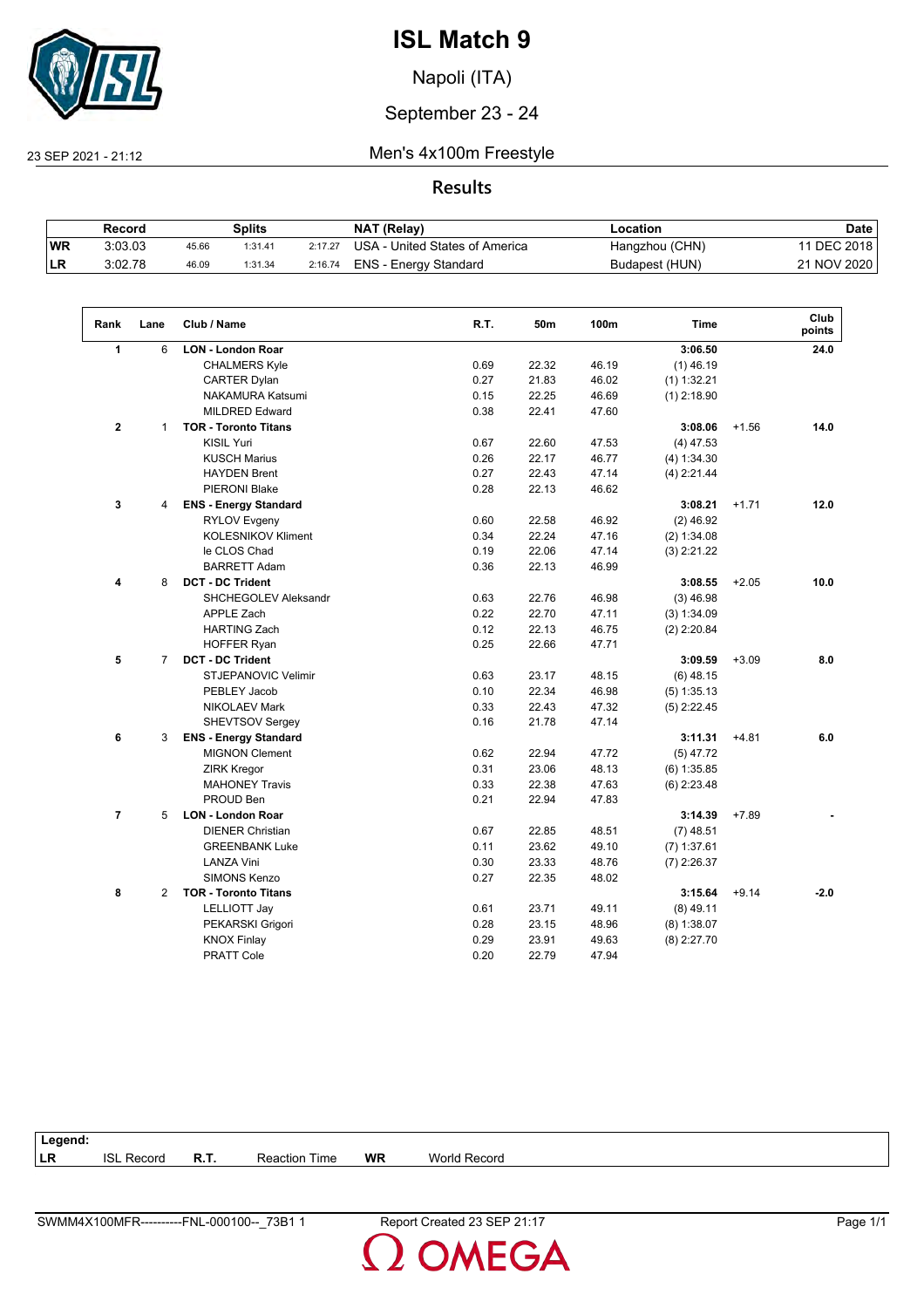

Napoli (ITA)

September 23 - 24

23 SEP 2021 - 21:23 Women's 50m Backstroke

**Results**

|            | Record Name |                      | <b>NAT Code</b> | Location       | Date        |
|------------|-------------|----------------------|-----------------|----------------|-------------|
| <b>IWR</b> |             | 25.60 TOUSSAINT Kira | NED             | Budapest (HUN) | 14 NOV 2020 |
| <b>ILR</b> |             | 25.60 TOUSSAINT Kira | NED             | Budapest (HUN) | 14 NOV 2020 |

| Rank | Lane | Name                      | <b>Club Code</b> | R.T. | Time             | Club points |
|------|------|---------------------------|------------------|------|------------------|-------------|
|      |      | <b>MASSE Kylie</b>        | <b>TOR</b>       | 0.55 | 26.23            | 9.0         |
| 2    |      | <b>DELOOF Ali</b>         | DCT              | 0.65 | $+0.14$<br>26.37 | 7.0         |
| 3    | 6    | <b>TOUSSAINT Kira</b>     | LON              | 0.51 | 26.49<br>$+0.26$ | 6.0         |
| 4    | 4    | <b>HARVEY Mary-Sophie</b> | <b>ENS</b>       | 0.60 | 26.63<br>$+0.40$ | 5.0         |
| 5    | 5.   | <b>ATHERTON Minna</b>     | LON              | 0.64 | 26.76<br>$+0.53$ | 4.0         |
| 6    | 8    | <b>MACK Linnea</b>        | <b>DCT</b>       | 0.63 | 26.79<br>$+0.56$ | 3.0         |
|      | 3    | <b>DAVIES Georgia</b>     | <b>ENS</b>       | 0.60 | 26.82<br>$+0.59$ | 2.0         |
| 8    | າ    | <b>COLEMAN Michelle</b>   | <b>TOR</b>       | 0.81 | 27.15<br>$+0.92$ | 1.0         |
|      |      |                           |                  |      |                  |             |

**LR** ISL Record **R.T.** Reaction Time **WR** World Record

**Legend:**

SWMW50MBA-------------FNL-000100--\_73A1 1 Report Created 23 SEP 21:25 Page 1/1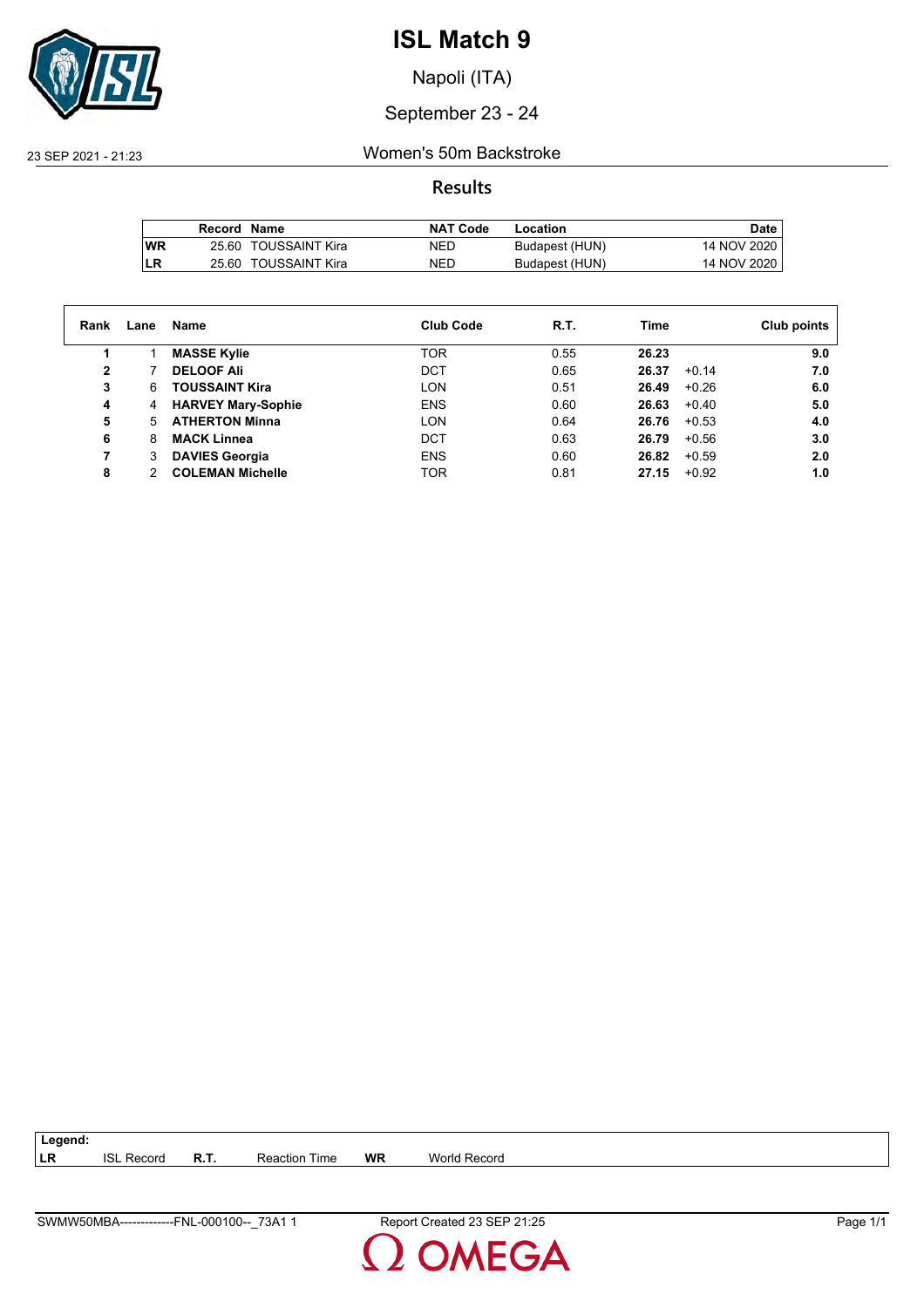

Napoli (ITA)

#### September 23 - 24

23 SEP 2021 - 21:26 Men's 50m Backstroke

**Results**

|           | Record Name |                        | <b>NAT Code</b> | Location       | Date,       |
|-----------|-------------|------------------------|-----------------|----------------|-------------|
| <b>WR</b> |             | 22.22 MANAUDOU Florent | FRA             | Doha (QAT)     | 6 DEC 2014  |
| LR        |             | 22.54 MURPHY Ryan      | 'JSA            | Budapest (HUN) | 21 NOV 2020 |

| Rank | Lane | Name                      | <b>Club Code</b> | R.T. | Time             | Club points |
|------|------|---------------------------|------------------|------|------------------|-------------|
|      | 6    | <b>GUIDO Guilherme</b>    | LON              | 0.57 | 22.73            | 19.0        |
| 2    |      | <b>RYAN Shane</b>         | <b>TOR</b>       | 0.57 | 23.39<br>$+0.66$ | 7.0         |
| 3    | 4    | <b>RYLOV Evgeny</b>       | <b>ENS</b>       | 0.57 | 23.43<br>$+0.70$ | 6.0         |
| 4    | 3    | <b>KOLESNIKOV Kliment</b> | <b>ENS</b>       | 0.66 | 23.60<br>$+0.87$ | 5.0         |
| 5    | 8    | <b>VAZAIOS Andreas</b>    | DCT              | 0.61 | 23.65<br>$+0.92$ |             |
| 6    | 5.   | <b>DIENER Christian</b>   | LON              | 0.57 | 24.07<br>$+1.34$ |             |
|      | 2    | <b>PRATT Cole</b>         | <b>TOR</b>       | 0.63 | 24.33<br>$+1.60$ |             |
| 8    |      | <b>HOLLARD Tristan</b>    | DCT              | 0.57 | 24.59<br>$+1.86$ |             |

**LR** ISL Record **R.T.** Reaction Time **WR** World Record

**Legend:**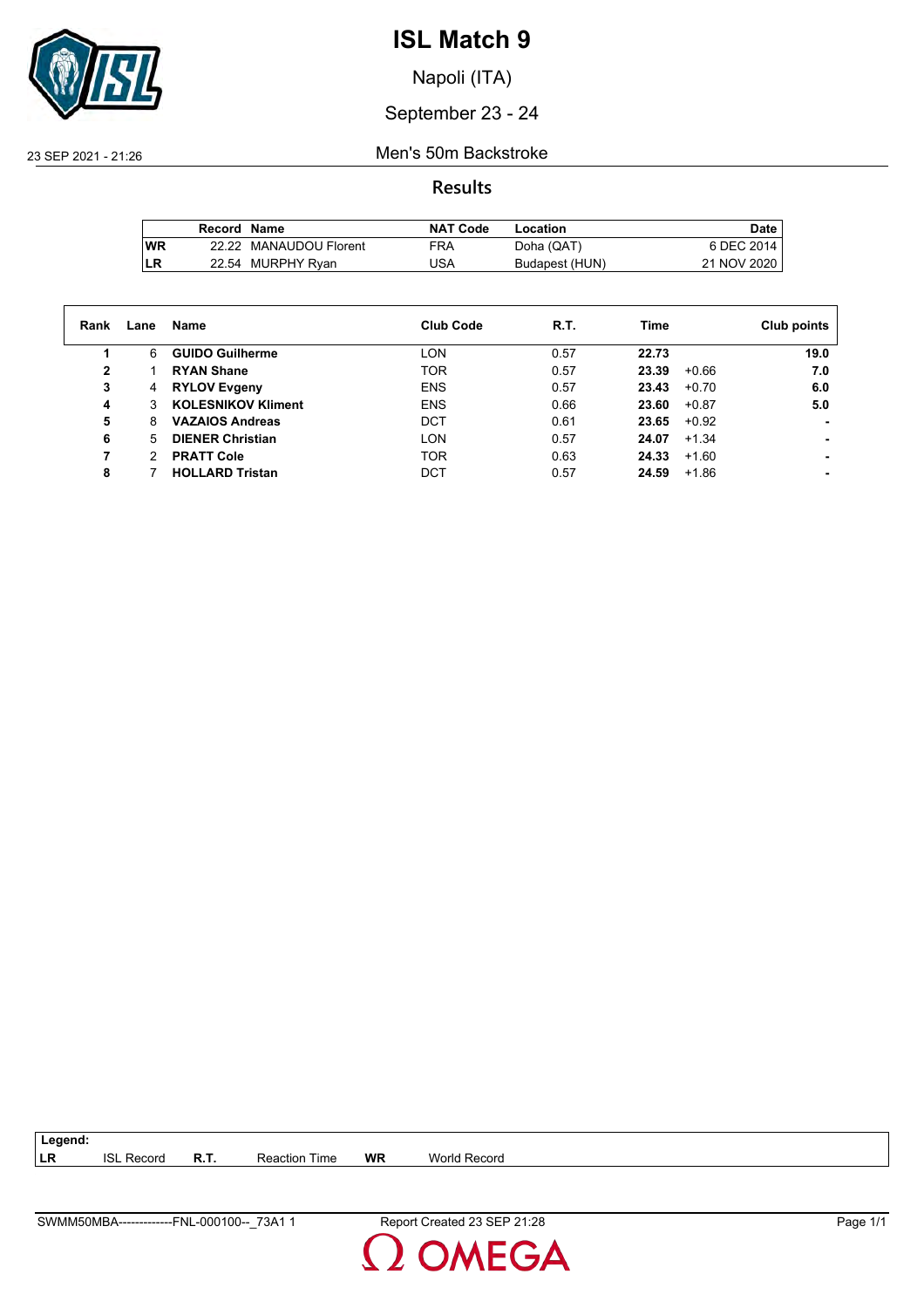

Napoli (ITA)

#### September 23 - 24

23 SEP 2021 - 21:31 Women's 400m Freestyle

#### **Results**

|           | Record  |       | Splits  |         | Name                  | <b>NAT</b><br>' Code | Location           | Date        |
|-----------|---------|-------|---------|---------|-----------------------|----------------------|--------------------|-------------|
| <b>WR</b> | 3:53.92 | 56.08 | 1:55.37 | 2:54.94 | <b>TITMUS Ariarne</b> | AUS                  | Hangzhou (CHN)     | 14 DEC 2018 |
| ьm        | 3:54.06 | 56.33 | 1:55.24 | 2:55.04 | EDECKY Katie.         | $DC^{\intercal}$     | Indianapolis (USA) | 5 OCT 2019  |

| Rank<br>Lane  |    | Name                                                   |                           | Club<br>Code              |                           | R.T.                      | Time    |          | Club<br>points |
|---------------|----|--------------------------------------------------------|---------------------------|---------------------------|---------------------------|---------------------------|---------|----------|----------------|
|               | 4  | <b>HAUGHEY Siobhan</b>                                 |                           | <b>ENS</b>                |                           | 0.73                      | 4:00.67 |          | 16.0           |
| 50m (2) 27.61 |    | 100m (1) 57.08<br>150m (1) 1:27.81<br>30.73<br>29.47   | 200m (1) 1:58.71<br>30.90 | 250m (1) 2:29.52<br>30.81 | 300m (1) 3:00.23<br>30.71 | 350m (1) 3:30.73<br>30.50 | 29.94   |          |                |
| 2             |    | <b>NEALE Leah</b>                                      |                           | DCT                       |                           | 0.70                      | 4:03.90 | $+3.23$  | 11.0           |
| 50m (1) 27.51 |    | 100m (2) 57.14<br>150m (2) 1:28.20<br>31.06<br>29.63   | 200m (2) 1:59.61<br>31.41 | 250m (2) 2:31.06<br>31.45 | 300m (2) 3:02.49<br>31.43 | 350m (2) 3:33.79<br>31.30 | 30.11   |          |                |
| 3             |    | <b>ROSENDAHL BACH Helena</b>                           |                           | <b>ENS</b>                |                           | 0.88                      | 4:04.21 | $+3.54$  | 8.0            |
| 50m (6) 28.64 |    | 100m (4) 58.75<br>150m (4) 1:29.52<br>30.77<br>30.11   | 200m (4) 2:00.40<br>30.88 | 250m (4) 2:31.42<br>31.02 | 300m (4) 3:02.72<br>31.30 | 350m (3) 3:33.93<br>31.21 | 30.28   |          |                |
| 4             |    | <b>HASSLER Julia</b>                                   |                           | TOR                       |                           | 0.77                      | 4:05.14 | $+4.47$  | 8.0            |
| 50m (3) 27.94 |    | 100m (3) 58.12<br>150m (3) 1:28.92<br>30.18<br>30.80   | 200m (3) 2:00.06<br>31.14 | 250m (3) 2:31.24<br>31.18 | 300m (3) 3:02.62<br>31.38 | 350m (4) 3:34.05<br>31.43 | 31.09   |          |                |
| 5             |    | <b>MEITZ Kaersten</b>                                  |                           | <b>TOR</b>                |                           | 0.84                      | 4:06.87 | $+6.20$  | 4.0            |
| 50m (8) 29.68 |    | 100m (7) 1:00.75<br>150m (7) 1:32.01<br>31.07<br>31.26 | 200m (7) 2:03.06<br>31.05 | 250m (5) 2:33.92<br>30.86 | 300m (5) 3:04.60<br>30.68 | 350m (5) 3:35.71<br>31.11 | 31.16   |          |                |
| 6             | 5. | <b>SHANAHAN Katie</b>                                  |                           | <b>LON</b>                |                           | 0.74                      | 4:08.85 | $+8.18$  | 3.0            |
| 50m (5) 28.45 |    | 100m (6) 59.23<br>150m (6) 1:31.03<br>30.78<br>31.80   | 200m (6) 2:02.99<br>31.96 | 250m (6) 2:34.31<br>31.32 | 300m (6) 3:06.03<br>31.72 | 350m (6) 3:37.70<br>31.67 | 31.15   |          |                |
|               | 8  | <b>JAKABOS Zsuzsanna</b>                               |                           | <b>DCT</b>                |                           | 0.72                      | 4:09.17 | $+8.50$  | 3.0            |
| 50m (4) 28.38 |    | 100m (5) 59.04<br>150m (5) 1:30.61<br>30.66<br>31.57   | 200m (5) 2:02.55<br>31.94 | 250m (7) 2:34.56<br>32.01 | 300m (7) 3:06.56<br>32.00 | 350m (7) 3:38.56<br>32.00 | 30.61   |          |                |
| 8             | 6  | <b>LAHTINEN Laura</b>                                  |                           | LON                       |                           | 0.73                      | 4:17.33 | $+16.66$ | $-1.0$         |
| 50m (7) 29.20 |    | 100m (8) 1:01.08<br>150m (8) 1:33.45<br>31.88<br>32.37 | 200m (8) 2:05.94<br>32.49 | 250m (8) 2:38.69<br>32.75 | 300m (8) 3:11.60<br>32.91 | 350m (8) 3:45.05<br>33.45 | 32.28   |          |                |

**LR** ISL Record **R.T.** Reaction Time **WR** World Record

**Legend:**

SWMW400MFR------------FNL-000100--\_73A1 1 Report Created 23 SEP 21:36 Page 1/1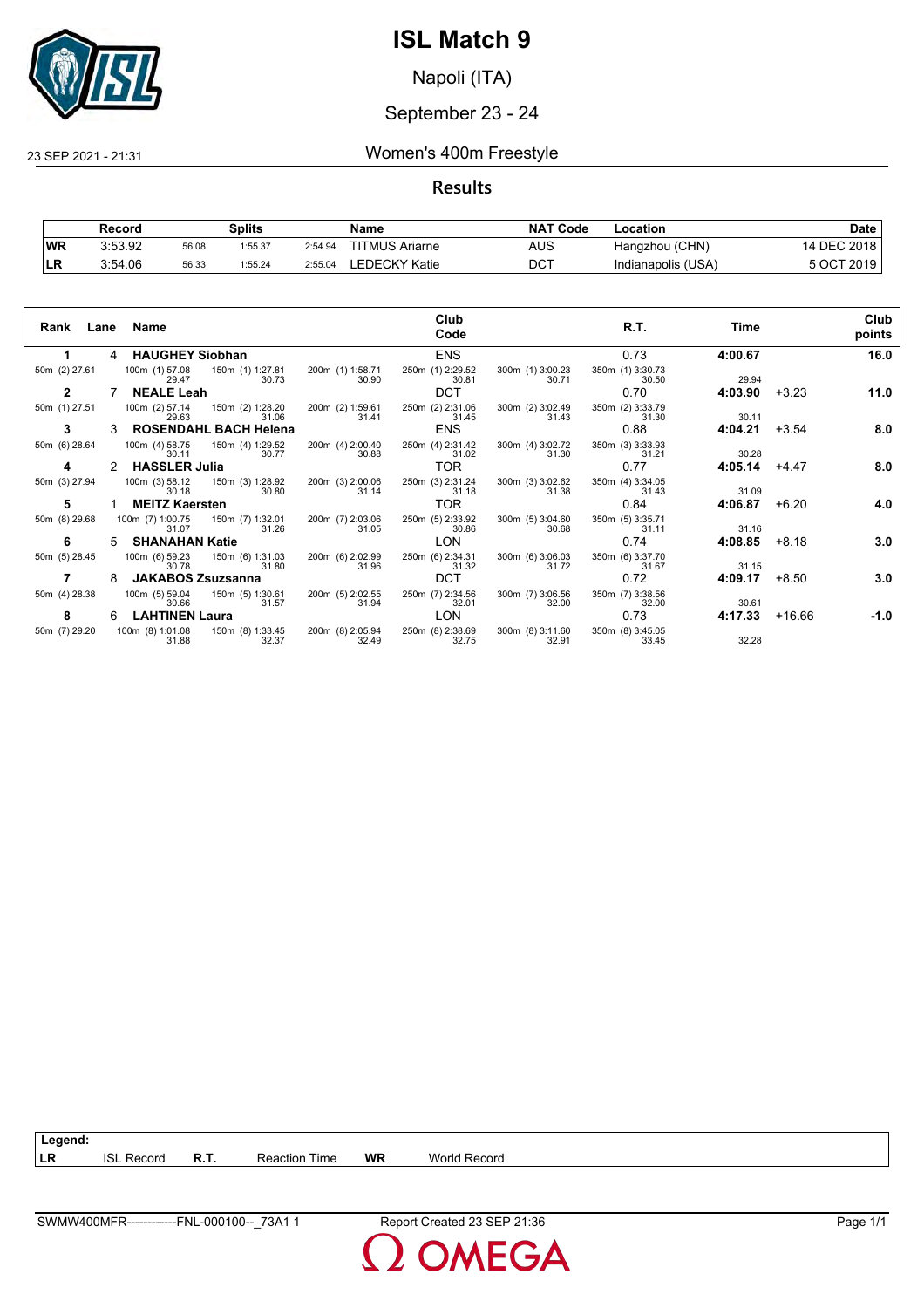

Napoli (ITA)

#### September 23 - 24

23 SEP 2021 - 21:37 Men's 400m Freestyle

**Results**

|           | Record  |       | Splits  |         | Name             | <b>NAT Code</b> | ∟ocation       | Date            |
|-----------|---------|-------|---------|---------|------------------|-----------------|----------------|-----------------|
| <b>WR</b> | 3:32.25 | 50.80 | 1:44.73 | 2:38.85 | AGNEL<br>Yannick | FRA             | Angers (FRA)   | 15 NOV 2012     |
| ∣LR       | 3:35.49 | 51.66 | 14.76   | 2:42.52 | RAPSYS Danas     | ᆸᄓ              | Budapest (HUN) | <b>NOV 2020</b> |

| Rank          |   | Lane Name                                |                                          |                           | Club<br>Code              |                           | R.T.                      | Time    |          | Club<br>points |
|---------------|---|------------------------------------------|------------------------------------------|---------------------------|---------------------------|---------------------------|---------------------------|---------|----------|----------------|
| 1.            |   | 2 KROON Luc                              |                                          |                           | TOR.                      |                           | 0.74                      | 3:40.74 |          | 11.0           |
| 50m (6) 25.94 |   | 100m (5) 53.79 150m (6) 1:22.19<br>27.85 | 28.40                                    | 200m (4) 1:50.43<br>28.24 | 250m (2) 2:18.29<br>27.86 | 300m (1) 2:45.95<br>27.66 | 350m (1) 3:13.58<br>27.63 | 27.16   |          |                |
| $\mathbf{2}$  | 6 | <b>SCOTT Duncan</b>                      |                                          |                           | <b>LON</b>                |                           | 0.67                      | 3:42.72 | $+1.98$  | 9.0            |
| 50m (4) 25.58 |   | 27.34                                    | 100m (4) 52.92 150m (1) 1:20.84<br>27.92 | 200m (1) 1:49.23<br>28.39 | 250m (1) 2:17.72<br>28.49 | 300m (2) 2:46.33<br>28.61 | 350m (2) 3:14.81<br>28.48 | 27.91   |          |                |
| 3             | 5 | <b>INCERTI Zac</b>                       |                                          |                           | <b>LON</b>                |                           | 0.69                      | 3:42.99 | $+2.25$  | 6.0            |
| 50m (5) 25.89 |   | 100m (6) 53.95<br>28.06                  | 150m (4) 1:21.91<br>27.96                | 200m (5) 1:50.65<br>28.74 | 250m (5) 2:19.30<br>28.65 | 300m (4) 2:47.53<br>28.23 | 350m (4) 3:15.70<br>28.17 | 27.29   |          |                |
| $=4$          |   | <b>LITCHFIELD Max</b>                    |                                          |                           | TOR.                      |                           | 0.62                      | 3:43.13 | $+2.39$  | 7.5            |
| 50m (3) 25.54 |   | 100m (3) 52.85<br>27.31                  | 150m (2) 1:21.33<br>28.48                | 200m (3) 1:50.30<br>28.97 | 250m (4) 2:18.84<br>28.54 | 300m (3) 2:47.24<br>28.40 | 350m (3) 3:15.41<br>28.17 | 27.72   |          |                |
| $=4$          | 4 | <b>ZIRK Kregor</b>                       |                                          |                           | <b>ENS</b>                |                           | 0.61                      | 3:43.13 | $+2.39$  | 10.5           |
| 50m (2) 25.43 |   | 100m (1) 52.18<br>26.75                  | 150m (3) 1:21.38<br>29.20                | 200m (2) 1:50.01<br>28.63 | 250m (3) 2:18.74<br>28.73 | 300m (5) 2:47.58<br>28.84 | 350m (5) 3:16.02<br>28.44 | 27.11   |          |                |
| 6             | 8 | <b>STJEPANOVIC Velimir</b>               |                                          |                           | <b>DCT</b>                |                           | 0.65                      | 3:46.07 | $+5.33$  | 7.0            |
| 50m (1) 25.28 |   | 100m (2) 52.59<br>27.31                  | 150m (5) 1:21.99<br>29.40                | 200m (6) 1:51.81<br>29.82 | 250m (7) 2:21.16<br>29.35 | 300m (7) 2:50.16<br>29.00 | 350m (6) 3:18.54<br>28.38 | 27.53   |          |                |
| 7             |   | LITHERLAND Jay                           |                                          |                           | <b>DCT</b>                |                           | 0.77                      | 3:47.84 | $+7.10$  | 2.0            |
| 50m (7) 26.26 |   | 28.24                                    | 100m (7) 54.50 150m (7) 1:23.13<br>28.63 | 200m (7) 1:52.02<br>28.89 | 250m (6) 2:20.86<br>28.84 | 300m (6) 2:49.77<br>28.91 | 350m (7) 3:18.66<br>28.89 | 29.18   |          |                |
| 8             | 3 | <b>SWANSON Charlie</b>                   |                                          |                           | ENS                       |                           | 0.66                      | 3:51.97 | $+11.23$ | $-1.0$         |
| 50m (8) 26.39 |   | 100m (8) 54.96<br>28.57                  | 150m (8) 1:24.32<br>29.36                | 200m (8) 1:53.75<br>29.43 | 250m (8) 2:22.96<br>29.21 | 300m (8) 2:52.89<br>29.93 | 350m (8) 3:22.92<br>30.03 | 29.05   |          |                |

**LR** ISL Record **R.T.** Reaction Time **WR** World Record

**Legend:**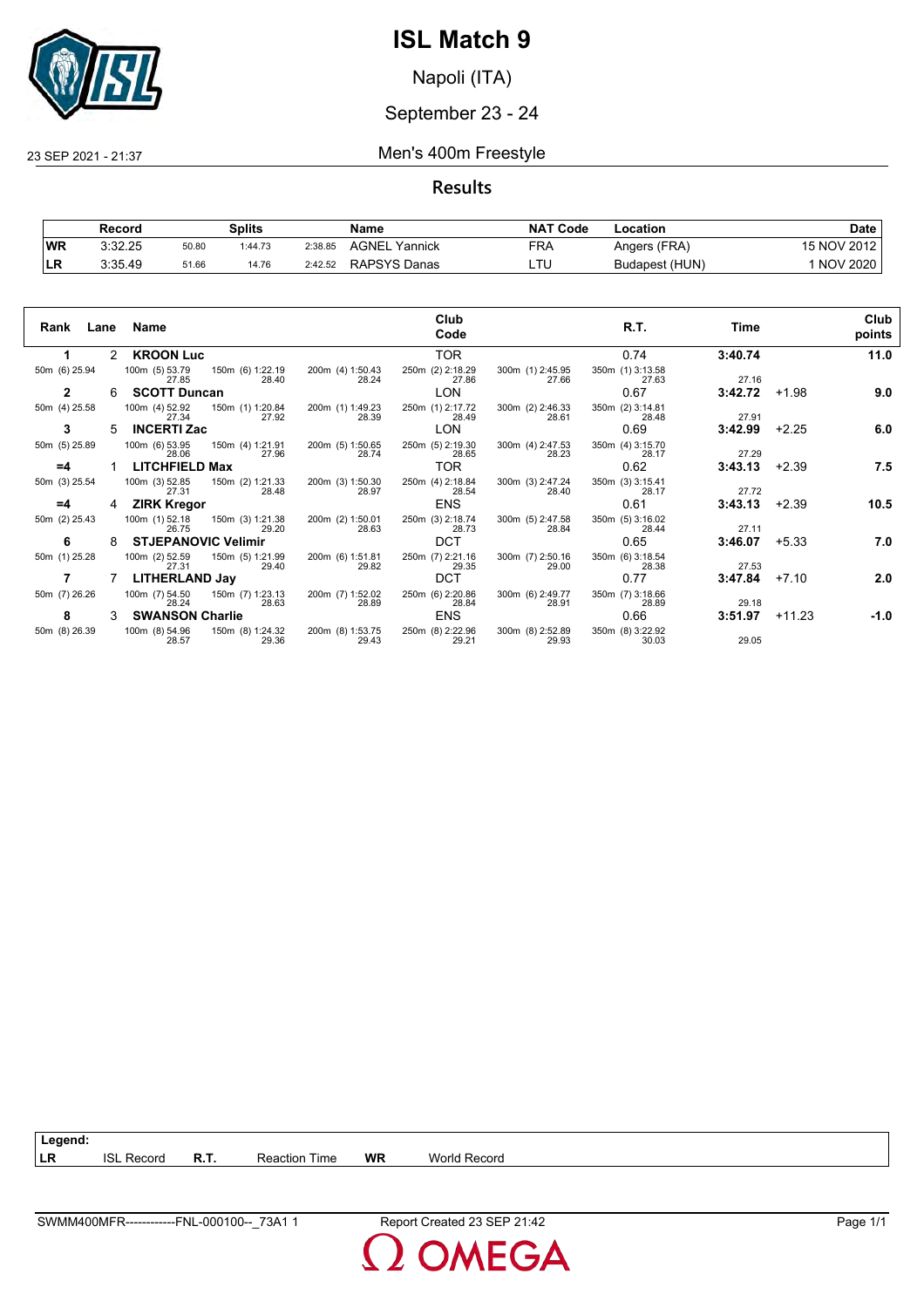

Napoli (ITA)

#### September 23 - 24

#### 23 SEP 2021 - 21:46 Women's 4x100m Medley Relay

#### **Results**

|           | Record  | Splits |         | NAT (Relay) | Location                       | <b>Date</b>    |             |
|-----------|---------|--------|---------|-------------|--------------------------------|----------------|-------------|
| <b>WR</b> | 3:44.52 | 55.60  | 1:58.00 | 2:52.79     | USA - United States of America | Budapest (HUN) | 21 NOV 2020 |
| ∣LR       | 3:44.52 | 55.60  | :58.00  | 2:52.79     | <b>BEST TIME</b>               | Budapest (HUN) | 22 NOV 2020 |

| Rank           | Lane           | Club / Name                  | R.T. | 50m   | 100m    | <b>Time</b>   |         | Club<br>points |
|----------------|----------------|------------------------------|------|-------|---------|---------------|---------|----------------|
| 1              | 6              | <b>LON - London Roar</b>     |      |       |         | 3:48.58       |         | 20.0           |
|                |                | <b>TOUSSAINT Kira</b>        | 0.52 | 28.01 | 57.45   | (5) 57.45     |         |                |
|                |                | <b>ATKINSON Alia</b>         | 0.47 | 29.86 | 1:04.03 | $(1)$ 2:01.48 |         |                |
|                |                | <b>McKEON</b> Emma           | 0.25 | 25.98 | 55.32   | $(1)$ 2:56.80 |         |                |
|                |                | <b>ANDERSON Freya</b>        | 0.14 | 24.83 | 51.78   |               |         |                |
| $\mathbf{2}$   | 4              | <b>ENS - Energy Standard</b> |      |       |         | 3:48.96       | $+0.38$ | 14.0           |
|                |                | HARVEY Mary-Sophie           | 0.62 | 27.97 | 57.43   | $(=3) 57.43$  |         |                |
|                |                | CHIKUNOVA Evgenia            | 0.18 | 30.13 | 1:04.17 | $(2)$ 2:01.60 |         |                |
|                |                | SHKURDAI Anastasiya          | 0.33 | 26.26 | 56.33   | $(3)$ 2:57.93 |         |                |
|                |                | <b>SJOSTROM Sarah</b>        | 0.38 | 24.38 | 51.03   |               |         |                |
| 3              | $\mathbf{1}$   | <b>TOR - Toronto Titans</b>  |      |       |         | 3:49.34       | $+0.76$ | 12.0           |
|                |                | <b>MASSE Kylie</b>           | 0.55 | 27.54 | 56.59   | $(1)$ 56.59   |         |                |
|                |                | SZTANDERA Dominika           | 0.27 | 30.52 | 1:05.58 | $(3)$ 2:02.17 |         |                |
|                |                | <b>HANSSON Louise</b>        | 0.30 | 25.25 | 55.30   | $(2)$ 2:57.47 |         |                |
|                |                | <b>WASICK Kasia</b>          | 0.30 | 24.82 | 51.87   |               |         |                |
| 4              | 8              | <b>DCT - DC Trident</b>      |      |       |         | 3:52.17       | $+3.59$ | 10.0           |
|                |                | <b>DELOOF Ali</b>            | 0.60 | 27.57 | 56.99   | $(2)$ 56.99   |         |                |
|                |                | <b>BELONOGOFF Tatiana</b>    | 0.41 | 30.94 | 1:05.83 | $(5)$ 2:02.82 |         |                |
|                |                | <b>GROVES Madeline</b>       | 0.26 | 26.73 | 57.60   | $(4)$ 3:00.42 |         |                |
|                |                | <b>HOPKIN Anna</b>           | 0.28 | 24.53 | 51.75   |               |         |                |
| 5              | 3              | <b>ENS - Energy Standard</b> |      |       |         | 3:53.15       | $+4.57$ | 8.0            |
|                |                | <b>KUBOVA Simona</b>         | 0.58 | 27.88 | 57.59   | $(6)$ 57.59   |         |                |
|                |                | PILATO Benedetta             | 0.11 | 30.94 | 1:07.29 | $(6)$ 2:04.88 |         |                |
|                |                | <b>BANIC Madeline</b>        | 0.12 | 25.82 | 56.59   | $(5)$ 3:01.47 |         |                |
|                |                | <b>HEEMSKERK Femke</b>       | 0.33 | 24.68 | 51.68   |               |         |                |
| 6              | 5              | <b>LON - London Roar</b>     |      |       |         | 3:54.75       | $+6.17$ | 6.0            |
|                |                | <b>ATHERTON Minna</b>        | 0.63 | 27.84 | 57.43   | $(=3) 57.43$  |         |                |
|                |                | <b>LAZOR Annie</b>           | 0.23 | 30.48 | 1:05.34 | $(4)$ 2:02.77 |         |                |
|                |                | <b>BIANCHI Ilaria</b>        | 0.32 | 27.25 | 58.83   | $(6)$ 3:01.60 |         |                |
|                |                | <b>BUSCH Kim</b>             | 0.27 | 24.91 | 53.15   |               |         |                |
| $\overline{7}$ | $\overline{7}$ | <b>DCT - DC Trident</b>      |      |       |         | 3:55.56       | $+6.98$ | 4.0            |
|                |                | <b>HINDLEY Isabella</b>      | 0.69 | 28.34 | 58.53   | (8) 58.53     |         |                |
|                |                | <b>TEMNIKOVA Maria</b>       | 0.27 | 31.14 | 1:06.43 | $(7)$ 2:04.96 |         |                |
|                |                | NAZIEBLO Klaudia             | 0.29 | 26.89 | 57.46   | $(7)$ 3:02.42 |         |                |
|                |                | <b>BRUHN Annika</b>          | 0.31 | 25.41 | 53.14   |               |         |                |
| 8              | 2              | <b>TOR - Toronto Titans</b>  |      |       |         | 3:58.29       | $+9.71$ |                |
|                |                | <b>BRATTON Lisa</b>          | 0.60 | 28.49 | 58.39   | (7) 58.39     |         |                |
|                |                | <b>WOG Kelsey</b>            | 0.25 | 31.79 | 1:08.21 | $(8)$ 2:06.60 |         |                |
|                |                | <b>HALL Candice</b>          | 0.29 | 27.47 | 59.19   | $(8)$ 3:05.79 |         |                |
|                |                | SANCHEZ Kayla                | 0.37 | 24.97 | 52.50   |               |         |                |

| Legend: |            |    |                   |             |                      |    |                     |
|---------|------------|----|-------------------|-------------|----------------------|----|---------------------|
| =       | Equal rank | LR | <b>ISL Record</b> | <b>R.T.</b> | <b>Reaction Time</b> | WR | <b>World Record</b> |
|         |            |    |                   |             |                      |    |                     |

**OMEGA**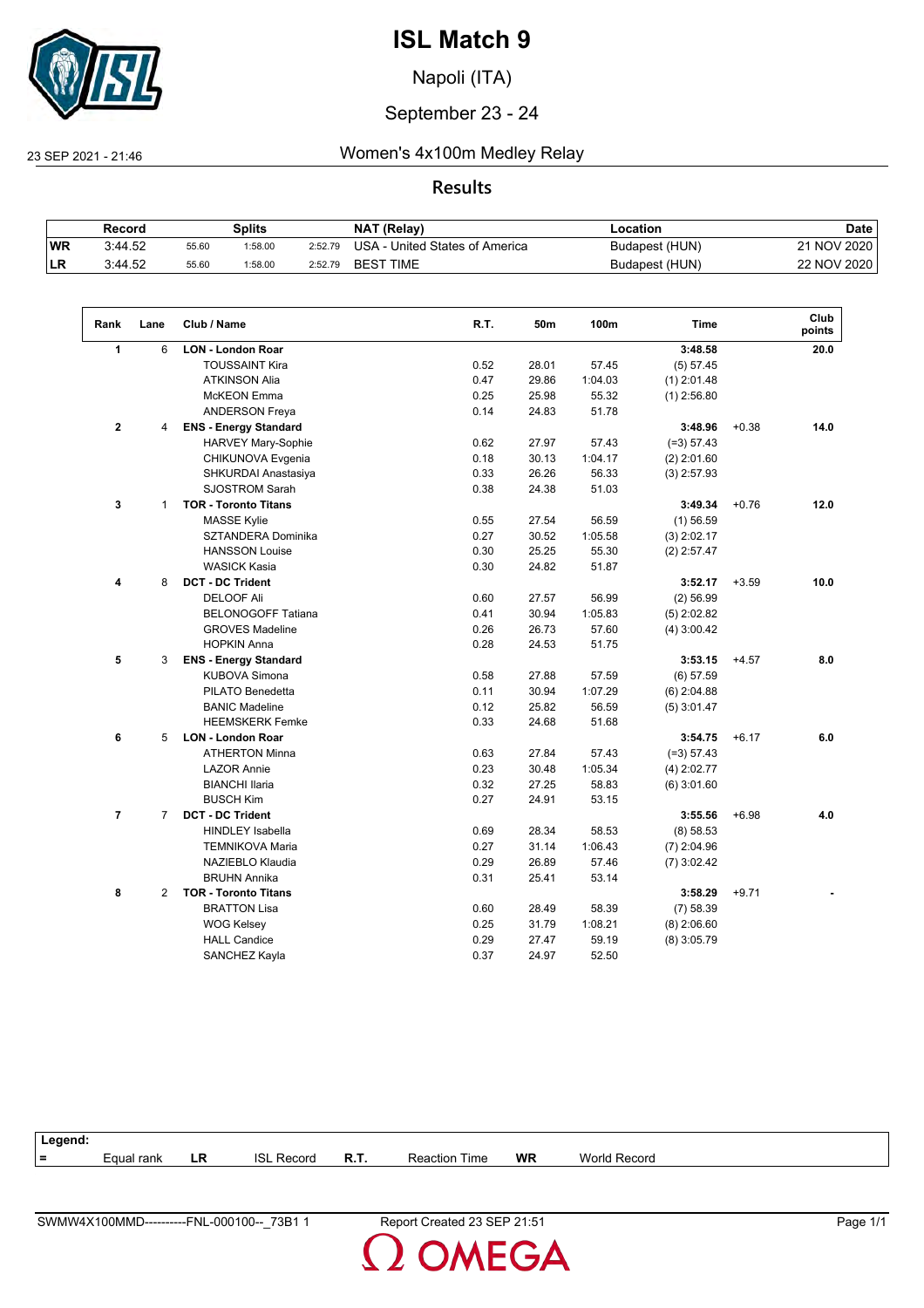

Napoli (ITA)

#### September 23 - 24

 $\sqrt{2}$ 

#### 23 SEP 2021 - 21:52 Men's 4x100m Medley Relay

#### **Results**

|            | Record  |       | Splits  |         | NAT (Relay)              | Location               | <b>Date</b> |
|------------|---------|-------|---------|---------|--------------------------|------------------------|-------------|
| <b>WR</b>  | 3:19.16 | 49.63 | 1:46.06 | 2:34.41 | RUS - Russian Federation | Saint Petersburg (RUS) | 20 DEC 2009 |
| <b>ILR</b> | 3:18.28 | 48.58 | 1:43.96 | 2:32.49 | ENS - Energy Standard    | Budapest (HUN)         | 21 NOV 2020 |

| Rank           | Lane           | Club / Name                  | R.T. | 50m   | 100m  | Time          |         | Club<br>points |
|----------------|----------------|------------------------------|------|-------|-------|---------------|---------|----------------|
| $\mathbf{1}$   | 4              | <b>ENS - Energy Standard</b> |      |       |       | 3:22.38       |         | 24.0           |
|                |                | <b>RYLOV Evgeny</b>          | 0.58 | 23.85 | 49.62 | $(2)$ 49.62   |         |                |
|                |                | SHYMANOVICH Ilya             | 0.29 | 25.42 | 55.36 | $(1)$ 1:44.98 |         |                |
|                |                | le CLOS Chad                 | 0.28 | 23.23 | 50.14 | $(1)$ 2:35.12 |         |                |
|                |                | <b>MANAUDOU Florent</b>      | 0.31 | 22.25 | 47.26 |               |         |                |
| $\overline{2}$ | 6              | <b>LON - London Roar</b>     |      |       |       | 3:22.93       | $+0.55$ | 14.0           |
|                |                | <b>GUIDO Guilherme</b>       | 0.59 | 23.89 | 49.44 | $(1)$ 49.44   |         |                |
|                |                | <b>MURDOCH Ross</b>          | 0.23 | 26.74 | 57.63 | (2) 1:47.07   |         |                |
|                |                | <b>CHALMERS Kyle</b>         | 0.31 | 22.82 | 49.81 | $(3)$ 2:36.88 |         |                |
|                |                | <b>CARTER Dylan</b>          | 0.15 | 21.80 | 46.05 |               |         |                |
| 3              | 8              | <b>DCT - DC Trident</b>      |      |       |       | 3:23.39       | $+1.01$ | 12.0           |
|                |                | <b>NIKOLAEV Mark</b>         | 0.59 | 24.44 | 50.26 | (3) 50.26     |         |                |
|                |                | <b>FRANCA SILVA Felipe</b>   | 0.11 | 26.32 | 57.11 | (3) 1:47.37   |         |                |
|                |                | <b>HARTING Zach</b>          | 0.04 | 23.01 | 49.50 | $(2)$ 2:36.87 |         |                |
|                |                | <b>APPLE Zach</b>            | 0.08 | 22.20 | 46.52 |               |         |                |
| 4              | $\mathbf{1}$   | <b>TOR - Toronto Titans</b>  |      |       |       | 3:25.40       | $+3.02$ | 10.0           |
|                |                | <b>RYAN Shane</b>            | 0.60 | 24.80 | 51.54 | (7) 51.54     |         |                |
|                |                | SCHWINGENSCHLOGL Fabian      | 0.20 | 26.56 | 57.00 | (4) 1:48.54   |         |                |
|                |                | <b>KUSCH Marius</b>          | 0.23 | 22.91 | 49.68 | $(4)$ 2:38.22 |         |                |
|                |                | <b>PIERONI Blake</b>         | 0.24 | 22.24 | 47.18 |               |         |                |
| 5              | $\overline{7}$ | <b>DCT - DC Trident</b>      |      |       |       | 3:27.00       | $+4.62$ | 8.0            |
|                |                | PEBLEY Jacob                 | 0.67 | 24.94 | 51.41 | (4) 51.41     |         |                |
|                |                | <b>MILLER Cody</b>           | 0.23 | 26.90 | 57.61 | (6) 1:49.02   |         |                |
|                |                | SHCHEGOLEV Aleksandr         | 0.34 | 23.37 | 50.15 | $(5)$ 2:39.17 |         |                |
|                |                | <b>SHEVTSOV Sergey</b>       | 0.20 | 22.51 | 47.83 |               |         |                |
| 6              | 3              | <b>ENS - Energy Standard</b> |      |       |       | 3:27.80       | $+5.42$ | 6.0            |
|                |                | <b>KOLESNIKOV Kliment</b>    | 0.62 | 25.30 | 51.45 | (5) 51.45     |         |                |
|                |                | <b>LIMA Felipe</b>           | 0.29 | 26.70 | 57.43 | (5) 1:48.88   |         |                |
|                |                | <b>BARRETT Adam</b>          | 0.33 | 23.52 | 51.17 | $(6)$ 2:40.05 |         |                |
|                |                | <b>MIGNON Clement</b>        | 0.46 | 22.61 | 47.75 |               |         |                |
| 7              | 5              | <b>LON - London Roar</b>     |      |       |       | 3:29.47       | $+7.09$ |                |
|                |                | <b>GREENBANK Luke</b>        | 0.61 | 25.11 | 51.51 | (6) 51.51     |         |                |
|                |                | <b>WILLIAMSON Sam</b>        | 0.22 | 27.25 | 58.93 | $(7)$ 1:50.44 |         |                |
|                |                | <b>LANZA Vini</b>            | 0.33 | 23.62 | 51.32 | $(7)$ 2:41.76 |         |                |
|                |                | <b>NAKAMURA Katsumi</b>      | 0.28 | 22.61 | 47.71 |               |         |                |
| 8              | 2              | <b>TOR - Toronto Titans</b>  |      |       |       | 3:29.52       | $+7.14$ |                |
|                |                | <b>PRATT Cole</b>            | 0.63 | 25.08 | 51.65 | (8) 51.65     |         |                |
|                |                | <b>McKEE Anton</b>           | 0.20 | 27.68 | 59.68 | $(8)$ 1:51.33 |         |                |
|                |                | PEKARSKI Grigori             | 0.24 | 23.04 | 50.91 | $(8)$ 2:42.24 |         |                |
|                |                |                              |      |       |       |               |         |                |

| D T                                                                                                |
|----------------------------------------------------------------------------------------------------|
| <b>WR</b><br>∣ LR<br>Record<br><b>ISI</b><br>' Record<br><b>Morld</b><br>Time<br>Reaction<br>к. І. |

**OMEGA**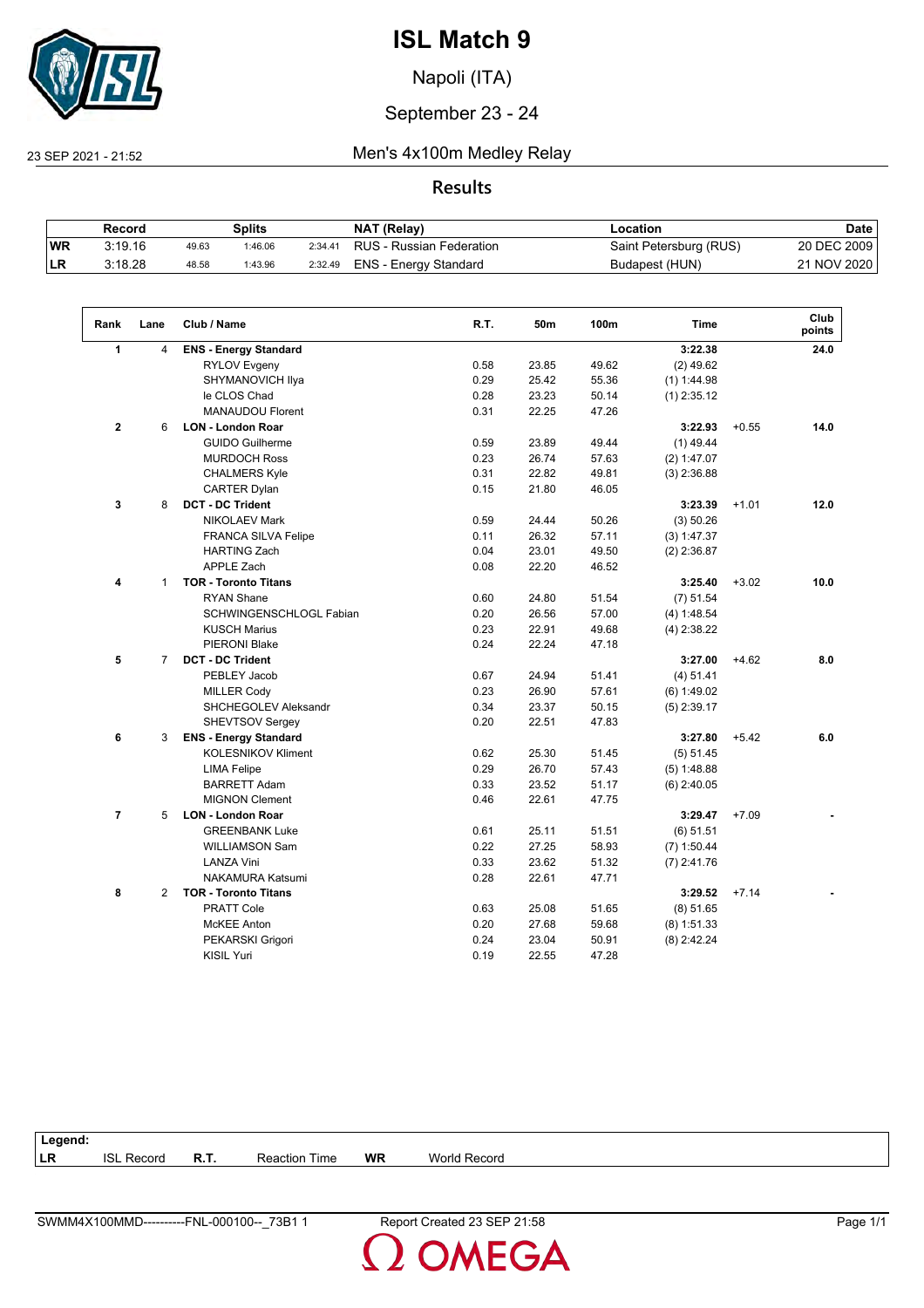

Napoli (ITA)

#### September 23 - 24

24 SEP 2021 - 20:03 Women's 100m Freestyle

**Results**

|     | Record | Split | Name                   | <b>NAT Code</b> | Location       | Date        |
|-----|--------|-------|------------------------|-----------------|----------------|-------------|
| 'WR | 50.25  | 24.21 | CAMPBELL Cate          | AUS             | Adelaide (AUS) | 26 OCT 2017 |
| ∣LR | 50.94  | 24.40 | <b>HAUGHEY Siobhan</b> | HKG             | Budapest (HUN) | 22 NOV 2020 |

| Rank           | Lane | <b>Name</b>            | Club<br>Code | R.T. | 50 <sub>m</sub> | <b>Time</b>    | Club<br>points |
|----------------|------|------------------------|--------------|------|-----------------|----------------|----------------|
| 1              | 4    | <b>HAUGHEY Siobhan</b> | <b>ENS</b>   | 0.69 | $(1)$ 24.81     | 51.42<br>26.61 | 9.0            |
| $\overline{2}$ | 6    | <b>McKEON Emma</b>     | <b>LON</b>   | 0.75 | $(2)$ 24.87     | 51.47<br>26.60 | 7.0<br>$+0.05$ |
| 3              | 7    | <b>WASICK Kasia</b>    | <b>TOR</b>   | 0.65 | $(=3)$ 24.89    | 51.93<br>27.04 | $+0.51$<br>6.0 |
| 4              | 3    | <b>HEEMSKERK Femke</b> | <b>ENS</b>   | 0.74 | $(5)$ 25.02     | 52.00<br>26.98 | 5.0<br>$+0.58$ |
| 5              | 1    | <b>HOPKIN Anna</b>     | <b>DCT</b>   | 0.70 | $(=3)$ 24.89    | 52.26<br>27.37 | $+0.84$<br>4.0 |
| 6              | 2    | <b>MACK Linnea</b>     | <b>DCT</b>   | 0.73 | $(6)$ 25.03     | 52.38<br>27.35 | 3.0<br>$+0.96$ |
| 7              | 8    | <b>SANCHEZ Kayla</b>   | <b>TOR</b>   | 0.71 | $(7)$ 25.33     | 52.52<br>27.19 | 2.0<br>$+1.10$ |
| 8              | 5.   | <b>MUREZ Andi</b>      | <b>LON</b>   | 0.73 | $(8)$ 25.62     | 53.46<br>27.84 | $+2.04$<br>1.0 |

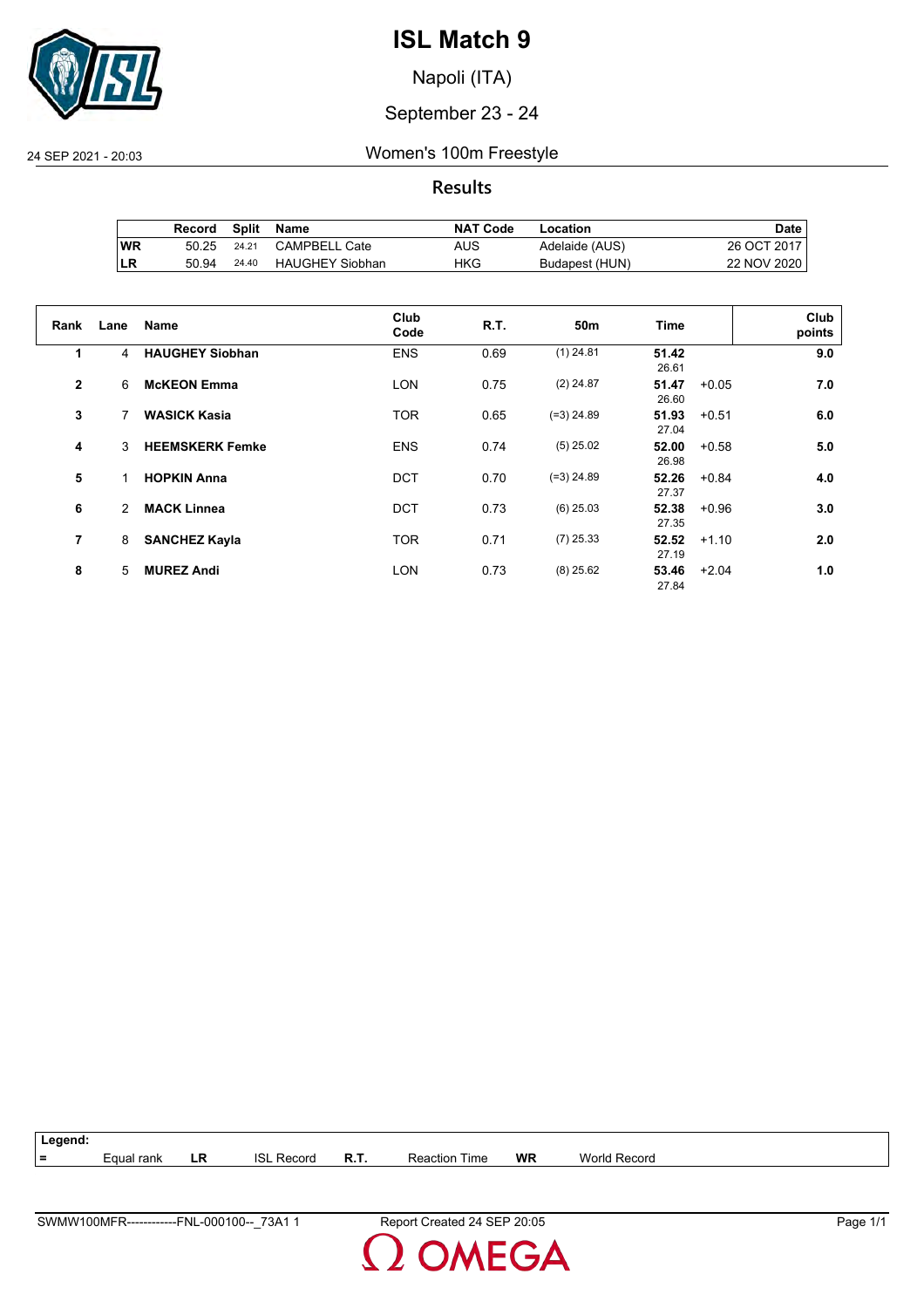

Napoli (ITA)

September 23 - 24

24 SEP 2021 - 20:06 Men's 100m Freestyle

**Results**

|            | Record | Split | Name           | <b>NAT Code</b> | Location       | Date i      |
|------------|--------|-------|----------------|-----------------|----------------|-------------|
| ∣WR        | 44.94  | 21.72 | LEVEAUX Amaury | FRA             | Rijeka (CRO)   | 13 DEC 2008 |
| <b>ILR</b> | 45.08  | 21.75 | DRESSEL Caeleb | USA             | Budapest (HUN) | 22 NOV 2020 |

| Rank         | Lane | <b>Name</b>                 | Club<br>Code | R.T. | 50m         | <b>Time</b>    | Club<br>points |
|--------------|------|-----------------------------|--------------|------|-------------|----------------|----------------|
| 1            | 6    | <b>CHALMERS Kyle</b>        | <b>LON</b>   | 0.67 | $(1)$ 22.11 | 46.02<br>23.91 | 12.0           |
| $\mathbf{2}$ |      | <b>SHCHEGOLEV Aleksandr</b> | <b>DCT</b>   | 0.65 | $(4)$ 22.82 | 46.82<br>24.00 | 7.0<br>$+0.80$ |
| 3            | 8    | <b>HAYDEN Brent</b>         | <b>TOR</b>   | 0.67 | $(2)$ 22.50 | 47.09<br>24.59 | 6.0<br>$+1.07$ |
| 4            | 7    | <b>KROON Luc</b>            | <b>TOR</b>   | 0.74 | $(6)$ 23.00 | 47.47<br>24.47 | 5.0<br>$+1.45$ |
| 5            | 4    | <b>KOLESNIKOV Kliment</b>   | <b>ENS</b>   | 0.67 | $(5)$ 22.86 | 47.60<br>24.74 | 4.0<br>$+1.58$ |
| 6            | 2    | <b>SHEVTSOV Sergey</b>      | <b>DCT</b>   | 0.64 | $(3)$ 22.60 | 47.71<br>25.11 | $+1.69$<br>3.0 |
| 7            | 3    | <b>ZHILKIN Andrey</b>       | <b>ENS</b>   | 0.66 | $(7)$ 23.03 | 47.93<br>24.90 | $+1.91$        |
| 8            | 5    | <b>INCERTI Zac</b>          | <b>LON</b>   | 0.66 | $(8)$ 23.54 | 48.21<br>24.67 | $+2.19$        |

**Legend: LR** ISL Record **R.T.** Reaction Time **WR** World Record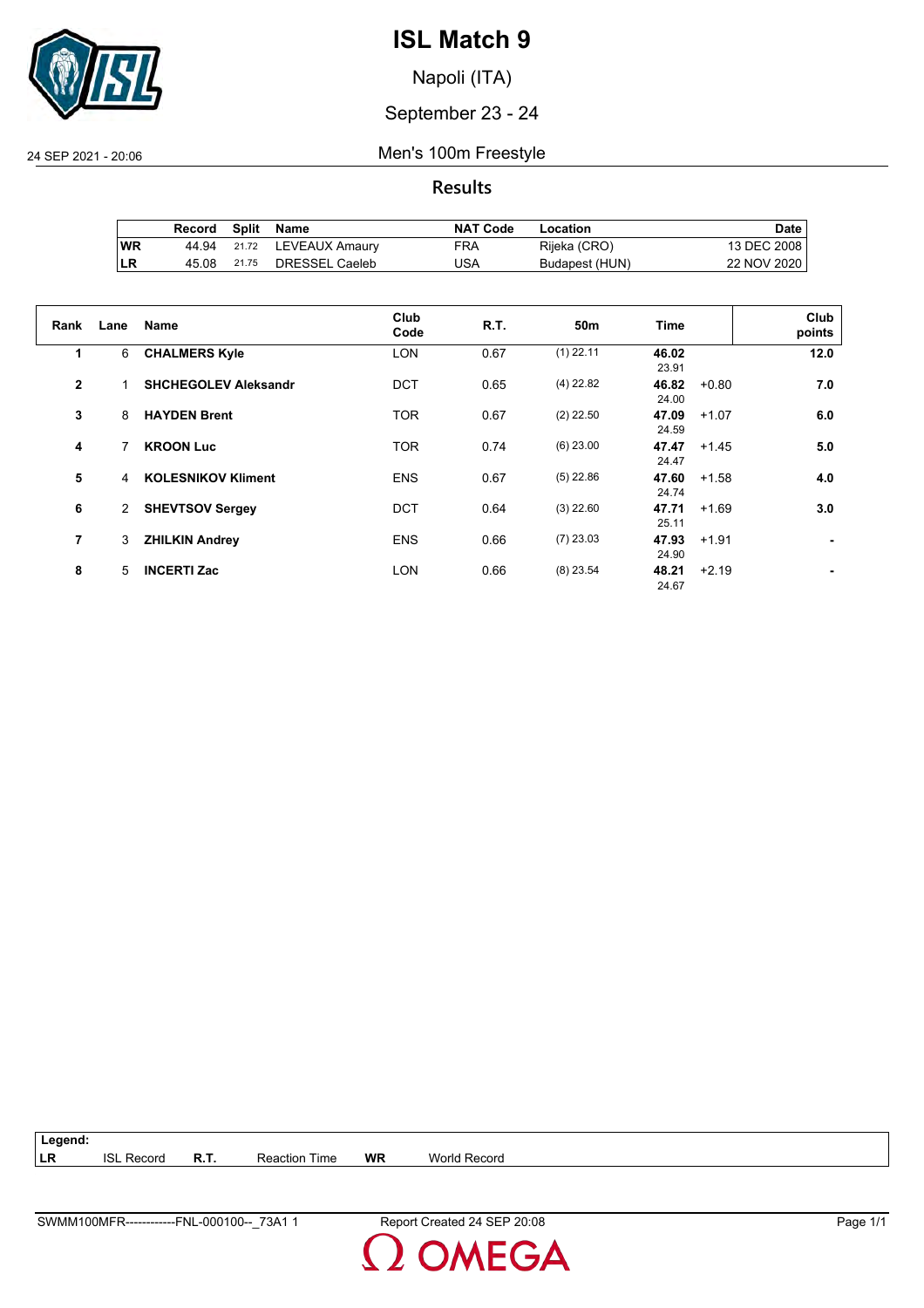

Napoli (ITA)

#### September 23 - 24

24 SEP 2021 - 20:12 Women's 200m Butterfly

**Results**

|            | Splits<br>Record    |       | <b>NAT Code</b><br>Name |         | Location               | Date       |                |             |
|------------|---------------------|-------|-------------------------|---------|------------------------|------------|----------------|-------------|
| <b>WR</b>  | 1.59.6 <sup>4</sup> | 27.75 | 58.24                   | 1:28.96 | <b>BELMONTE Mireia</b> | <b>ESP</b> | Doha (QAT)     | 3 DEC 2014. |
| <b>ILR</b> | 2:03.12             | 27.57 | 58.41                   | 1:30.43 | <b>HASEGAWA Suzuka</b> | JPN        | Budapest (HUN) | 25 OCT 2020 |

| Rank           | Lane | Name                         | Club<br>Code | R.T. | 50m         | 100m                   | 150m                   | Time             |         | Club<br>points |
|----------------|------|------------------------------|--------------|------|-------------|------------------------|------------------------|------------------|---------|----------------|
| 1              | 2    | <b>JAKABOS Zsuzsanna</b>     | <b>DCT</b>   | 0.72 | $(3)$ 28.44 | (2) 1:00.46<br>32.02   | $(1)$ 1:33.40<br>32.94 | 2:06.56<br>33.16 |         | 9.0            |
| $\overline{2}$ | 4    | <b>ROSENDAHL BACH Helena</b> | <b>ENS</b>   | 0.86 | $(7)$ 29.16 | (4) 1:01.10<br>31.94   | $(3)$ 1:33.89<br>32.79 | 2:07.04<br>33.15 | $+0.48$ | 7.0            |
| 3              | 6    | <b>BIANCHI Ilaria</b>        | LON          | 0.73 | $(2)$ 28.34 | $(3)$ 1:00.74<br>32.40 | (4) 1:33.91<br>33.17   | 2:07.23<br>33.32 | $+0.67$ | 6.0            |
| 4              | 8    | <b>HALL Candice</b>          | <b>TOR</b>   | 0.72 | $(4)$ 28.74 | (5) 1:01.14<br>32.40   | $(5)$ 1:33.98<br>32.84 | 2:07.87<br>33.89 | $+1.31$ | 5.0            |
| 5              |      | <b>GROVES Madeline</b>       | <b>DCT</b>   | 0.74 | $(1)$ 28.17 | $(1)$ 59.87<br>31.70   | $(2)$ 1:33.59<br>33.72 | 2:08.29<br>34.70 | $+1.73$ | 4.0            |
| 6              | 5    | <b>LAHTINEN Laura</b>        | LON          | 0.72 | $(5)$ 28.96 | $(6)$ 1:01.78<br>32.82 | $(6)$ 1:35.50<br>33.72 | 2:09.13<br>33.63 | $+2.57$ | 3.0            |
| 7              |      | <b>CIEPLUCHA Tessa</b>       | <b>TOR</b>   | 0.74 | $(6)$ 29.14 | $(7)$ 1:01.84<br>32.70 | $(7)$ 1:35.80<br>33.96 | 2:10.41<br>34.61 | $+3.85$ | 2.0            |
| 8              | 3    | <b>GUNES Viktoriya</b>       | <b>ENS</b>   | 0.72 | $(8)$ 29.38 | (8) 1:02.65<br>33.27   | $(8)$ 1:37.15<br>34.50 | 2:11.28<br>34.13 | $+4.72$ | 1.0            |

| $\vert$ Legend: |                   |                      |    |                     |
|-----------------|-------------------|----------------------|----|---------------------|
| I LR            | <b>ISL Record</b> | <b>Reaction Time</b> | WR | <b>World Record</b> |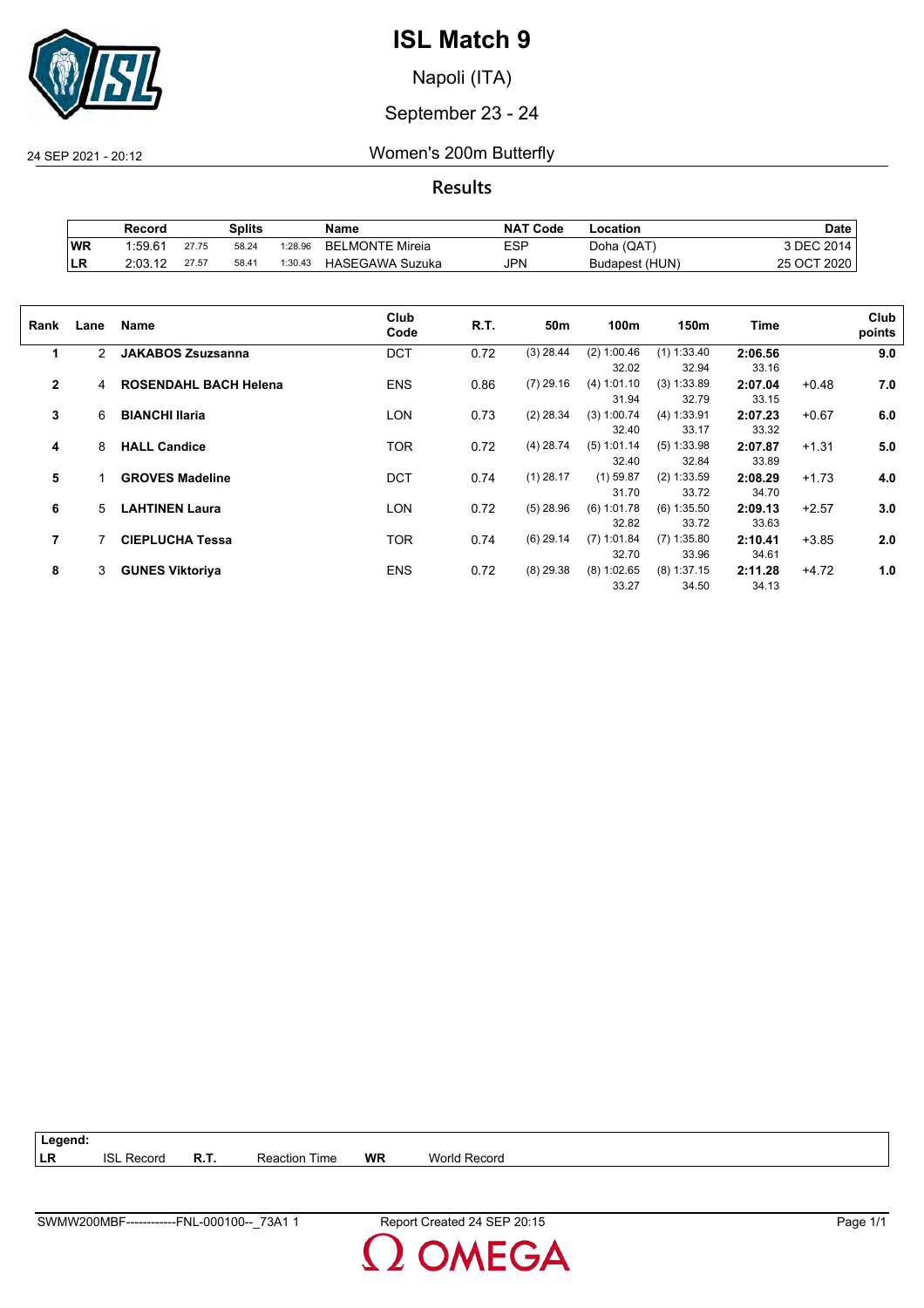

Napoli (ITA)

September 23 - 24

24 SEP 2021 - 20:17 Men's 200m Butterfly

**Results**

|           | Record  |       | Splits |         | Name         | <b>NAT Code</b> | -ocation       | Date        |
|-----------|---------|-------|--------|---------|--------------|-----------------|----------------|-------------|
| <b>WR</b> | 1:48.24 | 24.00 | 51.29  | 1:19.29 | SETO Daiva   | JPN             | Hangzhou (CHN) | DEC 2018    |
| LR        | 1:48.57 | 24.13 | 51.87  | 1:20.75 | le CLOS Chad | RSA             | Budapest (HUN) | 22 NOV 2020 |

| Rank         | Lane | Name                       | Club<br>Code | R.T. | 50m          | 100m        | 150m          | Time    |         | Club<br>points |
|--------------|------|----------------------------|--------------|------|--------------|-------------|---------------|---------|---------|----------------|
| 1            | 7    | <b>RAZZETTI Alberto</b>    | TOR          | 0.64 | $(=2)$ 24.96 | $(1)$ 53.32 | (1) 1:21.74   | 1:51.15 |         | 12.0           |
|              |      |                            |              |      |              | 28.36       | 28.42         | 29.41   |         |                |
| $\mathbf{2}$ | 4    | le CLOS Chad               | <b>ENS</b>   | 0.61 | $(=2)$ 24.96 | (3) 53.89   | (2) 1:22.87   | 1:51.33 | $+0.18$ | 7.0            |
|              |      |                            |              |      |              | 28.93       | 28.98         | 28.46   |         |                |
| 3            | 3    | <b>ZIRK Kregor</b>         | <b>ENS</b>   | 0.64 | $(5)$ 25.41  | (2) 53.86   | (4) 1:23.30   | 1:53.13 | $+1.98$ | 6.0            |
|              |      |                            |              |      |              | 28.45       | 29.44         | 29.83   |         |                |
| 4            | 2    | <b>HARTING Zach</b>        | <b>DCT</b>   | 0.62 | $(6)$ 25.89  | $(6)$ 54.93 | (5) 1:23.68   | 1:53.36 | $+2.21$ | 5.0            |
|              |      |                            |              |      |              | 29.04       | 28.75         | 29.68   |         |                |
| 5            | 5    | <b>LANZA Vini</b>          | LON          | 0.71 | $(1)$ 24.95  | $(4)$ 53.96 | $(6)$ 1:23.81 | 1:53.94 | $+2.79$ | 4.0            |
|              |      |                            |              |      |              | 29.01       | 29.85         | 30.13   |         |                |
| 6            | 6    | <b>MILDRED Edward</b>      | LON          | 0.66 | $(4)$ 25.36  | (5) 54.22   | (3) 1:23.00   | 1:54.72 | $+3.57$ | 3.0            |
|              |      |                            |              |      |              | 28.86       | 28.78         | 31.72   |         |                |
| 7            | 8    | <b>LITCHFIELD Max</b>      | <b>TOR</b>   | 0.62 | $(8)$ 25.97  | (7) 55.42   | $(7)$ 1:25.44 | 1:55.79 | $+4.64$ |                |
|              |      |                            |              |      |              | 29.45       | 30.02         | 30.35   |         |                |
| 8            |      | <b>STJEPANOVIC Velimir</b> | <b>DCT</b>   | 0.68 | $(7)$ 25.96  | (8) 55.71   | $(8)$ 1:25.52 | 1:55.84 | $+4.69$ |                |
|              |      |                            |              |      |              | 29.75       | 29.81         | 30.32   |         |                |
|              |      |                            |              |      |              |             |               |         |         |                |

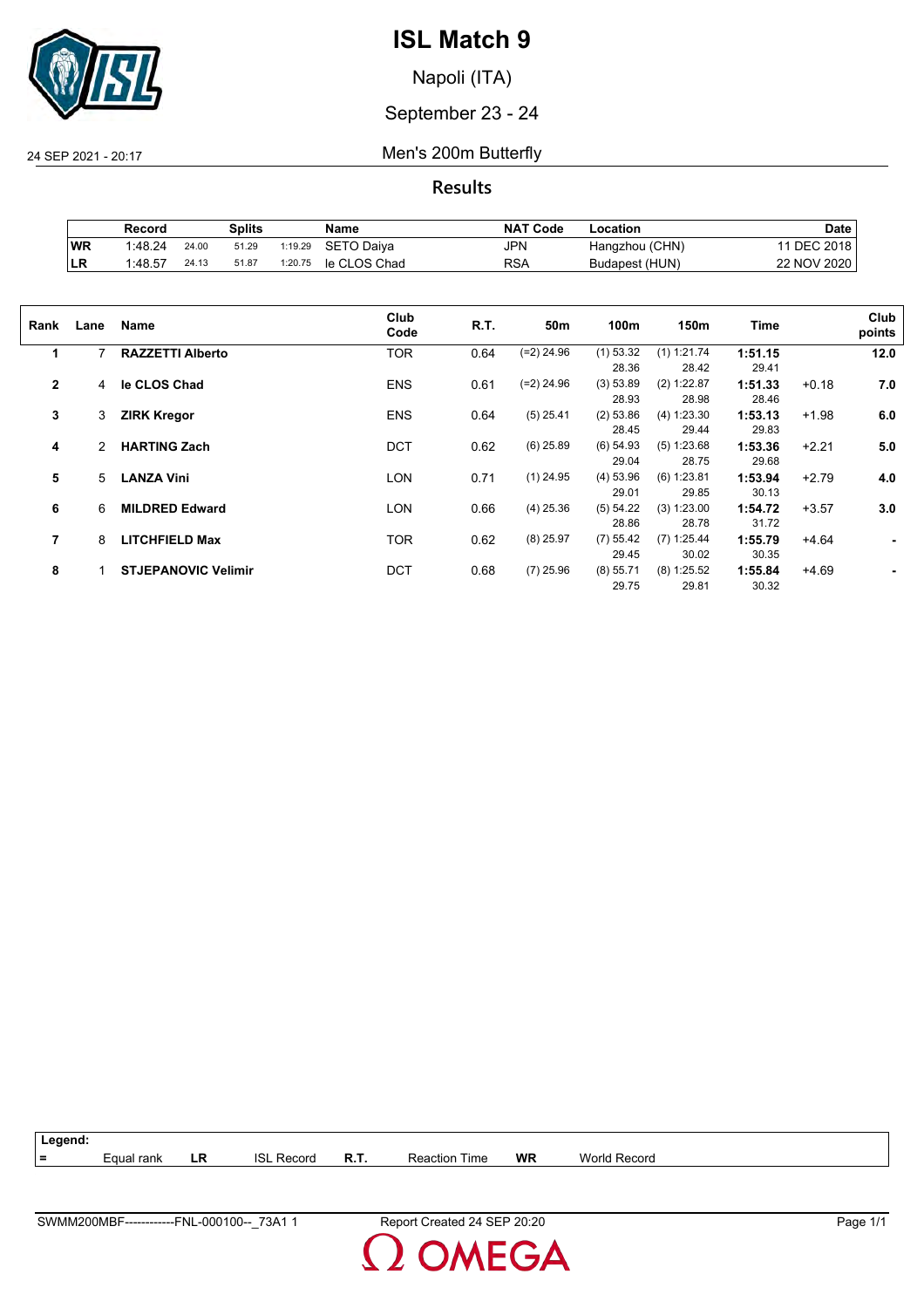

Napoli (ITA)

#### September 23 - 24

24 SEP 2021 - 20:25 Women's 100m Backstroke

#### **Results**

|           | Record | Split | Name                 | <b>NAT Code</b> | Location       | Date I      |
|-----------|--------|-------|----------------------|-----------------|----------------|-------------|
| <b>WR</b> | 54.89  |       | 26.52 ATHERTON Minna | AUS             | Budapest (HUN) | 27 OCT 2019 |
| LR        | 54.89  | 26.52 | ATHERTON Minna       | AUS             | Budapest (HUN) | 27 OCT 2019 |

| Rank         | Lane | <b>Name</b>                | Club<br>Code | R.T. | 50 <sub>m</sub> | <b>Time</b>    | Club<br>points |
|--------------|------|----------------------------|--------------|------|-----------------|----------------|----------------|
|              |      |                            |              |      |                 |                |                |
| 1            | 7    | <b>MASSE Kylie</b>         | <b>TOR</b>   | 0.61 | $(=1)$ 27.20    | 56.34<br>29.14 | 9.0            |
| $\mathbf{2}$ | 6    | <b>TOUSSAINT Kira</b>      | <b>LON</b>   | 0.52 | $(=1)$ 27.20    | 56.47<br>29.27 | $+0.13$<br>7.0 |
| 3            |      | <b>DELOOF Ali</b>          | <b>DCT</b>   | 0.66 | $(3)$ 27.35     | 56.89<br>29.54 | 6.0<br>$+0.55$ |
| 4            | 8    | <b>BRATTON Lisa</b>        | <b>TOR</b>   | 0.59 | $(7)$ 28.06     | 57.42<br>29.36 | 5.0<br>$+1.08$ |
| 5            | 5    | <b>ATHERTON Minna</b>      | <b>LON</b>   | 0.60 | $(4)$ 27.94     | 57.45<br>29.51 | 4.0<br>$+1.11$ |
| 6            | 3    | <b>DAVIES Georgia</b>      | <b>ENS</b>   | 0.64 | $(6)$ 28.02     | 57.94<br>29.92 | 3.0<br>$+1.60$ |
| 7            | 4    | <b>SHKURDAI Anastasiya</b> | <b>ENS</b>   | 0.62 | $(8)$ 28.17     | 58.04<br>29.87 | $+1.70$<br>2.0 |
| 8            | 2    | <b>NAZIEBLO Klaudia</b>    | <b>DCT</b>   | 0.61 | $(5)$ 27.98     | 58.21<br>30.23 | $+1.87$<br>1.0 |

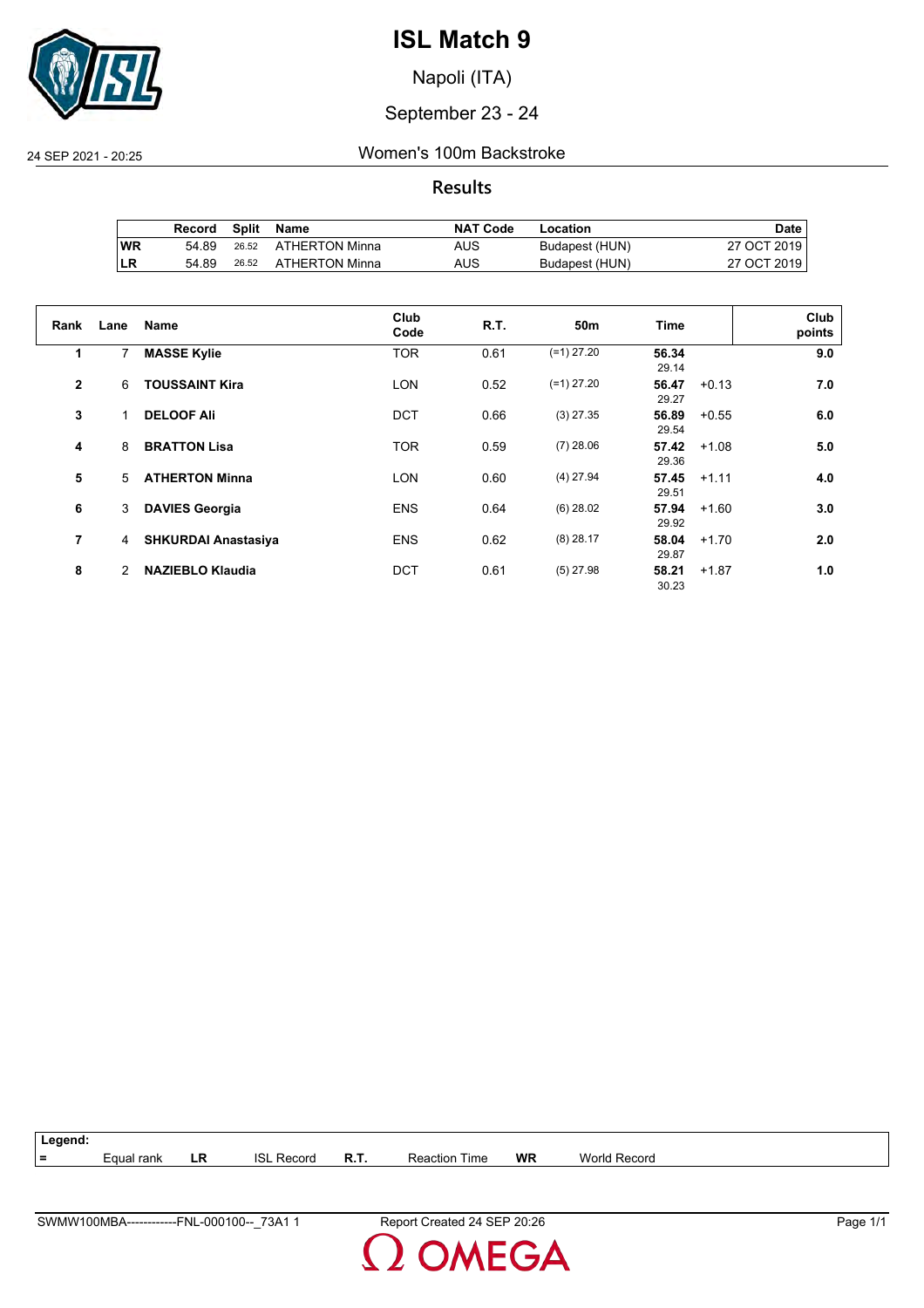

Napoli (ITA)

September 23 - 24

24 SEP 2021 - 20:28 Men's 100m Backstroke

**Results**

|           | Record | Split | Name                  | <b>NAT Code</b> | Location     | Date I      |
|-----------|--------|-------|-----------------------|-----------------|--------------|-------------|
| <b>WR</b> | 48.33  |       | 23.45 STEWART Coleman | USA             | Napoli (ITA) | 29 AUG 2021 |
| LR        | 48.33  | 23.45 | STEWART Coleman       | USA             | Napoli (ITA) | 29 AUG 2021 |

| Rank         | Lane | Name                    | Club<br>Code | R.T. | 50 <sub>m</sub> | <b>Time</b>    |         | Club<br>points |
|--------------|------|-------------------------|--------------|------|-----------------|----------------|---------|----------------|
| 1            | 4    | <b>RYLOV Evgeny</b>     | <b>ENS</b>   | 0.57 | $(2)$ 23.49     | 49.42<br>25.93 |         | 15.0           |
| $\mathbf{2}$ | 6    | <b>GUIDO Guilherme</b>  | <b>LON</b>   | 0.59 | $(1)$ 23.37     | 49.65<br>26.28 | $+0.23$ | 7.0            |
| 3            | 5    | <b>DIENER Christian</b> | <b>LON</b>   | 0.60 | $(3)$ 24.20     | 50.71<br>26.51 | $+1.29$ | 6.0            |
| 4            | 8    | <b>PRATT Cole</b>       | <b>TOR</b>   | 0.62 | $(5)$ 24.76     | 50.86<br>26.10 | $+1.44$ | 5.0            |
| 5            |      | <b>RYAN Shane</b>       | <b>TOR</b>   | 0.66 | $(4)$ 24.24     | 51.27<br>27.03 | $+1.85$ | 4.0            |
| 6            |      | <b>PEBLEY Jacob</b>     | <b>DCT</b>   | 0.60 | $(7)$ 25.22     | 51.77<br>26.55 | $+2.35$ |                |
| 7            | 3    | <b>MAHONEY Travis</b>   | <b>ENS</b>   | 0.62 | $(6)$ 25.12     | 52.54<br>27.42 | $+3.12$ |                |
| 8            | 2    | <b>HOLLARD Tristan</b>  | <b>DCT</b>   | 0.55 | $(8)$ 25.94     | 52.70<br>26.76 | $+3.28$ |                |

**Legend: LR** ISL Record **R.T.** Reaction Time **WR** World Record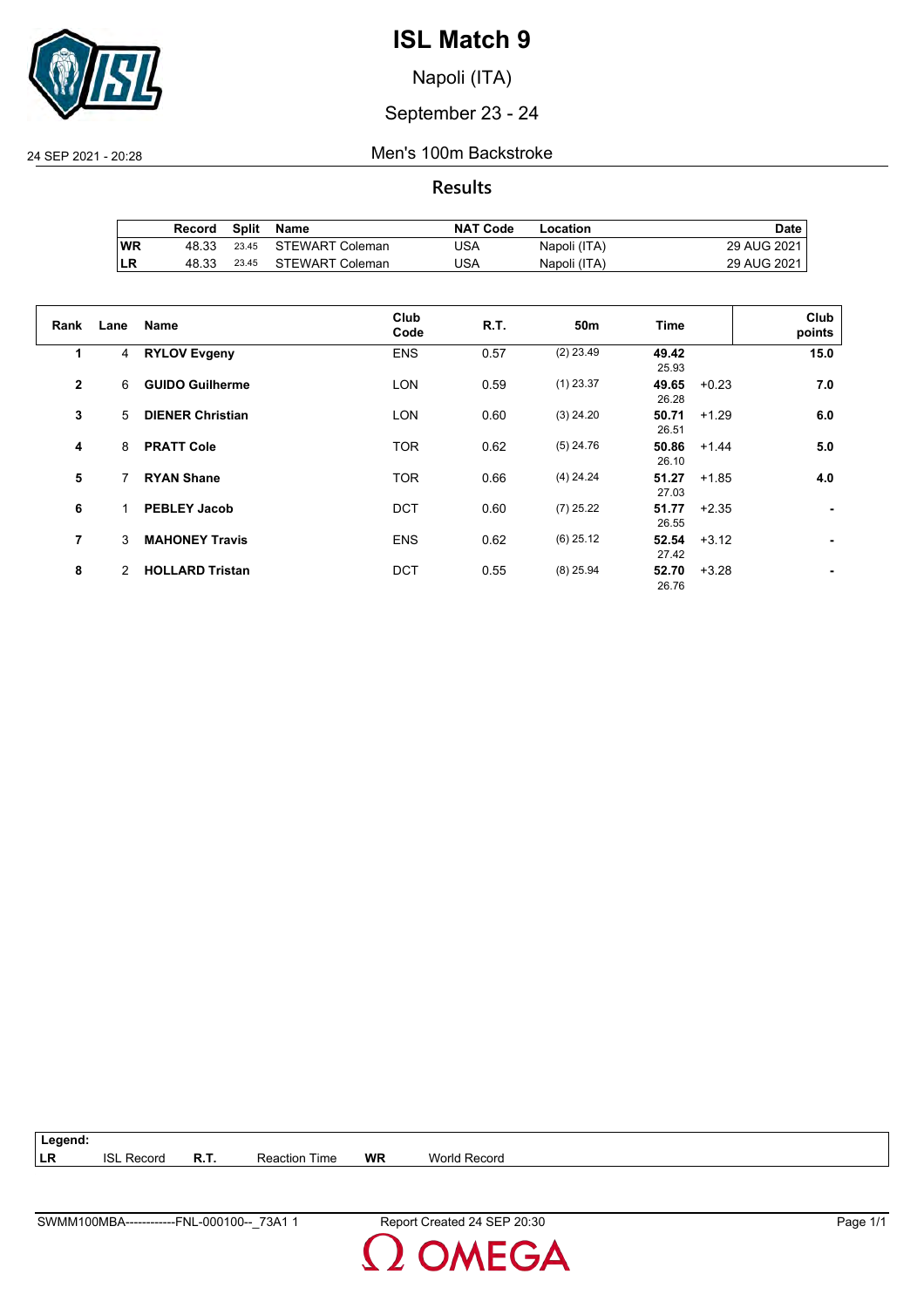

Napoli (ITA)

#### September 23 - 24

#### 24 SEP 2021 - 20:31 Women's 100m Individual Medley

#### **Results**

|           | Record |       | Split Name           | <b>NAT Code</b> | Location       | Date        |
|-----------|--------|-------|----------------------|-----------------|----------------|-------------|
| <b>WR</b> | 56.51  |       | 25.97 HOSSZU Katinka | HUN             | Berlin (GER)   | 7 AUG 2017  |
| ILR       | 57.30  | 26.41 | GASTALDELLO Beryl    | FRA             | Budapest (HUN) | 22 NOV 2020 |

| Rank         | Lane | <b>Name</b>               | Club<br>Code | R.T. | 50 <sub>m</sub> | <b>Time</b>      |         | Club<br>points |
|--------------|------|---------------------------|--------------|------|-----------------|------------------|---------|----------------|
| 1            | 6    | <b>PICKREM Sydney</b>     | <b>LON</b>   | 0.67 | $(5)$ 26.97     | 58.40<br>31.43   |         | 10.0           |
| $\mathbf{2}$ | 3    | <b>HARVEY Mary-Sophie</b> | <b>ENS</b>   | 0.70 | $(2)$ 26.48     | 58.42<br>31.94   | $+0.02$ | 7.0            |
| 3            | 4    | <b>SJOSTROM Sarah</b>     | <b>ENS</b>   | 0.70 | $(3)$ 26.64     | 58.46<br>31.82   | $+0.06$ | 6.0            |
| 4            | 8    | <b>HANSSON Louise</b>     | <b>TOR</b>   | 0.70 | $(6)$ 27.15     | 58.92<br>31.77   | $+0.52$ | 5.0            |
| 5            |      | <b>ANDISON Bailey</b>     | <b>DCT</b>   | 0.66 | $(8)$ 27.84     | 59.86<br>32.02   | $+1.46$ | 4.0            |
| 6            | 2    | <b>HINDLEY Isabella</b>   | <b>DCT</b>   | 0.70 | $(4)$ 26.78     | 1:00.34<br>33.56 | $+1.94$ | 3.0            |
| 7            | 7    | <b>COLEMAN Michelle</b>   | <b>TOR</b>   | 0.70 | $(1)$ 26.42     | 1:00.60<br>34.18 | $+2.20$ | 2.0            |
| 8            | 5    | <b>LAUKKANEN Jenna</b>    | <b>LON</b>   | 0.66 | $(7)$ 27.75     | 1:00.83<br>33.08 | $+2.43$ |                |

**Legend: LR** ISL Record **R.T.** Reaction Time **WR** World Record

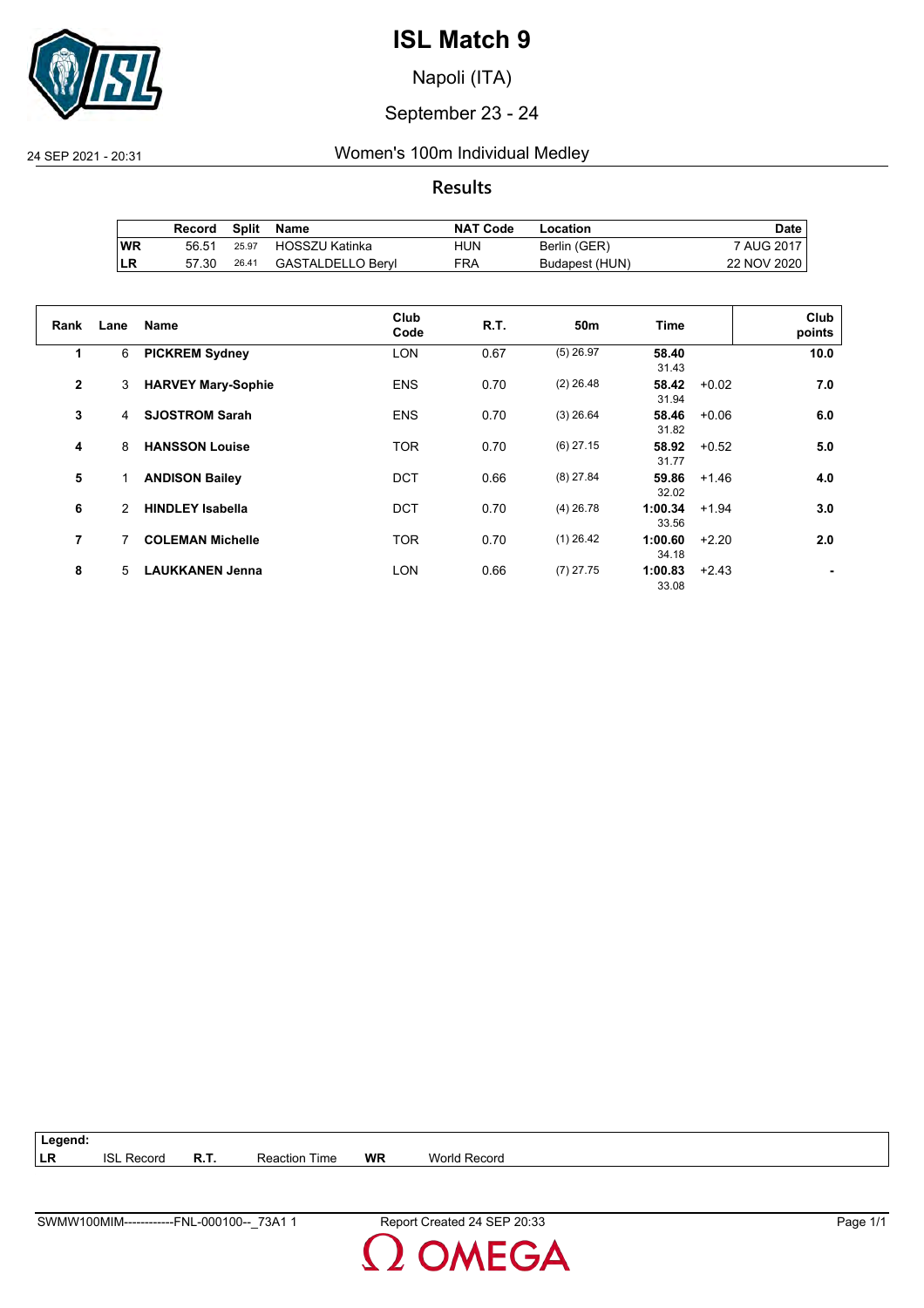

Napoli (ITA)

#### September 23 - 24

#### 24 SEP 2021 - 20:35 Men's 100m Individual Medley

#### **Results**

|           | Record |       | Split Name     | <b>NAT Code</b> | Location       | Date        |
|-----------|--------|-------|----------------|-----------------|----------------|-------------|
| <b>WR</b> | 49.28  | 22.49 | DRESSEL Caeleb | USA             | Budapest (HUN) | 22 NOV 2020 |
| ∣LR       | 49.28  | 22.49 | DRESSEL Caeleb | USA             | Budapest (HUN) | 22 NOV 2020 |

| Rank         | Lane           | <b>Name</b>            | Club<br>Code | R.T. | 50 <sub>m</sub> | <b>Time</b>               | Club<br>points |
|--------------|----------------|------------------------|--------------|------|-----------------|---------------------------|----------------|
| 1            | $\overline{7}$ | <b>KNOX Finlay</b>     | <b>TOR</b>   | 0.66 | $(1)$ 23.50     | 51.91<br>28.41            | 15.0           |
| $\mathbf{2}$ |                | <b>VAZAIOS Andreas</b> | <b>DCT</b>   | 0.65 | $(2)$ 23.69     | 52.61<br>$+0.70$<br>28.92 | 7.0            |
| 3            | 4              | <b>ZHILKIN Andrey</b>  | <b>ENS</b>   | 0.67 | $(4)$ 24.39     | 52.71<br>$+0.80$<br>28.32 | 6.0            |
| 4            | $\overline{2}$ | <b>COPE Tommy</b>      | <b>DCT</b>   | 0.63 | $(5)$ 24.92     | 53.43<br>$+1.52$<br>28.51 | 5.0            |
| 5            | 5              | <b>GREENBANK Luke</b>  | <b>LON</b>   | 0.65 | $(3)$ 24.10     | 53.74<br>$+1.83$<br>29.64 | 4.0            |
| 6            | 3              | <b>STUPIN Max</b>      | <b>ENS</b>   | 0.67 | $(6)$ 25.22     | $+2.36$<br>54.27<br>29.05 | $-1.0$         |
| 7            | 6              | <b>MILDRED Edward</b>  | <b>LON</b>   | 0.60 | $(7)$ 25.75     | 56.07<br>$+4.16$<br>30.32 | $-1.0$         |
| 8            | 8              | <b>PRATT Cole</b>      | <b>TOR</b>   | 0.69 | $(8)$ 26.54     | 57.26<br>$+5.35$<br>30.72 | $-1.0$         |

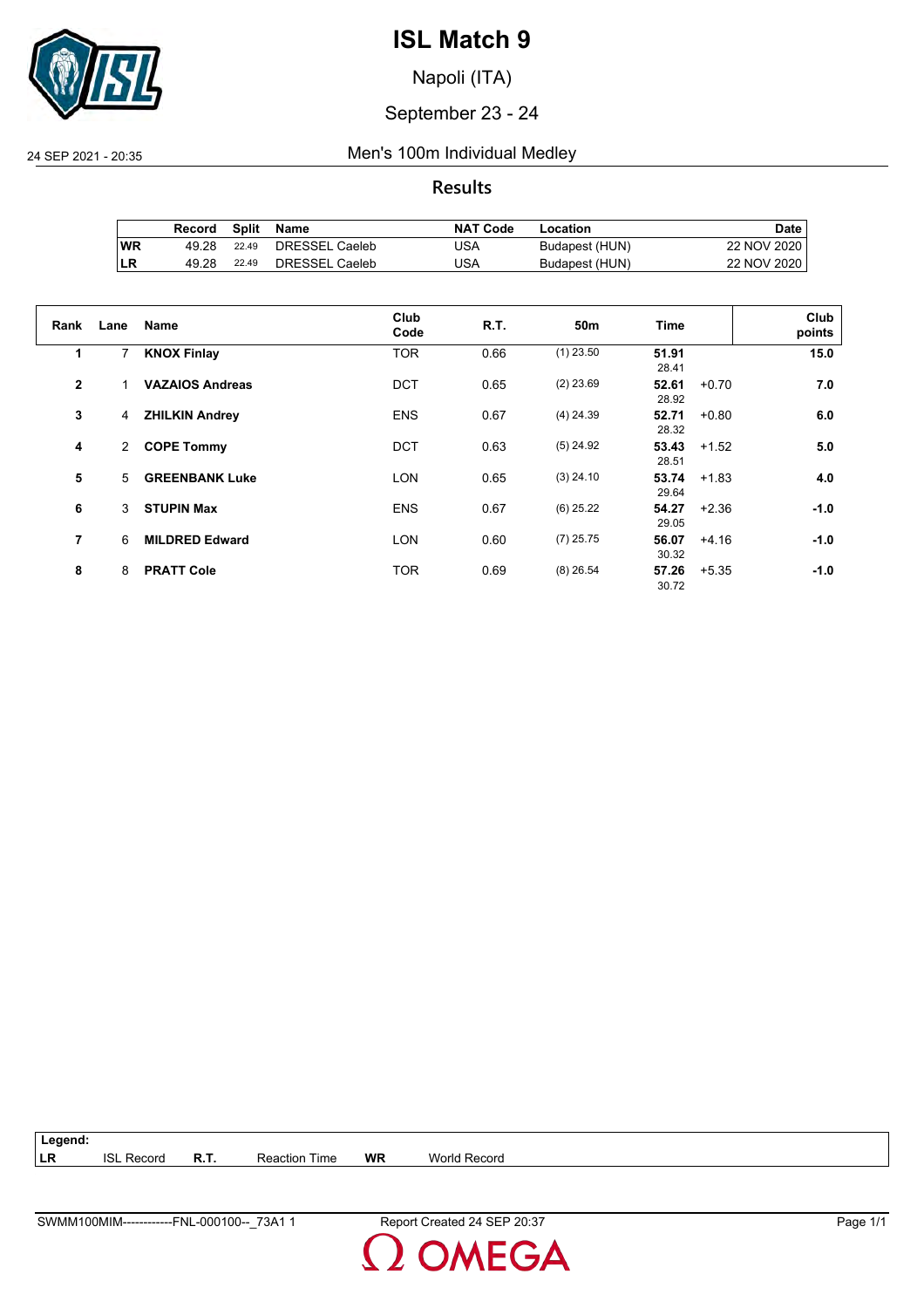

Napoli (ITA)

#### September 23 - 24

24 SEP 2021 - 20:43 Women's 100m Breaststroke

#### **Results**

|           | Record  | Split | Name           | <b>NAT Code</b> | Location             | <b>Date</b> |
|-----------|---------|-------|----------------|-----------------|----------------------|-------------|
| <b>WR</b> | 1:02.36 | 29.56 | MEILUTYTE Ruta | LTU             | Moscow (RUS)         | 12 OCT 2013 |
| $=WR$     | 1:02.36 | 29.46 | ATKINSON Alia  | JAM             | Doha (QAT)           | 6 DEC 2014  |
| $=WR$     | 1:02.36 | 29.33 | ATKINSON Alia  | JAM             | Paris-Chartres (FRA) | 26 AUG 2016 |
| <b>LR</b> | 1:02.50 | 29.38 | KING Lilly     | USA             | Budapest (HUN)       | 22 NOV 2020 |

| Rank         | Lane | <b>Name</b>               | Club<br>Code | R.T. | 50m         | Time             |         | Club<br>points |
|--------------|------|---------------------------|--------------|------|-------------|------------------|---------|----------------|
| 1            | 6    | <b>ATKINSON Alia</b>      | <b>LON</b>   | 0.64 | $(1)$ 30.20 | 1:04.09<br>33.89 |         | 15.0           |
| $\mathbf{2}$ | 4    | <b>CHIKUNOVA Evgenia</b>  | <b>ENS</b>   | 0.73 | $(2)$ 31.03 | 1:04.82<br>33.79 | $+0.73$ | 7.0            |
| 3            | 5    | <b>LAZOR Annie</b>        | <b>LON</b>   | 0.71 | $(4)$ 31.27 | 1:05.66<br>34.39 | $+1.57$ | 6.0            |
| 4            | 2    | <b>TEMNIKOVA Maria</b>    | DCT          | 0.66 | $(6)$ 31.70 | 1:05.88<br>34.18 | $+1.79$ | 5.0            |
| 5            | 8    | <b>SZTANDERA Dominika</b> | <b>TOR</b>   | 0.61 | $(3)$ 31.06 | 1:06.01<br>34.95 | $+1.92$ | 4.0            |
| 6            | 1    | <b>BELONOGOFF Tatiana</b> | DCT          | 0.69 | $(5)$ 31.69 | 1:06.65<br>34.96 | $+2.56$ |                |
| 7            | 3    | <b>VALL Jessica</b>       | <b>ENS</b>   | 0.67 | $(7)$ 32.05 | 1:07.22<br>35.17 | $+3.13$ |                |
| 8            |      | <b>WOG Kelsey</b>         | <b>TOR</b>   | 0.65 | $(8)$ 32.55 | 1:09.35<br>36.80 | $+5.26$ | $-1.0$         |

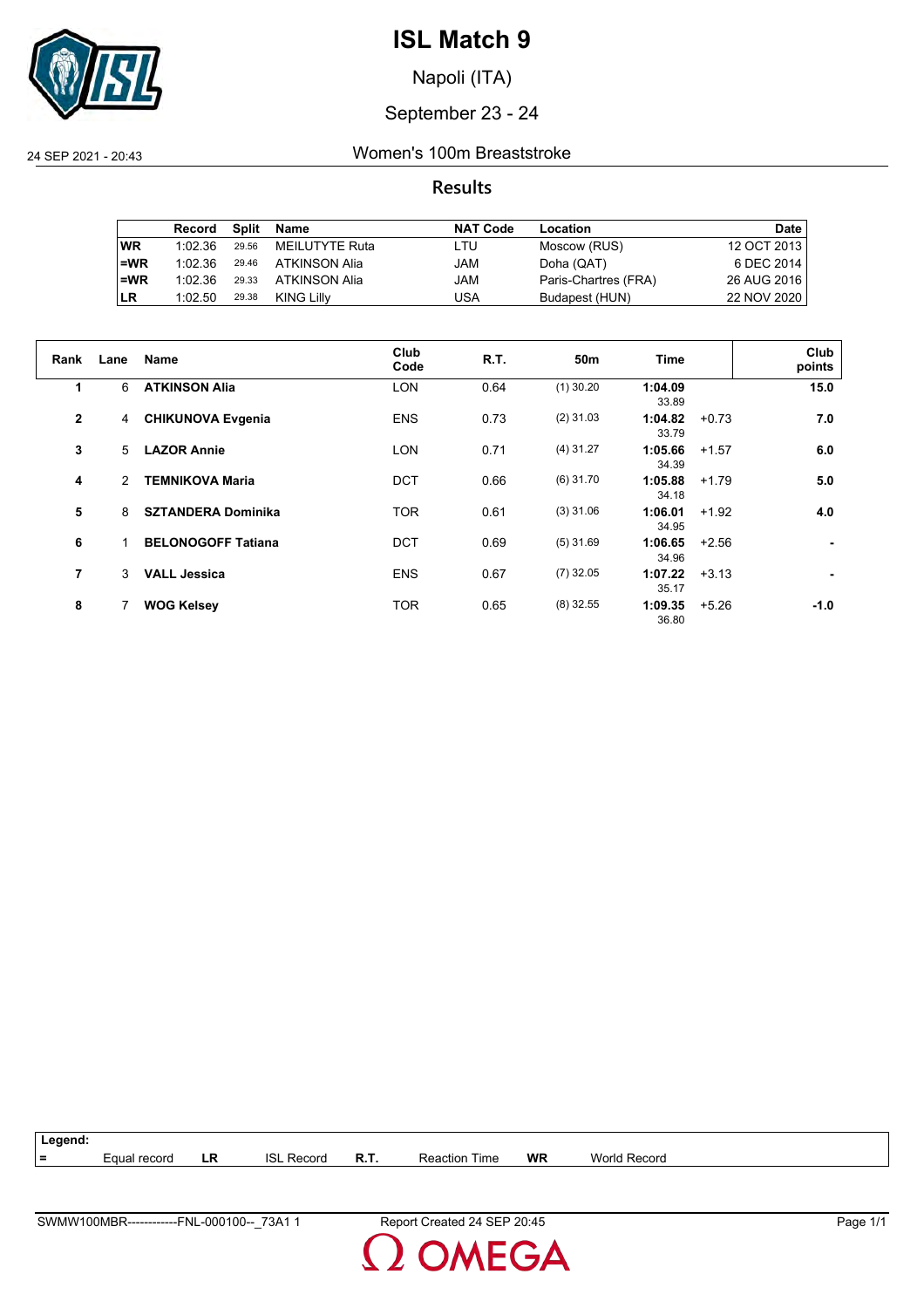

Napoli (ITA)

## September 23 - 24

24 SEP 2021 - 20:46 Men's 100m Breaststroke

#### **Results**

|           | Record | Split | Name                   | <b>NAT Code</b> | Location       | Date        |
|-----------|--------|-------|------------------------|-----------------|----------------|-------------|
| <b>WR</b> | 55.34  |       | 25.88 SHYMANOVICH IIya | <b>BLR</b>      | Brest (BLR)    | 19 DEC 2020 |
| ∣LR       | 55.41  |       | 25.85 PEATY Adam       | GBR             | Budapest (HUN) | 22 NOV 2020 |

| Rank           | Lane           | <b>Name</b>                    | Club<br>Code | <b>R.T.</b> | 50 <sub>m</sub> | <b>Time</b>    | Club<br>points |
|----------------|----------------|--------------------------------|--------------|-------------|-----------------|----------------|----------------|
| 1              | 4              | <b>SHYMANOVICH IIya</b>        | <b>ENS</b>   | 0.65        | $(1)$ 26.30     | 56.10<br>29.80 | 15.0           |
| $\overline{2}$ | 3              | <b>LIMA Felipe</b>             | <b>ENS</b>   | 0.64        | $(3)$ 26.87     | 57.27<br>30.40 | 7.0<br>$+1.17$ |
| 3              | $\overline{2}$ | <b>MILLER Cody</b>             | <b>DCT</b>   | 0.67        | $(4)$ 27.15     | 57.59<br>30.44 | $+1.49$<br>6.0 |
| 4              |                | <b>FRANCA SILVA Felipe</b>     | <b>DCT</b>   | 0.71        | $(2)$ 26.80     | 57.71<br>30.91 | $+1.61$<br>5.0 |
| 5              |                | <b>SCHWINGENSCHLOGL Fabian</b> | <b>TOR</b>   | 0.69        | $(5)$ 27.20     | 57.77<br>30.57 | 4.0<br>$+1.67$ |
| 6              | 6              | <b>MURDOCH Ross</b>            | <b>LON</b>   | 0.67        | $(6)$ 27.55     | 58.56<br>31.01 | $+2.46$        |
| 7              | 5              | <b>WILLIAMSON Sam</b>          | <b>LON</b>   | 0.66        | $(7)$ 27.62     | 58.95<br>31.33 | $+2.85$        |
| 8              | 8              | <b>McKEE Anton</b>             | <b>TOR</b>   | 0.63        | $(8)$ 27.65     | 59.46<br>31.81 | $+3.36$        |

| Legend: |                   |                      |           |                     |
|---------|-------------------|----------------------|-----------|---------------------|
| LR      | <b>ISL Record</b> | <b>Reaction Time</b> | <b>WR</b> | <b>World Record</b> |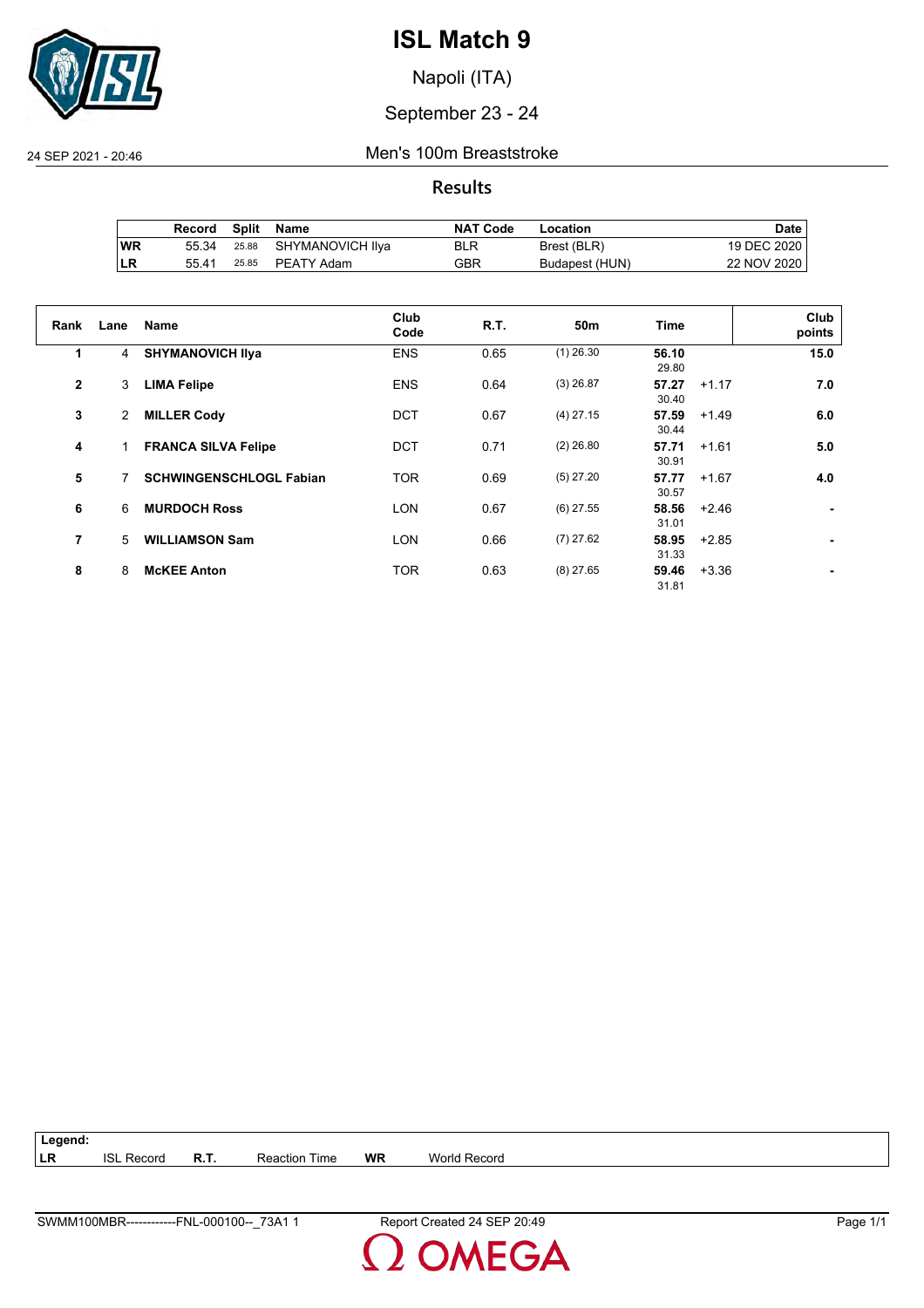

Napoli (ITA)

September 23 - 24

24 SEP 2021 - 20:52 Women's 50m Butterfly

**Results**

|           | Record Name |                           | NAT Code   | Location        | Date        |
|-----------|-------------|---------------------------|------------|-----------------|-------------|
| <b>WR</b> |             | 24.38 ALSHAMMAR Therese   | SWE        | Singapore (SGP) | 22 NOV 2009 |
| LR        |             | 24.59 KROMOWIDJOJO Ranomi | <b>NED</b> | Budapest (HUN)  | 6 NOV 2020  |

| Rank | Lane | Name                    | <b>Club Code</b> | R.T. | Time  |         | Club points |
|------|------|-------------------------|------------------|------|-------|---------|-------------|
|      | 4    | <b>SJOSTROM Sarah</b>   | <b>ENS</b>       | 0.63 | 25.15 |         | 12.0        |
| 2    | 6    | <b>McKEON Emma</b>      | <b>LON</b>       | 0.73 | 25.32 | $+0.17$ | 7.0         |
| 3    | 3    | <b>BANIC Madeline</b>   | <b>ENS</b>       | 0.65 | 25.57 | $+0.42$ | 6.0         |
| 4    |      | <b>HANSSON Louise</b>   | <b>TOR</b>       | 0.68 | 25.60 | $+0.45$ | 5.0         |
| 5    | 8    | <b>COLEMAN Michelle</b> | <b>TOR</b>       | 0.69 | 26.01 | $+0.86$ | 4.0         |
| 6    |      | <b>GROVES Madeline</b>  | DCT              | 0.73 | 26.09 | $+0.94$ | 3.0         |
|      | 2    | <b>HOPKIN Anna</b>      | <b>DCT</b>       | 0.70 | 26.22 | $+1.07$ |             |
| 8    | 5    | <b>BIANCHI Ilaria</b>   | <b>LON</b>       | 0.72 | 26.87 | $+1.72$ | -1.0        |

**LR** ISL Record **R.T.** Reaction Time **WR** World Record

**Legend:**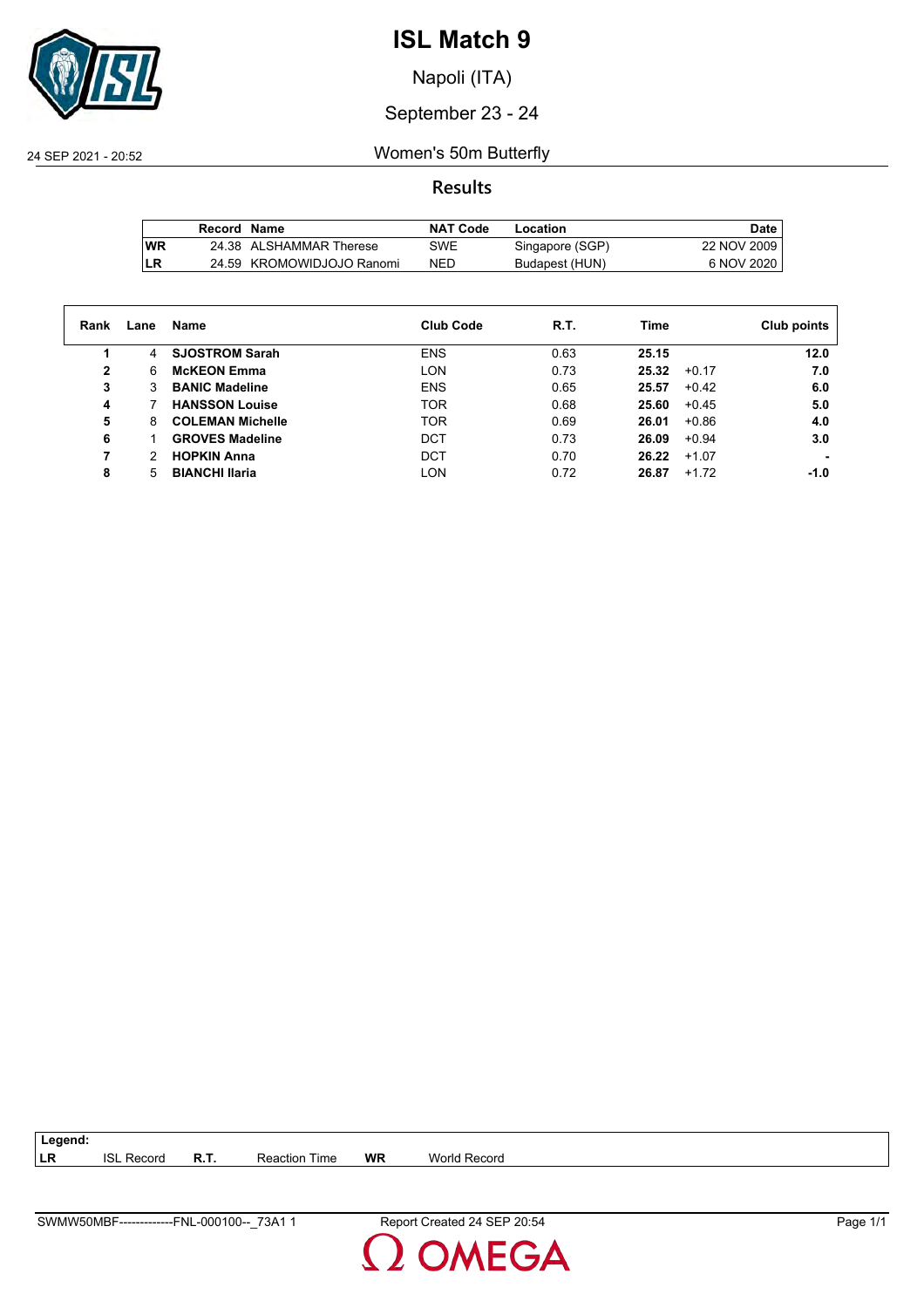

Napoli (ITA)

September 23 - 24

24 SEP 2021 - 20:55 Men's 50m Butterfly

**Results**

|           | Record Name |                       | <b>NAT Code</b> | Location       | Date        |
|-----------|-------------|-----------------------|-----------------|----------------|-------------|
| <b>WR</b> |             | 21.75 SANTOS Nicholas | BRA             | Budapest (HUN) | 6 OCT 2018  |
| LR        |             | 21.78 SANTOS Nicholas | <b>BRA</b>      | Budapest (HUN) | 10 NOV 2020 |

| Rank         | Lane | Name                    | <b>Club Code</b> | R.T. | Time  |         | Club points |
|--------------|------|-------------------------|------------------|------|-------|---------|-------------|
|              | 3    | <b>PROUD Ben</b>        | <b>ENS</b>       | 0.60 | 22.26 |         | 12.0        |
| $\mathbf{2}$ | 8    | <b>KUSCH Marius</b>     | <b>TOR</b>       | 0.64 | 22.32 | $+0.06$ | 7.0         |
| 3            | 6    | <b>CARTER Dylan</b>     | <b>LON</b>       | 0.64 | 22.36 | $+0.10$ | 6.0         |
| 4            |      | <b>PEKARSKI Grigori</b> | <b>TOR</b>       | 0.65 | 22.75 | $+0.49$ | 5.0         |
| 5            | 5.   | <b>LANZA Vini</b>       | <b>LON</b>       | 0.68 | 22.92 | $+0.66$ | 4.0         |
| 6            | 4    | <b>MANAUDOU Florent</b> | <b>ENS</b>       | 0.66 | 22.99 | $+0.73$ | 3.0         |
| 7            |      | <b>HOFFER Ryan</b>      | DCT              | 0.65 | 23.31 | $+1.05$ |             |
| 8            |      | <b>VAZAIOS Andreas</b>  | <b>DCT</b>       | 0.62 | 23.34 | $+1.08$ |             |

| ∣ Legend: |                   |      |                      |    |              |
|-----------|-------------------|------|----------------------|----|--------------|
| LR        | <b>ISL Record</b> | R.T. | <b>Reaction Time</b> | WR | World Record |

**DMEGA**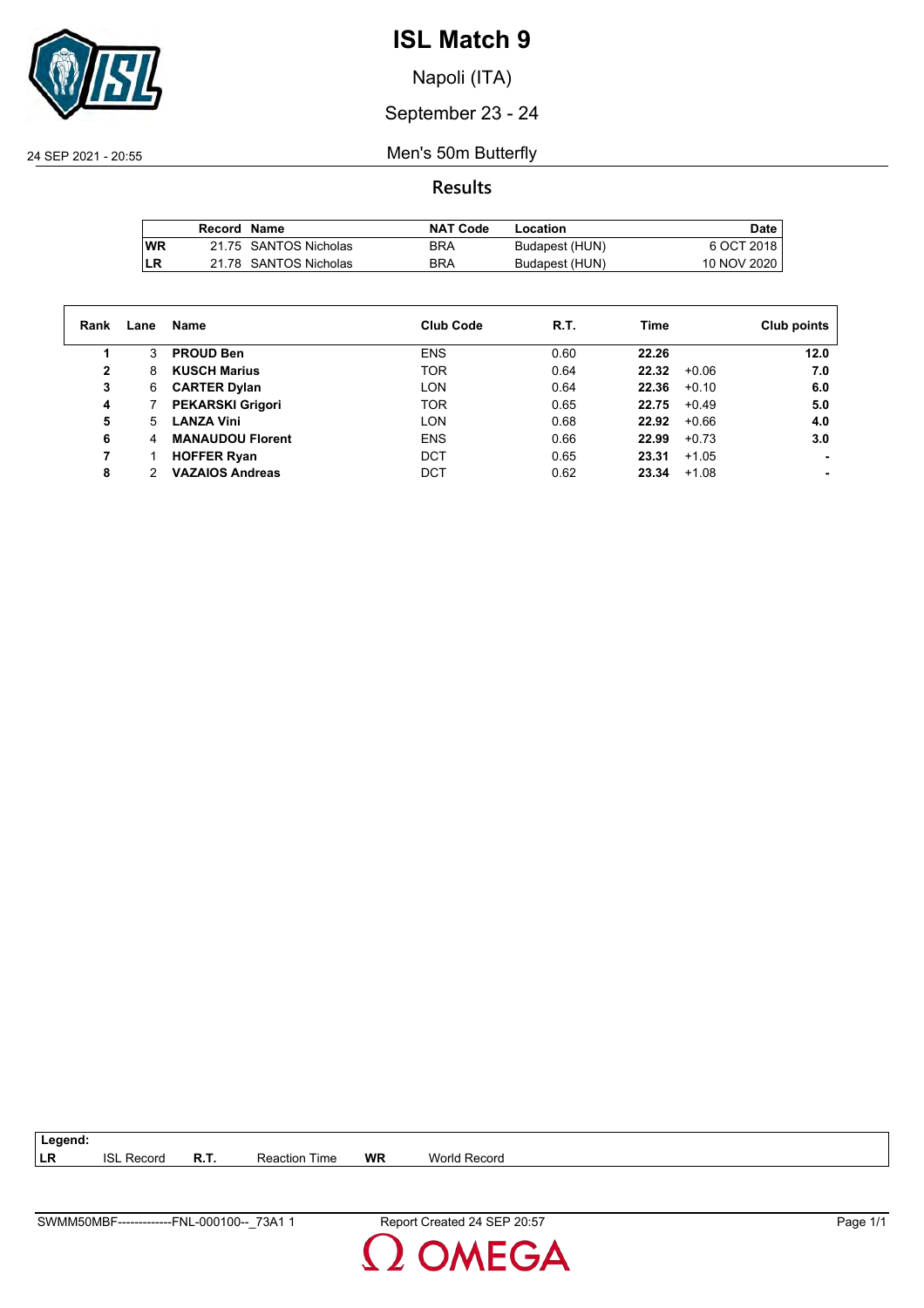

Napoli (ITA)

#### September 23 - 24

24 SEP 2021 - 21:00 Women's 200m Freestyle

**Results**

|    | Record  |       | Splits |         | Name                   | <b>NAT Code</b> | Location        | Date        |
|----|---------|-------|--------|---------|------------------------|-----------------|-----------------|-------------|
| WR | 1:50.43 | 25.99 | 54.45  | 1:22.61 | SJOSTROM Sarah         | SWE             | Eindhoven (NED) | 12 AUG 2017 |
| LR | 1.51.11 | 25.88 | 54.09  | 1:22.46 | <b>HAUGHEY Siobhan</b> | HKG             | Budapest (HUN)  | 22 NOV 2020 |

| Rank         | Lane | Name                         | Club<br>Code | R.T. | 50m         | 100m        | 150m          | Time    |         | Club<br>points |
|--------------|------|------------------------------|--------------|------|-------------|-------------|---------------|---------|---------|----------------|
| 1            | 4    | <b>HAUGHEY Siobhan</b>       | <b>ENS</b>   | 0.72 | $(1)$ 26.50 | $(1)$ 54.91 | $(1)$ 1:23.68 | 1:52.25 |         | 19.0           |
|              |      |                              |              |      |             | 28.41       | 28.77         | 28.57   |         |                |
| $\mathbf{2}$ | 2    | <b>NEALE Leah</b>            | <b>DCT</b>   | 0.70 | $(3)$ 27.10 | $(2)$ 56.40 | (2) 1:26.00   | 1:55.41 | $+3.16$ | 7.0            |
|              |      |                              |              |      |             | 29.30       | 29.60         | 29.41   |         |                |
| 3            | 6    | <b>PICKREM Sydney</b>        | <b>LON</b>   | 0.67 | $(4)$ 27.35 | $(4)$ 57.09 | (4) 1:27.19   | 1:56.25 | $+4.00$ | 6.0            |
|              |      |                              |              |      |             | 29.74       | 30.10         | 29.06   |         |                |
| 4            |      | <b>BRUHN Annika</b>          | <b>DCT</b>   | 0.71 | $(2)$ 27.05 | (3) 56.63   | (3) 1:26.44   | 1:56.58 | $+4.33$ | 5.0            |
|              |      |                              |              |      |             | 29.58       | 29.81         | 30.14   |         |                |
| 5            |      | <b>HASSLER Julia</b>         | <b>TOR</b>   | 0.76 | $(6)$ 27.63 | (5) 57.16   | (5) 1:27.21   | 1:56.91 | $+4.66$ | ٠              |
|              |      |                              |              |      |             | 29.53       | 30.05         | 29.70   |         |                |
| 6            | 5    | <b>MUREZ Andi</b>            | LON          | 0.71 | $(5)$ 27.54 | $(6)$ 57.32 | $(6)$ 1:27.41 | 1:57.49 | $+5.24$ |                |
|              |      |                              |              |      |             | 29.78       | 30.09         | 30.08   |         |                |
| 7            | 8    | <b>MEITZ Kaersten</b>        | TOR          | 0.82 | $(8)$ 28.10 | (7) 57.77   | $(7)$ 1:27.71 | 1:58.12 | $+5.87$ | ٠              |
|              |      |                              |              |      |             | 29.67       | 29.94         | 30.41   |         |                |
| 8            | 3    | <b>ROSENDAHL BACH Helena</b> | <b>ENS</b>   | 0.87 | $(7)$ 28.06 | (8) 58.00   | (8) 1:28.38   | 1:58.67 | $+6.42$ | $-1.0$         |
|              |      |                              |              |      |             | 29.94       | 30.38         | 30.29   |         |                |
|              |      |                              |              |      |             |             |               |         |         |                |

| $\vert$ Legend: |                   |                      |    |              |
|-----------------|-------------------|----------------------|----|--------------|
| ∣LR             | <b>ISL Record</b> | <b>Reaction Time</b> | WR | World Record |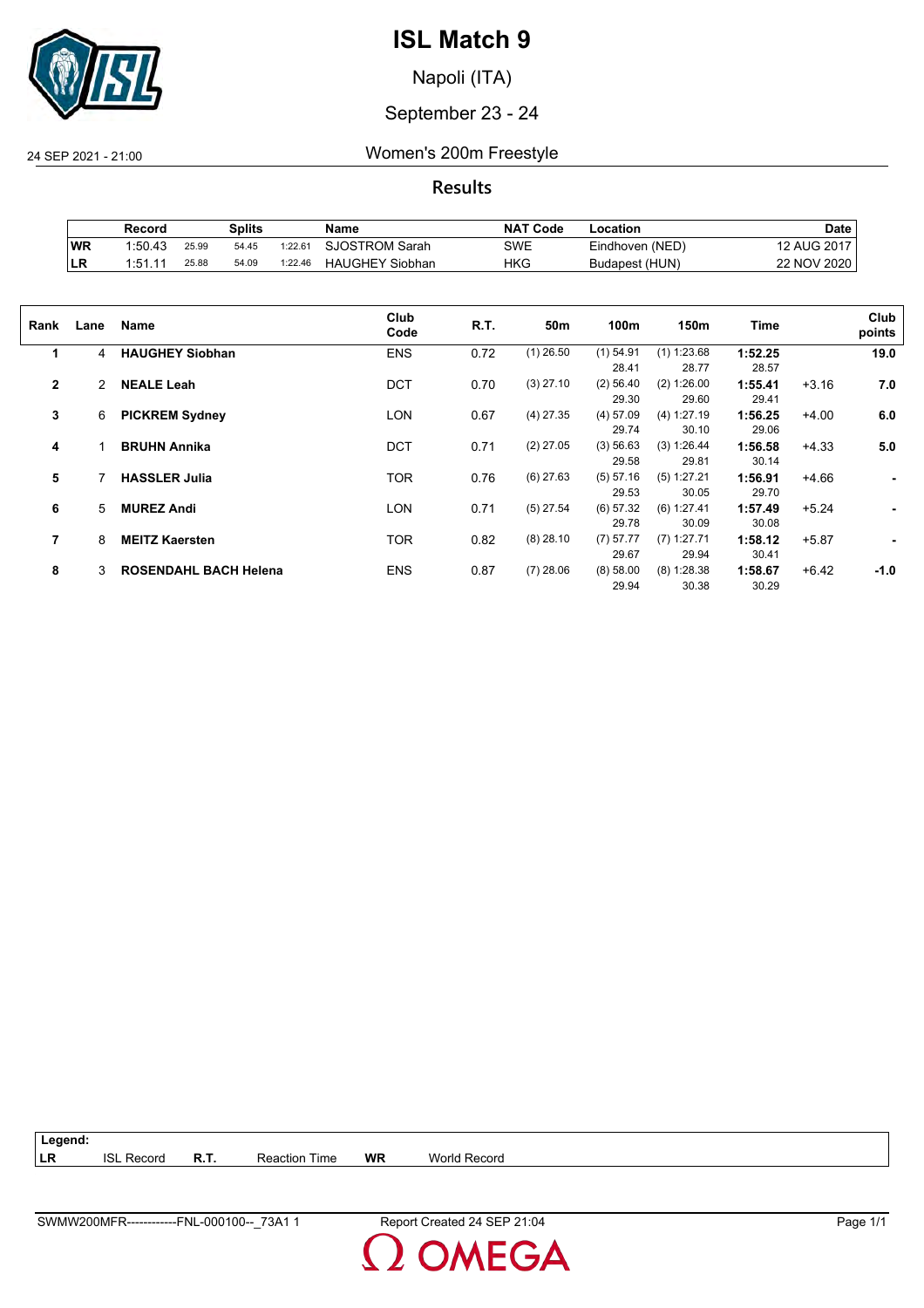

Napoli (ITA)

September 23 - 24

24 SEP 2021 - 21:05 Men's 200m Freestyle

**Results**

|           | Record  |       | Splits |         | Name                   | <b>NAT Code</b> | -ocation       | Date        |
|-----------|---------|-------|--------|---------|------------------------|-----------------|----------------|-------------|
| WR        | 1:39.37 | 23.79 | 49.29  | 1:14.72 | <b>BIEDERMANN Paul</b> | GER             | Berlin (GER)   | 15 NOV 2009 |
| <b>LR</b> | 1:40.25 | 23.51 | 51.20  | 1:23.11 | SCOTT Duncan           | GBR             | Budapest (HUN) | 22 NOV 2020 |

| Rank                    | Lane | Name                        | Club<br>Code | R.T. | 50m         | 100m                 | 150m                   | <b>Time</b>      |         | Club<br>points |
|-------------------------|------|-----------------------------|--------------|------|-------------|----------------------|------------------------|------------------|---------|----------------|
| 1                       | 6    | <b>SCOTT Duncan</b>         | <b>LON</b>   | 0.67 | $(2)$ 23.80 | $(1)$ 49.24<br>25.44 | $(1)$ 1:15.51<br>26.27 | 1:41.72<br>26.21 |         | 10.0           |
| $\overline{2}$          |      | <b>SHCHEGOLEV Aleksandr</b> | <b>DCT</b>   | 0.62 | $(3)$ 23.88 | $(3)$ 49.72<br>25.84 | (2) 1:16.43<br>26.71   | 1:42.90<br>26.47 | $+1.18$ | 7.0            |
| 3                       | 8    | <b>KROON Luc</b>            | <b>TOR</b>   | 0.74 | $(6)$ 24.52 | $(5)$ 50.79<br>26.27 | (4) 1:17.21<br>26.42   | 1:43.39<br>26.18 | $+1.67$ | 6.0            |
| 4                       | 4    | le CLOS Chad                | <b>ENS</b>   | 0.61 | $(1)$ 23.16 | $(2)$ 49.47<br>26.31 | (3) 1:16.55<br>27.08   | 1:43.42<br>26.87 | $+1.70$ | 5.0            |
| 5                       | 3    | <b>ZIRK Kregor</b>          | <b>ENS</b>   | 0.62 | $(8)$ 24.77 | $(6)$ 51.37<br>26.60 | $(6)$ 1:17.94<br>26.57 | 1:44.31<br>26.37 | $+2.59$ | 4.0            |
| 6                       | 2    | <b>PEBLEY Jacob</b>         | <b>DCT</b>   | 0.68 | $(5)$ 24.49 | $(4)$ 50.74<br>26.25 | $(5)$ 1:17.38<br>26.64 | 1:44.41<br>27.03 | $+2.69$ | 3.0            |
| $\overline{\mathbf{r}}$ |      | <b>KNOX Finlay</b>          | <b>TOR</b>   | 0.69 | $(4)$ 24.44 | $(7)$ 51.38<br>26.94 | $(7)$ 1:18.78<br>27.40 | 1:45.58<br>26.80 | $+3.86$ | 2.0            |
| 8                       | 5    | <b>INCERTI Zac</b>          | LON          | 0.69 | $(7)$ 24.66 | $(8)$ 51.92<br>27.26 | $(8)$ 1:19.54<br>27.62 | 1:47.56<br>28.02 | $+5.84$ |                |

**Legend: LR** ISL Record **R.T.** Reaction Time **WR** World Record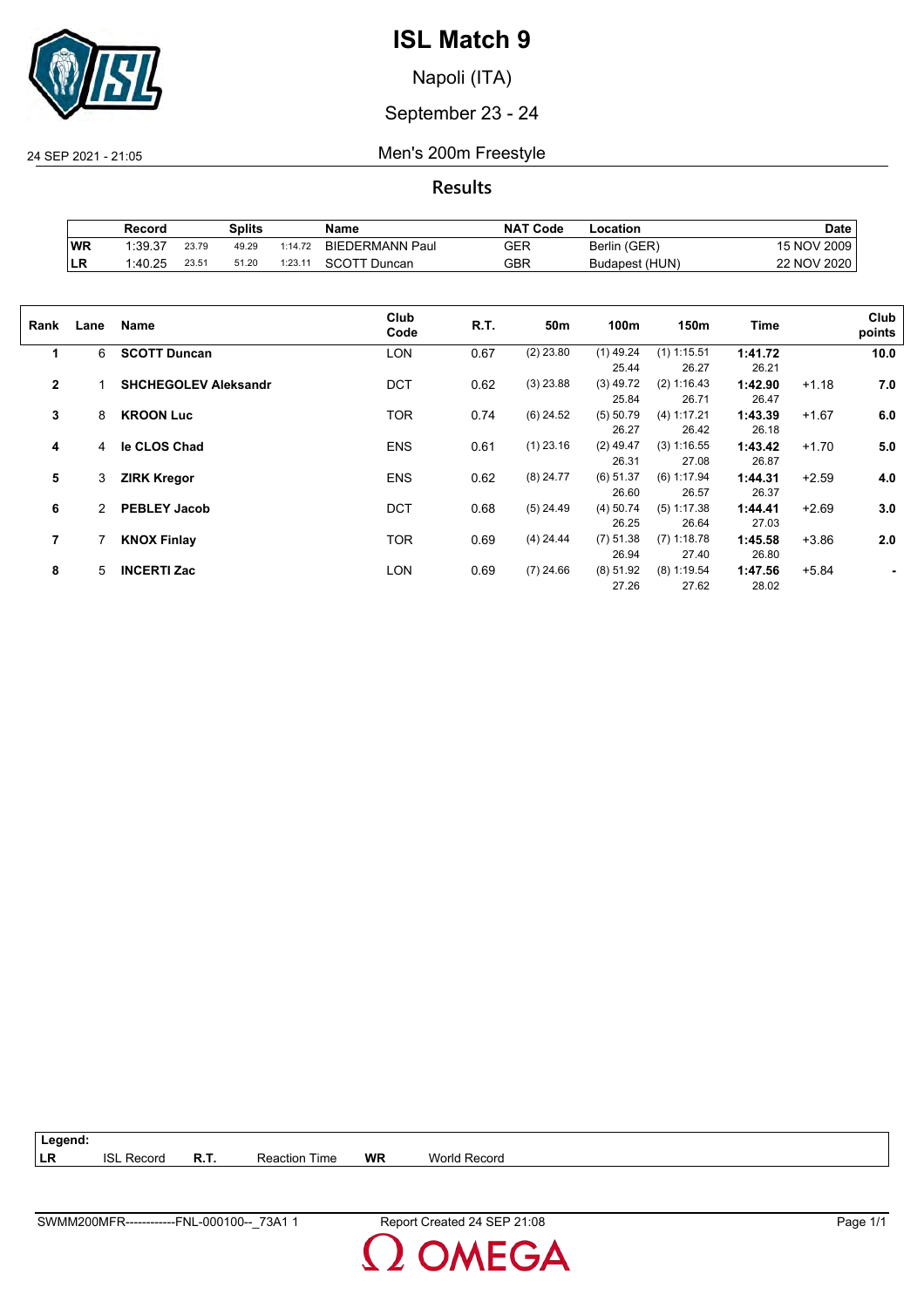

Napoli (ITA)

#### September 23 - 24

#### 24 SEP 2021 - 21:09 Mixed 4x100m Medley Relay

**Results** REVISED 24 SEP 21:18

| Rank           | Lane           | Club / Name                  | Gender | R.T. | 50m   | 100m    | <b>Time</b>   |         | Club<br>points |
|----------------|----------------|------------------------------|--------|------|-------|---------|---------------|---------|----------------|
| 1              | $\overline{4}$ | <b>ENS - Energy Standard</b> |        |      |       |         | 3:34.49       |         | 18.0           |
|                |                | <b>KOLESNIKOV Kliment</b>    | M      | 0.71 | 24.30 | 50.77   | (3) 50.77     |         |                |
|                |                | SHYMANOVICH Ilya             | М      | 0.19 | 25.73 | 55.66   | (1) 1:46.43   |         |                |
|                |                | SHKURDAI Anastasiya          | F      | 0.40 | 26.09 | 56.58   | $(1)$ 2:43.01 |         |                |
|                |                | <b>SJOSTROM Sarah</b>        | F      | 0.34 | 24.69 | 51.48   |               |         |                |
| $\mathbf{2}$   | 6              | <b>LON - London Roar</b>     |        |      |       |         | 3:36.34       | $+1.85$ | 14.0           |
|                |                | <b>GREENBANK Luke</b>        | М      | 0.64 | 24.77 | 50.64   | (2) 50.64     |         |                |
|                |                | <b>ATKINSON Alia</b>         | F      | 0.34 | 29.97 | 1:04.54 | $(6)$ 1:55.18 |         |                |
|                |                | <b>McKEON</b> Emma           | F      | 0.35 | 25.73 | 55.38   | $(8)$ 2:50.56 |         |                |
|                |                | <b>CHALMERS Kyle</b>         | M      | 0.27 | 21.76 | 45.78   |               |         |                |
| 3              | 8              | <b>TOR - Toronto Titans</b>  |        |      |       |         | 3:36.38       | $+1.89$ | 12.0           |
|                |                | <b>BRATTON Lisa</b>          | F      | 0.61 | 28.06 | 57.70   | (6) 57.70     |         |                |
|                |                | SCHWINGENSCHLOGL Fabian      | M      | 0.15 | 26.27 | 56.99   | $(5)$ 1:54.69 |         |                |
|                |                | <b>KUSCH Marius</b>          | M      | 0.09 | 22.80 | 49.80   | $(2)$ 2:44.49 |         |                |
|                |                | <b>WASICK Kasia</b>          | F      | 0.23 | 24.85 | 51.89   |               |         |                |
| 4              | 3              | <b>ENS - Energy Standard</b> |        |      |       |         | 3:37.45       | $+2.96$ | 10.0           |
|                |                | KUBOVA Simona                | F      | 0.61 | 27.82 | 58.09   | $(7)$ 58.09   |         |                |
|                |                | <b>LIMA Felipe</b>           | M      | 0.20 | 26.72 | 57.63   | $(7)$ 1:55.72 |         |                |
|                |                | <b>BARRETT Adam</b>          | M      | 0.36 | 23.03 | 50.39   | $(4)$ 2:46.11 |         |                |
|                |                | <b>HEEMSKERK Femke</b>       | F      | 0.27 | 24.49 | 51.34   |               |         |                |
| 5              | $\overline{7}$ | <b>TOR - Toronto Titans</b>  |        |      |       |         | 3:38.20       | $+3.71$ | 8.0            |
|                |                | <b>PRATT Cole</b>            | M      | 0.62 | 24.86 | 51.16   | (5) 51.16     |         |                |
|                |                | <b>McKEE Anton</b>           | M      | 0.32 | 27.96 | 59.51   | (4) 1:50.67   |         |                |
|                |                | <b>HANSSON Louise</b>        | F      | 0.30 | 25.59 | 55.64   | $(5)$ 2:46.31 |         |                |
|                |                | SANCHEZ Kayla                | F      | 0.22 | 24.68 | 51.89   |               |         |                |
| 6              | $\overline{2}$ | <b>DCT - DC Trident</b>      |        |      |       |         | 3:38.47       | $+3.98$ | 6.0            |
|                |                | NAZIEBLO Klaudia             | F      | 0.58 | 28.20 | 58.35   | (8) 58.35     |         |                |
|                |                | <b>MILLER Cody</b>           | M      | 0.25 | 26.89 | 57.51   | $(8)$ 1:55.86 |         |                |
|                |                | <b>HARTING Zach</b>          | М      | 0.28 | 23.35 | 50.00   | $(3)$ 2:45.86 |         |                |
|                |                | <b>HINDLEY Isabella</b>      | F      | 0.33 | 25.09 | 52.61   |               |         |                |
| $\overline{7}$ | 1              | <b>DCT - DC Trident</b>      |        |      |       |         | 3:38.93       | $+4.44$ | 4.0            |
|                |                | NIKOLAEV Mark                | М      | 0.59 | 24.30 | 50.58   | $(1)$ 50.58   |         |                |
|                |                | <b>FRANCA SILVA Felipe</b>   | М      | 0.16 | 27.10 | 58.08   | (2) 1:48.66   |         |                |
|                |                | <b>GROVES Madeline</b>       | F      | 0.12 | 26.98 | 58.34   | $(6)$ 2:47.00 |         |                |
|                |                | <b>HOPKIN Anna</b>           | F      | 0.30 | 24.35 | 51.93   |               |         |                |
| 8              | 5              | <b>LON - London Roar</b>     |        |      |       |         | 3:40.31       | $+5.82$ | 2.0            |
|                |                | <b>CARTER Dylan</b>          | м      | 0.64 | 24.32 | 51.02   | (4) 51.02     |         |                |
|                |                | <b>MURDOCH Ross</b>          | м      | 0.23 | 26.99 | 57.99   | (3) 1:49.01   |         |                |
|                |                | <b>WATTEL Marie</b>          | F      | 0.26 | 26.20 | 58.74   | $(7)$ 2:47.75 |         |                |
|                |                | <b>ANDERSON Freya</b>        | F      | 0.00 | 24.93 | 52.56   |               |         |                |
|                |                |                              |        |      |       |         |               |         |                |



**DMEGA**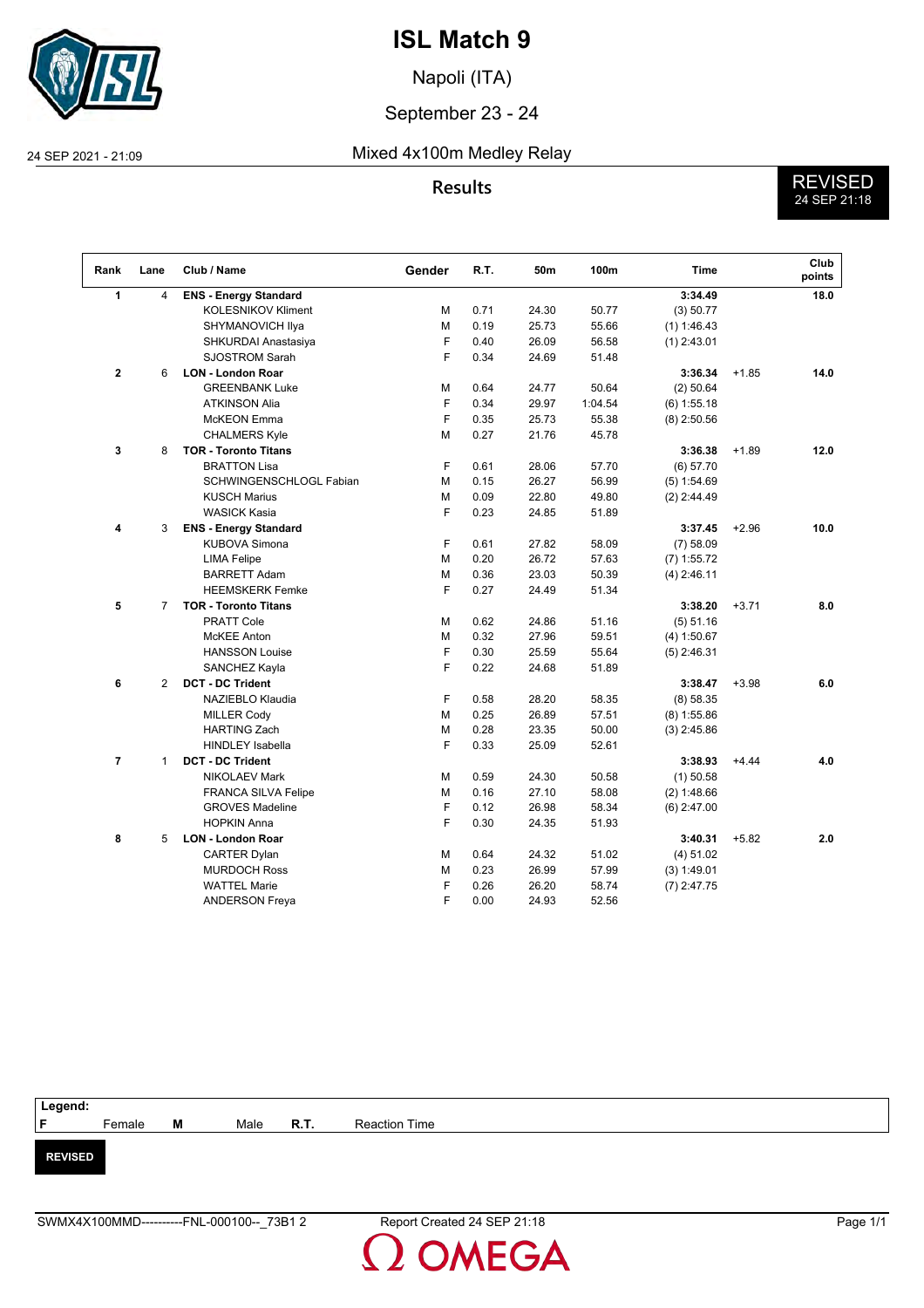

Napoli (ITA)

#### September 23 - 24

24 SEP 2021 - 21:21 Women's 400m Individual Medley

#### **Results**

|           | Record  |         | <b>Splits</b> |         | Name                   | <b>NAT Code</b> | Location        | Date        |
|-----------|---------|---------|---------------|---------|------------------------|-----------------|-----------------|-------------|
| <b>WR</b> | 4:18.94 | 59.38   | 2:06.46       | 3:19.24 | <b>BELMONTE Mireia</b> | ESP             | Eindhoven (NED) | 12 AUG 2017 |
| ILR.      | 4:23.25 | 1:01.13 | 2:08.08       | 3:22.12 | OHASHI Yui             | <b>JPN</b>      | Budapest (HUN)  | 15 NOV 2020 |

| Rank          | Lane Name                                              | Club<br>Code                                                                        | R.T.                      | Time       | Club<br>points  |
|---------------|--------------------------------------------------------|-------------------------------------------------------------------------------------|---------------------------|------------|-----------------|
| 1             | 2 ANDISON Bailey                                       | <b>DCT</b>                                                                          | 0.65                      | 4:27.23    | 24.0            |
| 50m (2) 28.85 | 100m (1) 1:01.24<br>150m (1) 1:35.38<br>32.39<br>34.14 | 250m (1) 2:46.06<br>200m (1) 2:08.57<br>300m (1) 3:24.41<br>33.19<br>37.49<br>38.35 | 350m (1) 3:56.48<br>32.07 | 30.75      |                 |
| $\mathbf{2}$  | 6 SHANAHAN Katie                                       | <b>LON</b>                                                                          | 0.74                      | 4:32.74    | 11.0<br>$+5.51$ |
| 50m (4) 28.90 | 100m (4) 1:02.18<br>150m (3) 1:36.77<br>34.59<br>33.28 | 250m (2) 2:49.70<br>200m (2) 2:10.26<br>300m (2) 3:29.39<br>33.49<br>39.69<br>39.44 | 350m (2) 4:01.79<br>32.40 | 30.95      |                 |
| 3             | JAKABOS Zsuzsanna                                      | <b>DCT</b>                                                                          | 0.72                      | 4:34.91    | +7.68<br>9.0    |
| 50m (1) 28.75 | 100m (3) 1:01.62<br>150m (2) 1:36.28<br>34.66<br>32.87 | 250m (3) 2:50.65<br>200m (3) 2:10.33<br>300m (3) 3:31.14<br>34.05<br>40.32<br>40.49 | 350m (3) 4:03.50<br>32.36 | 31.41      |                 |
| 4             | <b>CIEPLUCHA Tessa</b>                                 | TOR.                                                                                | 0.76                      | 4:36.15    | +8.92<br>5.0    |
| 50m (6) 29.46 | 100m (6) 1:03.02   150m (6) 1:38.90<br>35.88<br>33.56  | 250m (5) 2:53.21<br>200m (6) 2:13.84<br>300m (6) 3:33.00<br>34.94<br>39.37<br>39.79 | 350m (4) 4:05.28<br>32.28 | 30.87      |                 |
| 5             | 4 GUNES Viktoriya                                      | <b>ENS</b>                                                                          | 0.73                      | 4:36.25    | 4.0<br>$+9.02$  |
| 50m (5) 29.39 | 100m (7) 1:03.18   150m (7) 1:39.62<br>36.44<br>33.79  | 200m (7) 2:15.20<br>250m (6) 2:53.47<br>300m (5) 3:32.99<br>35.58<br>38.27<br>39.52 | 350m (5) 4:05.55<br>32.56 | 30.70      |                 |
| 6             | <b>HALL Candice</b><br>8                               | TOR.                                                                                | 0.72                      | 4:37.94    | $+10.71$        |
| 50m (3) 28.86 | 100m (2) 1:01.47<br>150m (4) 1:36.83<br>35.36<br>32.61 | 200m (4) 2:11.61<br>250m (4) 2:50.82<br>300m (4) 3:32.00<br>34.78<br>39.21<br>41.18 | 350m (6) 4:05.69<br>33.69 | 32.25      |                 |
|               | 3 ROSENDAHL BACH Helena                                | <b>ENS</b>                                                                          | 0.84                      | 4:38.48    | $+11.25$        |
| 50m (7) 29.77 | 150m (5) 1:38.15<br>100m (5) 1:02.48<br>32.71<br>35.67 | 200m (5) 2:12.54<br>250m (7) 2:53.99<br>300m (7) 3:35.53<br>34.39<br>41.45<br>41.54 | 350m (7) 4:07.80<br>32.27 | 30.68      |                 |
|               | 5 PICKREM Sydney                                       | <b>LON</b>                                                                          |                           | <b>DNS</b> | -4.0            |

| Legend:    |                    |    |               |               |                  |           |                   |
|------------|--------------------|----|---------------|---------------|------------------|-----------|-------------------|
| <b>DNS</b> | Did<br>l Not Start | LR | ISL<br>Record | - 1<br>- R.I. | ⊺ime<br>Reaction | <b>WR</b> | World<br>  Record |

**OMEGA**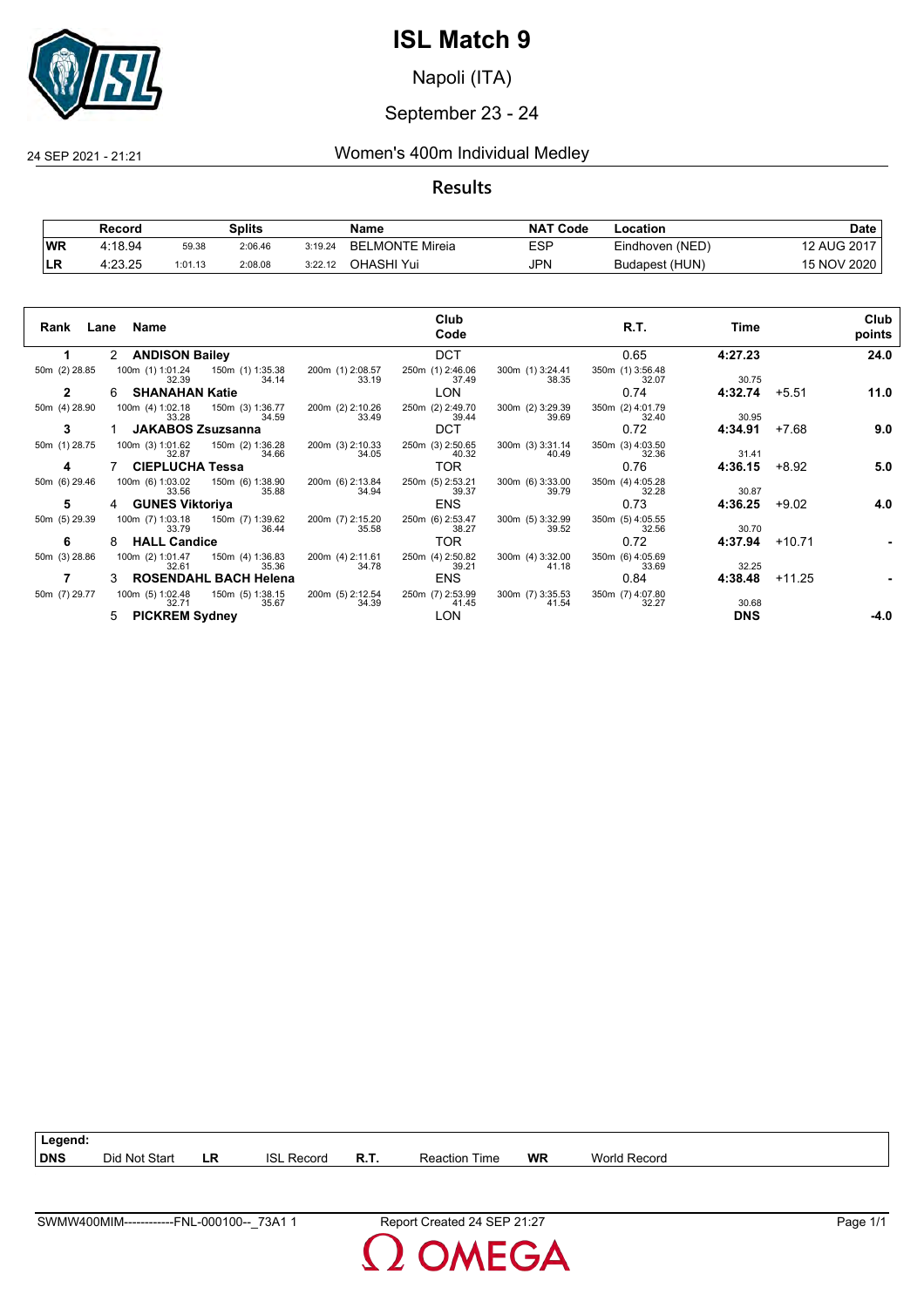

Napoli (ITA)

#### September 23 - 24

24 SEP 2021 - 21:28 Men's 400m Individual Medley

#### **Results**

|            | Record  |       | Splits  |         | Name       | <b>NAT Code</b> | Location        | Date        |
|------------|---------|-------|---------|---------|------------|-----------------|-----------------|-------------|
| <b>WR</b>  | 3:54.81 | 52.35 | 1:51.40 | 2:57.90 | SETO Daiva | JPN             | Las Vegas (USA) | 20 DEC 2019 |
| <b>ILR</b> | 3:54.81 | 52.35 | 1:51.40 | 2:57.90 | SETO Daiya | JPN             | Las Vegas (USA) | 21 DEC 2019 |

| Rank          |   | Lane Name                                |                           |                           | Club<br>Code              |                           | R.T.                      | Time    |         | Club<br>points |
|---------------|---|------------------------------------------|---------------------------|---------------------------|---------------------------|---------------------------|---------------------------|---------|---------|----------------|
| 1.            | 6 | <b>SCOTT Duncan</b>                      |                           |                           | <b>LON</b>                |                           | 0.66                      | 4:02.34 |         | 14.0           |
| 50m (3) 25.88 |   | 100m (3) 56.01 150m (2) 1:27.12<br>30.13 | 31.11                     | 200m (2) 1:58.06<br>30.94 | 250m (2) 2:32.35<br>34.29 | 300m (2) 3:07.58<br>35.23 | 350m (2) 3:35.66<br>28.08 | 26.68   |         |                |
| $\mathbf{2}$  |   | <b>RAZZETTI Alberto</b>                  |                           |                           | TOR.                      |                           | 0.66                      | 4:03.65 | $+1.31$ | 13.0           |
| 50m (2) 25.75 |   | 100m (1) 55.24<br>29.49                  | 150m (1) 1:26.34<br>31.10 | 200m (1) 1:57.14<br>30.80 | 250m (1) 2:31.14<br>34.00 | 300m (1) 3:06.08<br>34.94 | 350m (1) 3:35.29<br>29.21 | 28.36   |         |                |
| 3             | 8 | <b>LITCHFIELD Max</b>                    |                           |                           | TOR.                      |                           | 0.63                      | 4:06.88 | +4.54   | 9.0            |
| 50m (5) 26.37 |   | 100m (4) 56.11<br>29.74                  | 150m (3) 1:27.90<br>31.79 | 200m (3) 1:58.80<br>30.90 | 250m (3) 2:34.24<br>35.44 | 300m (3) 3:10.07<br>35.83 | 350m (3) 3:38.77<br>28.70 | 28.11   |         |                |
| 4             |   | LITHERLAND Jay                           |                           |                           | <b>DCT</b>                |                           | 0.76                      | 4:08.91 | $+6.57$ | 7.0            |
| 50m (8) 26.68 |   | 100m (6) 57.08<br>30.40                  | 150m (5) 1:29.29<br>32.21 | 200m (4) 2:00.16<br>30.87 | 250m (5) 2:35.87<br>35.71 | 300m (7) 3:11.91<br>36.04 | 350m (5) 3:41.20<br>29.29 | 27.71   |         |                |
| 5             | 4 | <b>STUPIN Max</b>                        |                           |                           | <b>ENS</b>                |                           | 0.68                      | 4:09.20 | +6.86   | 5.0            |
| 50m (6) 26.41 |   | 100m (5) 56.72<br>30.31                  | 150m (4) 1:29.04<br>32.32 | 200m (5) 2:00.41<br>31.37 | 250m (4) 2:35.83<br>35.42 | 300m (6) 3:11.83<br>36.00 | 350m (6) 3:41.72<br>29.89 | 27.48   |         |                |
| 6             |   | <b>COPE Tommy</b>                        |                           |                           | <b>DCT</b>                |                           | 0.65                      | 4:10.39 | $+8.05$ | 3.0            |
| 50m (4) 26.30 |   | 100m (7) 57.33<br>31.03                  | 150m (8) 1:30.95<br>33.62 | 200m (7) 2:03.72<br>32.77 | 250m (7) 2:36.85<br>33.13 | 300m (4) 3:10.88<br>34.03 | 350m (4) 3:40.97<br>30.09 | 29.42   |         |                |
|               | 3 | <b>SWANSON Charlie</b>                   |                           |                           | <b>ENS</b>                |                           | 0.66                      | 4:10.72 | +8.38   | 2.0            |
| 50m (7) 26.56 |   | 100m (8) 57.82<br>31.26                  | 150m (7) 1:30.48<br>32.66 | 200m (6) 2:02.77<br>32.29 | 250m (6) 2:36.45<br>33.68 | 300m (5) 3:11.56<br>35.11 | 350m (7) 3:41.94<br>30.38 | 28.78   |         |                |
| 8             | 5 | <b>MILDRED Edward</b>                    |                           |                           | LON                       |                           | 0.63                      | 4:20.93 | +18.59  | -1.0           |
| 50m (1) 25.64 |   | 100m (2) 55.69<br>30.05                  | 150m (6) 1:29.65<br>33.96 | 200m (8) 2:04.10<br>34.45 | 250m (8) 2:41.66<br>37.56 | 300m (8) 3:19.49<br>37.83 | 350m (8) 3:51.06<br>31.57 | 29.87   |         |                |

**LR** ISL Record **R.T.** Reaction Time **WR** World Record

**Legend:**

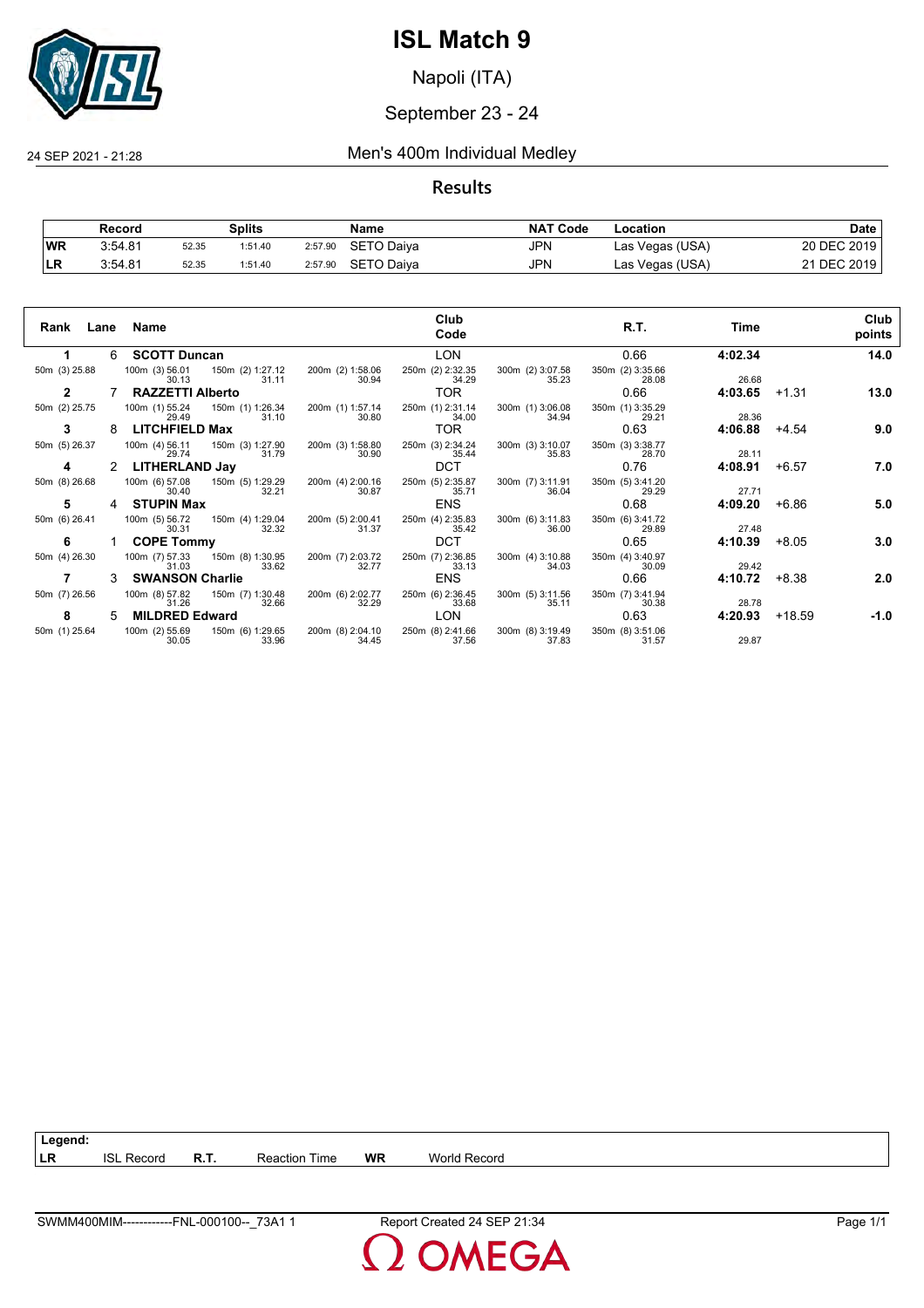

Napoli (ITA)

September 23 - 24

#### 24 SEP 2021 - 21:45 Women's 50m Backstroke Skins Final

#### **Results**

|     | Record Name |                      | <b>NAT Code</b> | Location       | Date        |
|-----|-------------|----------------------|-----------------|----------------|-------------|
| lWR |             | 25.60 TOUSSAINT Kira | NED             | Budapest (HUN) | 14 NOV 2020 |
| LR  |             | 25.60 TOUSSAINT Kira | NED             | Budapest (HUN) | 14 NOV 2020 |

| Rank | Lane | Name                  | <b>Club Code</b> | <b>R.T.</b> | Time             | Club points |
|------|------|-----------------------|------------------|-------------|------------------|-------------|
|      |      | <b>ATHERTON Minna</b> | LON.             | 0.61        | 27.18            | 14.0        |
|      | 5    | <b>MASSE Kylie</b>    | TOR              | 0.53        | $+0.56$<br>27.74 | 7.0         |

| $\vert$ Legend: |                   |                      |    |              |
|-----------------|-------------------|----------------------|----|--------------|
| ∣LR             | <b>ISL Record</b> | <b>Reaction Time</b> | WR | World Record |

**DMEGA**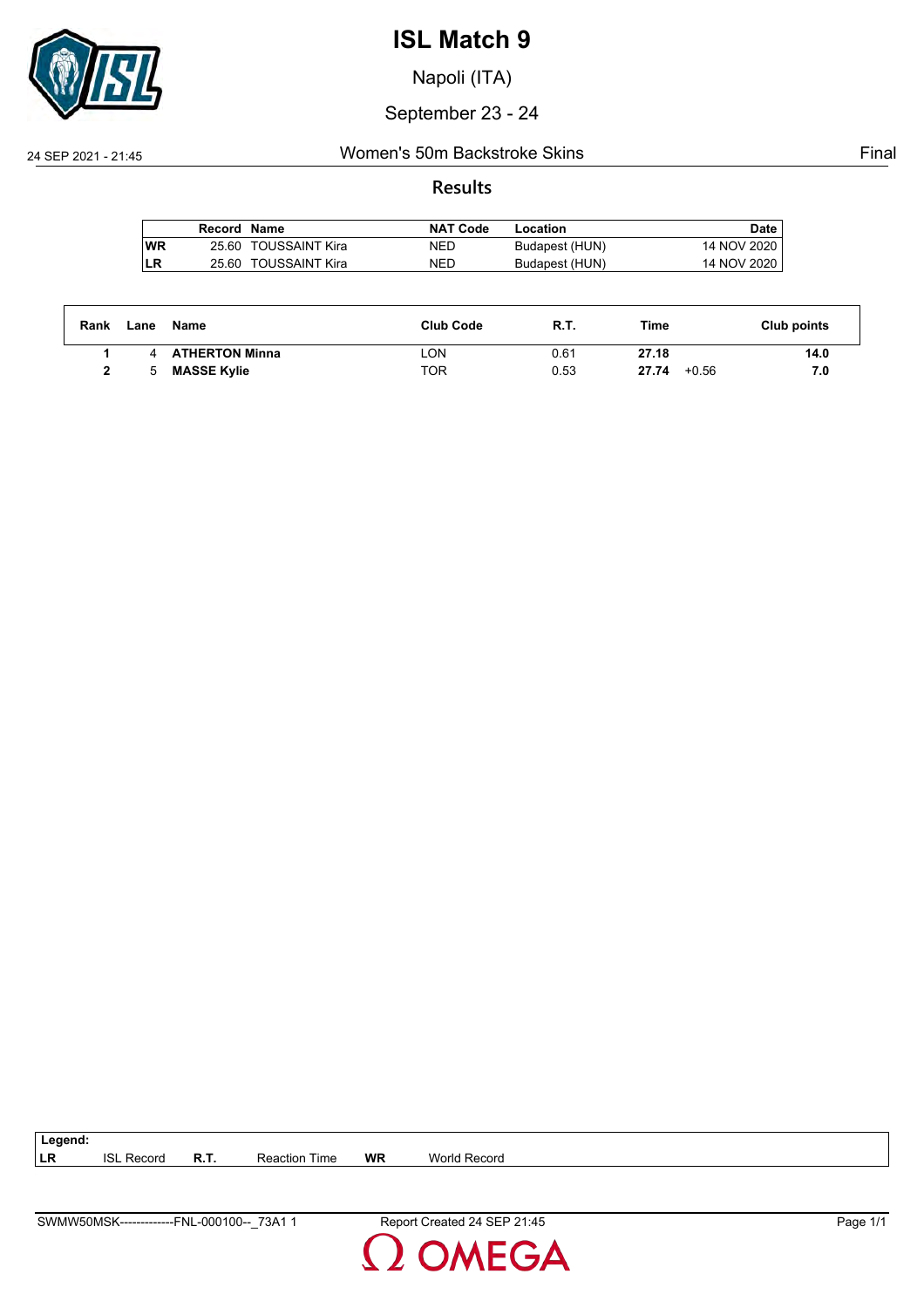

Napoli (ITA)

September 23 - 24

#### 24 SEP 2021 - 21:57 Men's 50m Backstroke Skins Final

#### **Results**

|    | Record Name |                        | <b>NAT Code</b> | Location       | Date        |
|----|-------------|------------------------|-----------------|----------------|-------------|
| WR |             | 22.22 MANAUDOU Florent | FRA             | Doha (QAT)     | 6 DEC 2014  |
| LR |             | 22.54 MURPHY Ryan      | USA             | Budapest (HUN) | 21 NOV 2020 |

| Rank | Lane | Name                   | <b>Club Code</b> | R.T. | Time             | Club points |
|------|------|------------------------|------------------|------|------------------|-------------|
|      |      | <b>RYLOV Evgeny</b>    | ENS              | 0.56 | 24.23            | 21.0        |
|      | 5.   | <b>GUIDO Guilherme</b> | _ON              | 0.63 | 25.58<br>$+1.35$ |             |

| $\vert$ Legend: |                   |             |                      |    |              |
|-----------------|-------------------|-------------|----------------------|----|--------------|
| <b>ILR</b>      | <b>ISL Record</b> | <b>R.T.</b> | <b>Reaction Time</b> | WR | World Record |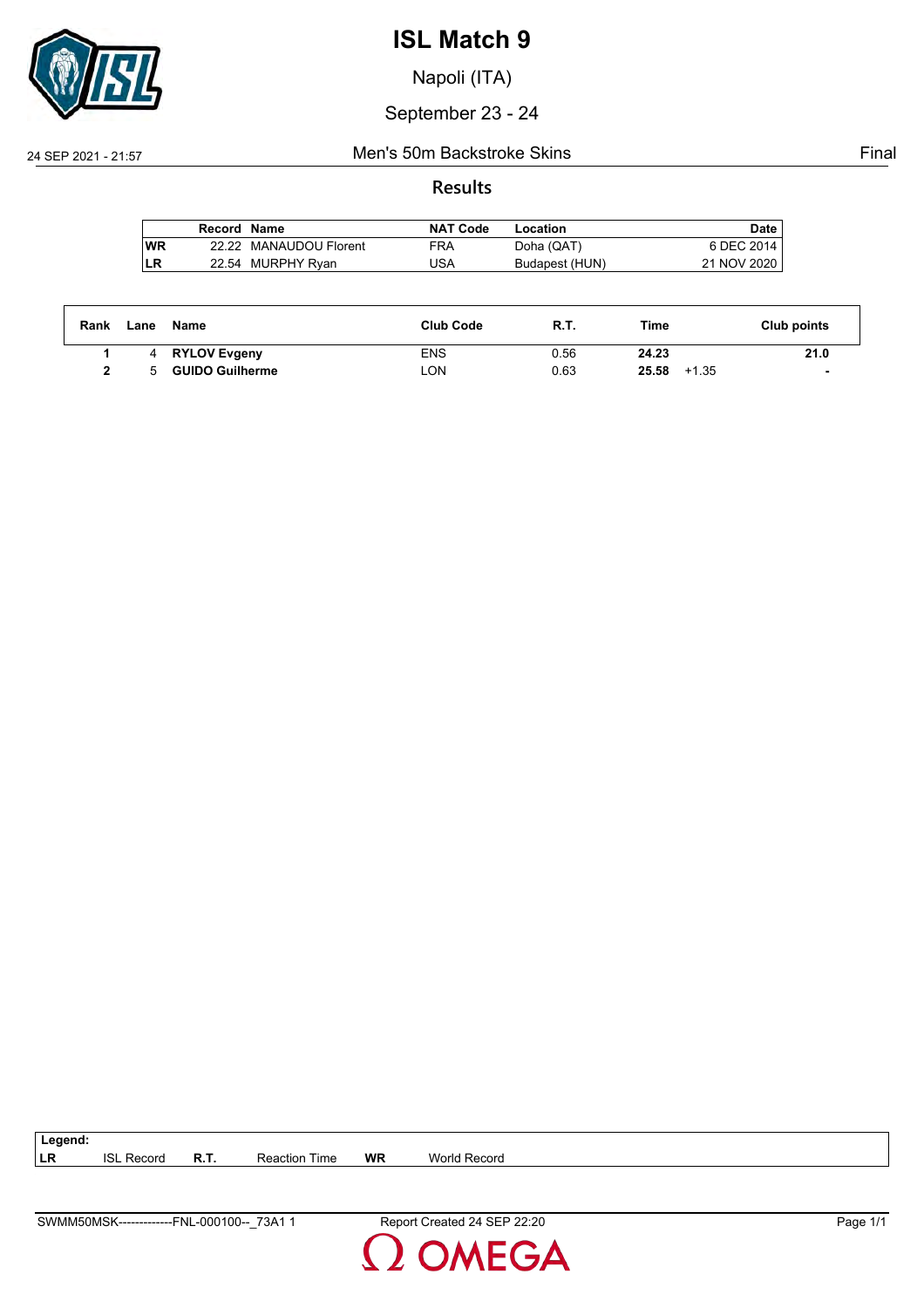

Napoli (ITA)

September 23 - 24

24 SEP 2021 - 21:45 Women's 50m Backstroke Skins

#### **Results Summary**

|               | Rank   Name               | Club       | Round 1       |      | Round 2       |      | Final         | <b>Points</b> |
|---------------|---------------------------|------------|---------------|------|---------------|------|---------------|---------------|
|               |                           | Code       | <b>Points</b> | Rank | <b>Points</b> | Rank | <b>Points</b> | <b>Total</b>  |
|               | <b>ATHERTON Minna</b>     | <b>LON</b> | 5.0           | 4    | 9.0           |      | 14.0          | 28.0          |
| $\mathcal{P}$ | <b>MASSE Kylie</b>        | <b>TOR</b> | 10.0          |      | 7.0           | າ    | 7.0           | 24.0          |
| 3             | <b>HARVEY Mary-Sophie</b> | <b>ENS</b> | 6.0           | 3    | 6.0           | 3    |               | 12.0          |
| 3             | <b>TOUSSAINT Kira</b>     | <b>LON</b> | 7.0           | 2    | 5.0           |      |               | 12.0          |
| 5             | <b>DELOOF Ali</b>         | <b>DCT</b> | 4.0           | 5    |               |      |               | 4.0           |
| 6             | <b>DAVIES Georgia</b>     | <b>ENS</b> | 3.0           | 6    |               |      |               | 3.0           |
| 7             | <b>MACK Linnea</b>        | <b>DCT</b> | 2.0           | ⇁    |               |      |               | 2.0           |
| 8             | <b>COLEMAN Michelle</b>   | <b>TOR</b> | -             | 8    |               |      |               |               |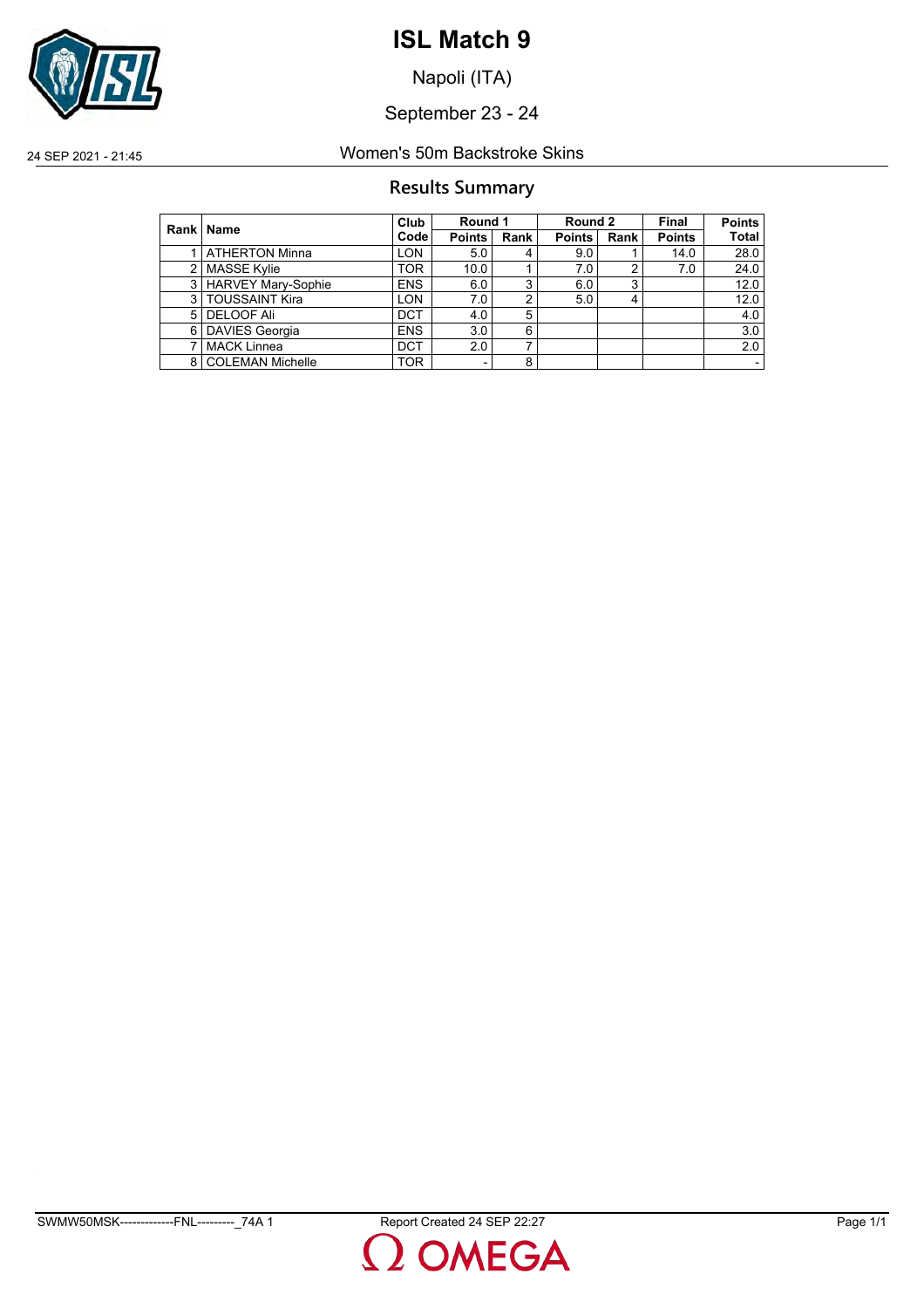

Napoli (ITA)

September 23 - 24

24 SEP 2021 - 21:57 Men's 50m Backstroke Skins

#### **Results Summary**

|   | Rank   Name             | Club       | Round 1                  |      | Round 2       |      | Final         | <b>Points</b> |
|---|-------------------------|------------|--------------------------|------|---------------|------|---------------|---------------|
|   |                         | Code       | Points                   | Rank | <b>Points</b> | Rank | <b>Points</b> | Total         |
|   | <b>RYLOV Evgeny</b>     | <b>ENS</b> | 7.0                      |      | 9.0           |      | 21.0          | 37.0          |
| 2 | <b>GUIDO Guilherme</b>  | <b>LON</b> | 10.0                     |      | 7.0           |      | ٠             | 17.0          |
| 3 | <b>DIENER Christian</b> | <b>LON</b> | 6.0                      | 3    | 5.5           | $=3$ |               | 11.5          |
| 4 | KOLESNIKOV Kliment      | <b>ENS</b> | 5.0                      | 4    | 5.5           | $=3$ |               | 10.5          |
| 5 | <b>RYAN Shane</b>       | <b>TOR</b> | 4.0                      | 5    |               |      |               | 4.0           |
| 6 | <b>VAZAIOS Andreas</b>  | <b>DCT</b> | 3.0                      | 6    |               |      |               | 3.0           |
|   | PEKARSKI Grigori        | TOR        | 2.0                      |      |               |      |               | 2.0           |
| 8 | <b>HOFFER Ryan</b>      | <b>DCT</b> | $\overline{\phantom{0}}$ | 8    |               |      |               |               |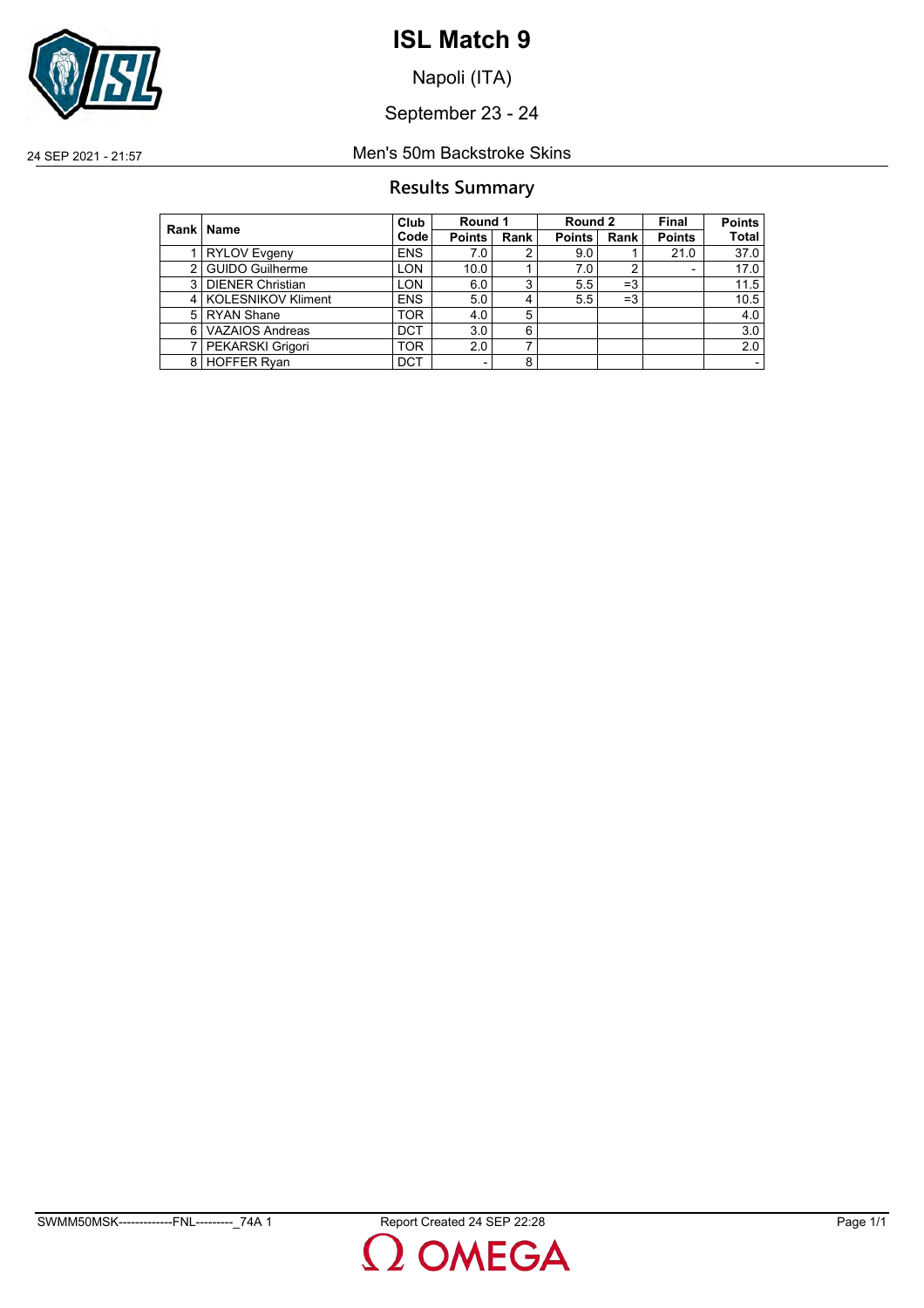

Napoli (ITA)

September 23 - 24

Swimming

## **Club Standings**

| Rank | Club                   | <b>Club Code</b> | Men   | Women | <b>Mixed</b> | Total |
|------|------------------------|------------------|-------|-------|--------------|-------|
|      | <b>Energy Standard</b> | <b>ENS</b>       | 288.0 | 252.0 | 28.0         | 568.0 |
| າ    | London Roar            | LON              | 214.5 | 227.0 | 16.0         | 457.5 |
| 3    | <b>Toronto Titans</b>  | TOR              | 186.5 | 174.0 | 20.0         | 380.5 |
|      | DC Trident             | DCT              | 160.0 | 187.0 | 10.0         | 357.0 |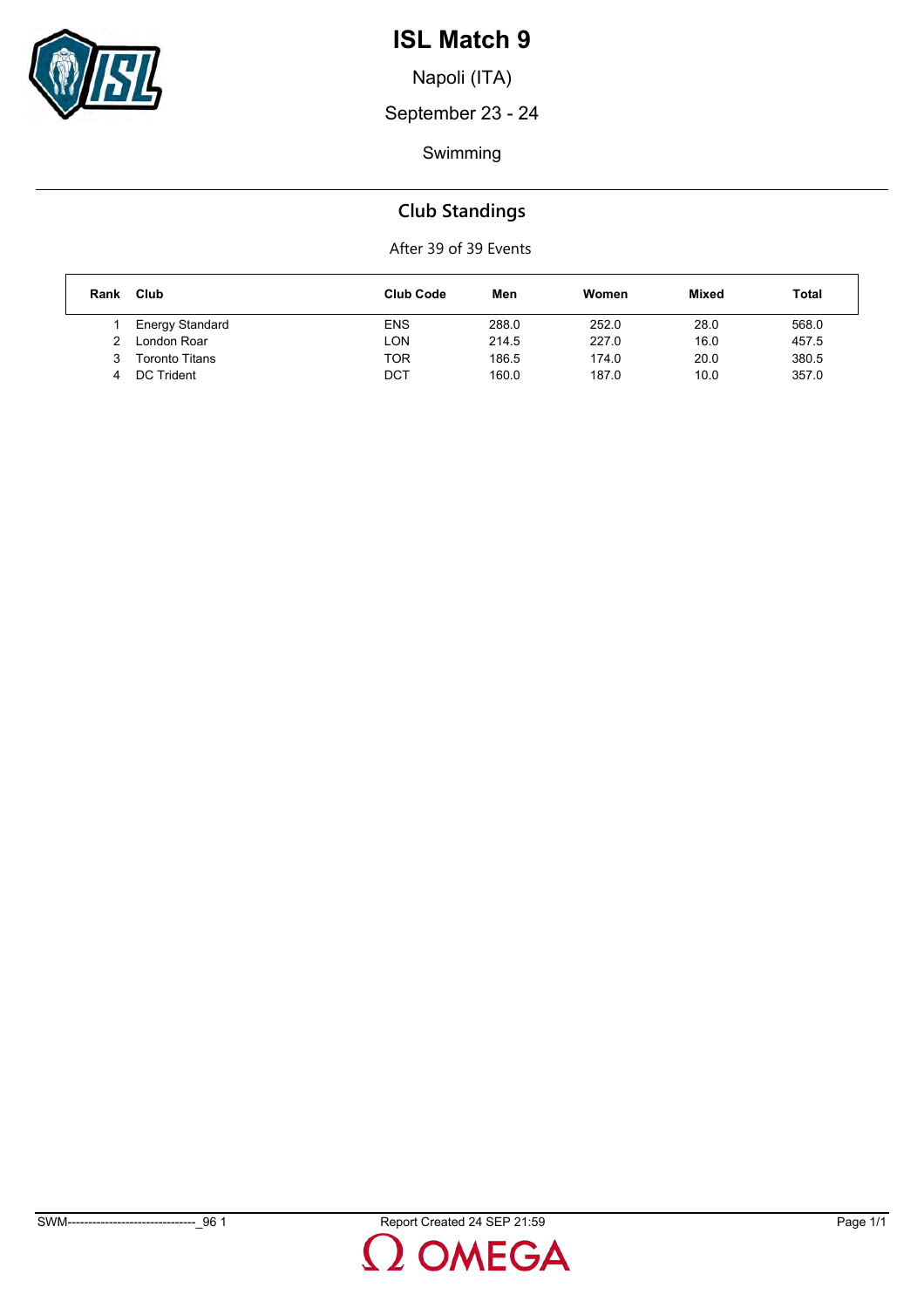

Napoli (ITA)

September 23 - 24

Swimming

## **Match MVP Standings**

| Rank           | <b>Name</b>                | <b>Club Code</b> | <b>Ranking Points</b> | <b>Bonus Points</b>      | Total |
|----------------|----------------------------|------------------|-----------------------|--------------------------|-------|
| 1              | <b>RYLOV Evgeny</b>        | <b>ENS</b>       | 46.5                  | L,                       | 60.5  |
| 2              | SHYMANOVICH Ilya           | <b>ENS</b>       | 36.0                  |                          | 54.5  |
| 3              | <b>HAUGHEY Siobhan</b>     | <b>ENS</b>       | 37.5                  |                          | 53.5  |
| 4              | <b>SJOSTROM Sarah</b>      | ENS              | 36.5                  |                          | 45.5  |
| 5              | <b>ATKINSON Alia</b>       | LON              | 26.0                  |                          | 42.5  |
| 6              | <b>ANDISON Bailey</b>      | <b>DCT</b>       | 32.0                  |                          | 41.0  |
| $\overline{7}$ | <b>MASSE Kylie</b>         | <b>TOR</b>       | 39.5                  |                          | 40.0  |
| 8              | <b>SCOTT Duncan</b>        | LON              | 37.0                  |                          | 39.0  |
| 9              | McKEON Emma                | LON              | 38.0                  |                          | 38.5  |
| 10             | <b>GUIDO Guilherme</b>     | LON              | 31.0                  | $\overline{\phantom{a}}$ | 38.0  |
| 11             | HARVEY Mary-Sophie         | <b>ENS</b>       | 34.5                  |                          | 34.5  |
| 12             | <b>CHALMERS Kyle</b>       | LON              | 27.5                  |                          | 32.0  |
| 13             | RAZZETTI Alberto           | <b>TOR</b>       | 27.0                  | $\overline{\phantom{0}}$ | 30.0  |
| 14             | <b>TOUSSAINT Kira</b>      | LON              | 29.5                  |                          | 29.0  |
| 15             | <b>HANSSON Louise</b>      | <b>TOR</b>       | 27.5                  |                          | 28.5  |
| 16             | le CLOS Chad               | <b>ENS</b>       | 26.5                  | $\overline{a}$           | 28.0  |
| 16             | PICKREM Sydney             | LON              | 24.0                  | $\overline{a}$           | 28.0  |
| 18             | PROUD Ben                  | <b>ENS</b>       | 19.5                  |                          | 25.5  |
| 18             | CHIKUNOVA Evgenia          | <b>ENS</b>       | 22.5                  |                          | 25.5  |
| 20             | <b>JAKABOS Zsuzsanna</b>   | <b>DCT</b>       | 25.0                  |                          | 25.0  |
| 20             | <b>KUSCH Marius</b>        | <b>TOR</b>       | 25.0                  |                          | 25.0  |
| 22             | <b>HEEMSKERK Femke</b>     | <b>ENS</b>       | 19.0                  | $\overline{\phantom{a}}$ | 24.0  |
| 22             | <b>KNOX Finlay</b>         | <b>TOR</b>       | 18.0                  |                          | 24.0  |
| 24             | <b>ATHERTON Minna</b>      | LON              | 23.5                  |                          | 23.5  |
| 25             | <b>KOLESNIKOV Kliment</b>  | <b>ENS</b>       | 23.3                  | $\overline{\phantom{a}}$ | 23.3  |
| 26             | <b>WASICK Kasia</b>        | <b>TOR</b>       | 22.5                  |                          | 22.5  |
| 26             | SHCHEGOLEV Aleksandr       | DCT              | 22.5                  |                          | 22.5  |
| 28             | <b>ZIRK Kregor</b>         | <b>ENS</b>       | 22.0                  | $\overline{a}$           | 22.0  |
| 28             | <b>KROON Luc</b>           | <b>TOR</b>       | 21.0                  |                          | 22.0  |
| 30             | <b>VAZAIOS Andreas</b>     | <b>DCT</b>       | 22.5                  |                          | 20.5  |
| 30             | <b>NEALE Leah</b>          | <b>DCT</b>       | 20.5                  |                          | 20.5  |
| 30             | <b>DELOOF Ali</b>          | <b>DCT</b>       | 20.5                  |                          | 20.5  |
| 33             | SCHWINGENSCHLOGL Fabian    | <b>TOR</b>       | 18.5                  |                          | 18.5  |
| 34             | <b>BRATTON Lisa</b>        | <b>TOR</b>       | 17.0                  | $\overline{\phantom{a}}$ | 18.0  |
| 34             | <b>HARTING Zach</b>        | <b>DCT</b>       | 18.0                  |                          | 18.0  |
| 34             | <b>LIMA Felipe</b>         | <b>ENS</b>       | 18.0                  |                          | 18.0  |
| 37             | <b>LANZA Vini</b>          | LON              | 17.0                  |                          | 17.0  |
| 38             | <b>DIENER Christian</b>    | LON              | 19.8                  |                          | 16.8  |
| 39             | <b>MILLER Cody</b>         | DCT              | 19.5                  |                          | 16.5  |
| 39             | LITCHFIELD Max             | <b>TOR</b>       | 20.5                  |                          | 16.5  |
| 41             | SHKURDAI Anastasiya        | <b>ENS</b>       | 16.0                  |                          | 16.0  |
| 41             | <b>CARTER Dylan</b>        | LON              | 14.5                  |                          | 16.0  |
| 41             | <b>SHANAHAN Katie</b>      | LON              | 18.0                  |                          | 16.0  |
| 41             | CIEPLUCHA Tessa            | <b>TOR</b>       | 18.0                  |                          | 16.0  |
| 45             | <b>RYAN Shane</b>          | <b>TOR</b>       | 15.5                  |                          | 15.5  |
| 45             | <b>GROVES Madeline</b>     | DCT              | 15.5                  |                          | 15.5  |
| 47             | ROSENDAHL BACH Helena      | <b>ENS</b>       | 18.0                  |                          | 15.0  |
| 47             | <b>FRANCA SILVA Felipe</b> | DCT              | 15.0                  |                          | 15.0  |
| 49             | <b>GREENBANK Luke</b>      | LON              | 14.5                  |                          | 14.5  |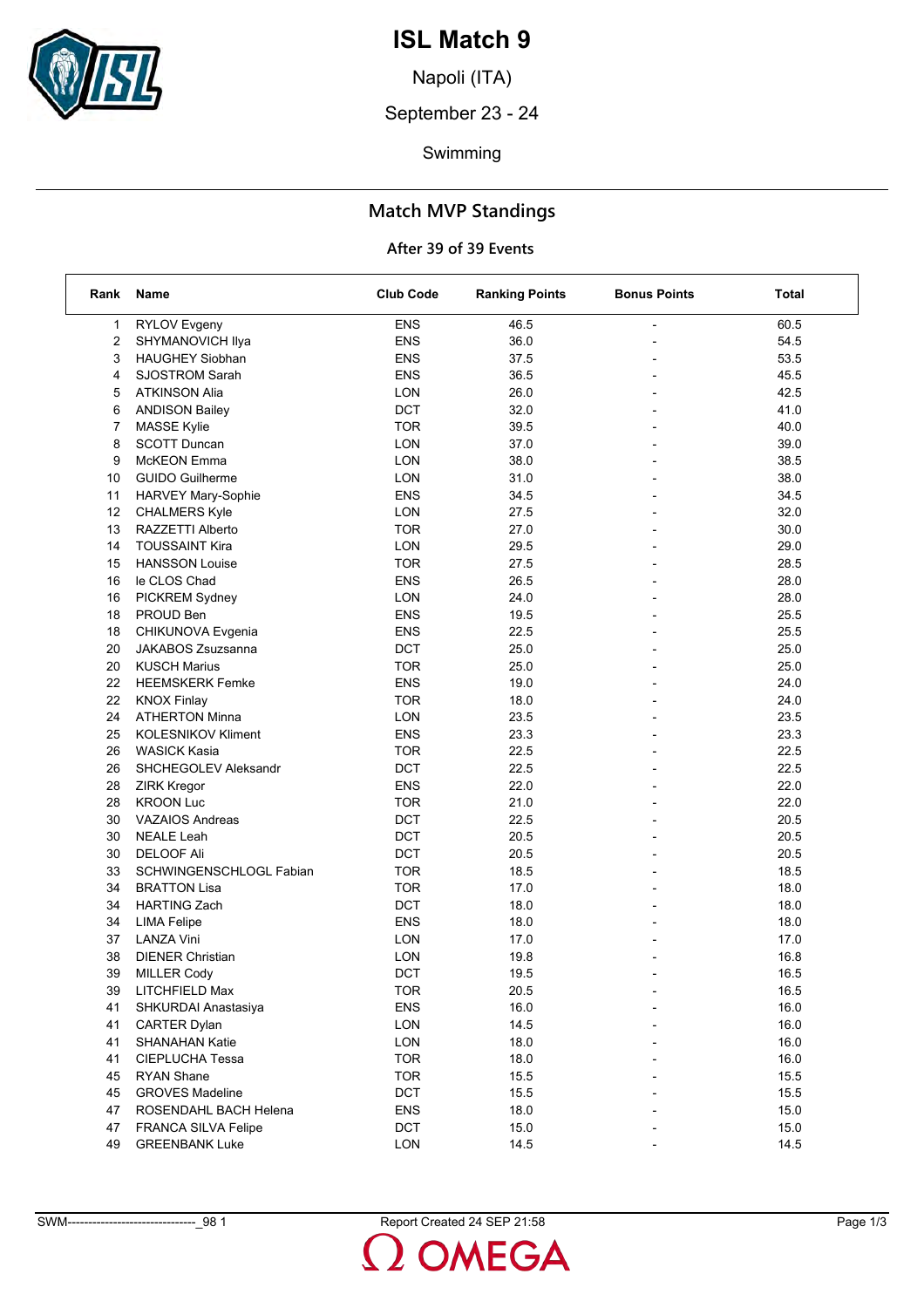

Napoli (ITA)

September 23 - 24

Swimming

## **Match MVP Standings**

| Rank | Name                      | <b>Club Code</b> | <b>Ranking Points</b> | <b>Bonus Points</b> | Total   |
|------|---------------------------|------------------|-----------------------|---------------------|---------|
| 50   | MANAUDOU Florent          | <b>ENS</b>       | 12.5                  |                     | 14.0    |
| 50   | <b>COPE Tommy</b>         | DCT              | 15.0                  |                     | 14.0    |
| 52   | <b>LAZOR Annie</b>        | LON              | 13.5                  |                     | 13.5    |
| 52   | <b>COLEMAN Michelle</b>   | <b>TOR</b>       | 14.0                  |                     | 13.5    |
| 54   | <b>MACK Linnea</b>        | DCT              | 13.0                  |                     | 13.0    |
| 54   | PEBLEY Jacob              | DCT              | 16.0                  |                     | 13.0    |
| 54   | SZTANDERA Dominika        | <b>TOR</b>       | 13.0                  |                     | 13.0    |
| 57   | <b>HAYDEN Brent</b>       | <b>TOR</b>       | 12.5                  |                     | 12.5    |
| 58   | <b>MILDRED Edward</b>     | LON              | 13.5                  |                     | 12.0    |
| 58   | <b>HOPKIN Anna</b>        | <b>DCT</b>       | 14.0                  |                     | 12.0    |
| 60   | <b>BANIC Madeline</b>     | <b>ENS</b>       | 11.0                  |                     | 11.0    |
| 60   | <b>TEMNIKOVA Maria</b>    | DCT              | 12.0                  |                     | 11.0    |
| 60   | <b>PRATT Cole</b>         | <b>TOR</b>       | 14.0                  |                     | 11.0    |
| 63   | NAKAMURA Katsumi          | LON              | 8.5                   |                     | 10.0    |
| 64   | <b>TEIJONSALO Fanny</b>   | <b>ENS</b>       | 4.5                   |                     | 9.5     |
| 65   | LITHERLAND Jay            | <b>DCT</b>       | 9.0                   |                     | 9.0     |
| 65   | STJEPANOVIC Velimir       | <b>DCT</b>       | 10.0                  |                     | 9.0     |
| 65   | <b>MURDOCH Ross</b>       | LON              | 16.0                  |                     | 9.0     |
| 65   | PILATO Benedetta          | <b>ENS</b>       | 9.0                   |                     | 9.0     |
| 69   | <b>ANDERSON Freya</b>     | LON              | 8.0                   |                     | 8.5     |
| 69   | <b>BRUHN Annika</b>       | DCT              | 8.5                   |                     | 8.5     |
| 69   | <b>HOFFER Ryan</b>        | <b>DCT</b>       | 11.0                  |                     | 8.5     |
| 72   | <b>STUPIN Max</b>         | <b>ENS</b>       | 11.0                  |                     | 8.0     |
| 72   | <b>GUNES Viktoriya</b>    | <b>ENS</b>       | 10.0                  |                     | 8.0     |
| 72   | <b>HASSLER Julia</b>      | <b>TOR</b>       | 12.0                  |                     | 8.0     |
| 72   | <b>ZHILKIN Andrey</b>     | <b>ENS</b>       | 12.0                  |                     | 8.0     |
| 72   | <b>HINDLEY Isabella</b>   | <b>DCT</b>       | 8.0                   |                     | 8.0     |
| 77   | <b>BIANCHI Ilaria</b>     | LON              | 8.5                   |                     | 7.5     |
| 77   | SANCHEZ Kayla             | <b>TOR</b>       | 9.5                   |                     | 7.5     |
| 77   | <b>WATTEL Marie</b>       | LON              | 7.5                   |                     | 7.5     |
| 77   | <b>BELONOGOFF Tatiana</b> | <b>DCT</b>       | 10.5                  |                     | 7.5     |
| 77   | NAZIEBLO Klaudia          | DCT              | 7.5                   |                     | 7.5     |
| 82   | SHEVTSOV Sergey           | <b>DCT</b>       | 9.0                   |                     | 7.0     |
| 82   | PEKARSKI Grigori          | <b>TOR</b>       | 7.0                   | $\overline{a}$      | 7.0     |
| 82   | <b>BARRETT Adam</b>       | <b>ENS</b>       | 7.0                   |                     | 7.0     |
| 85   | DAVIES Georgia            | <b>ENS</b>       | 6.5                   |                     | 6.5     |
| 86   | PIERONI Blake             | <b>TOR</b>       | 7.0                   |                     | $6.0\,$ |
| 86   | <b>INCERTI Zac</b>        | <b>LON</b>       | 8.0                   |                     | 6.0     |
| 86   | <b>NIKOLAEV Mark</b>      | DCT              | $6.0\,$               |                     | $6.0\,$ |
| 89   | APPLE Zach                | <b>DCT</b>       | 5.5                   |                     | 5.5     |
| 90   | McKEE Anton               | <b>TOR</b>       | 7.0                   |                     | 5.0     |
| 90   | <b>HALL Candice</b>       | <b>TOR</b>       | 10.0                  |                     | 5.0     |
| 92   | <b>MAHONEY Travis</b>     | <b>ENS</b>       | 6.5                   |                     | 4.5     |
| 92   | <b>KUBOVA Simona</b>      | <b>ENS</b>       | 4.5                   |                     | 4.5     |
| 94   | <b>SWANSON Charlie</b>    | <b>ENS</b>       | 5.0                   |                     | 4.0     |
| 94   | <b>MEITZ Kaersten</b>     | <b>TOR</b>       | 6.0                   |                     | 4.0     |
| 94   | <b>MUREZ Andi</b>         | <b>LON</b>       | 7.0                   |                     | 4.0     |
| 97   | <b>KISIL Yuri</b>         | <b>TOR</b>       | 3.5                   |                     | 3.5     |
| 98   | <b>LAHTINEN Laura</b>     | LON              | 5.0                   |                     | 3.0     |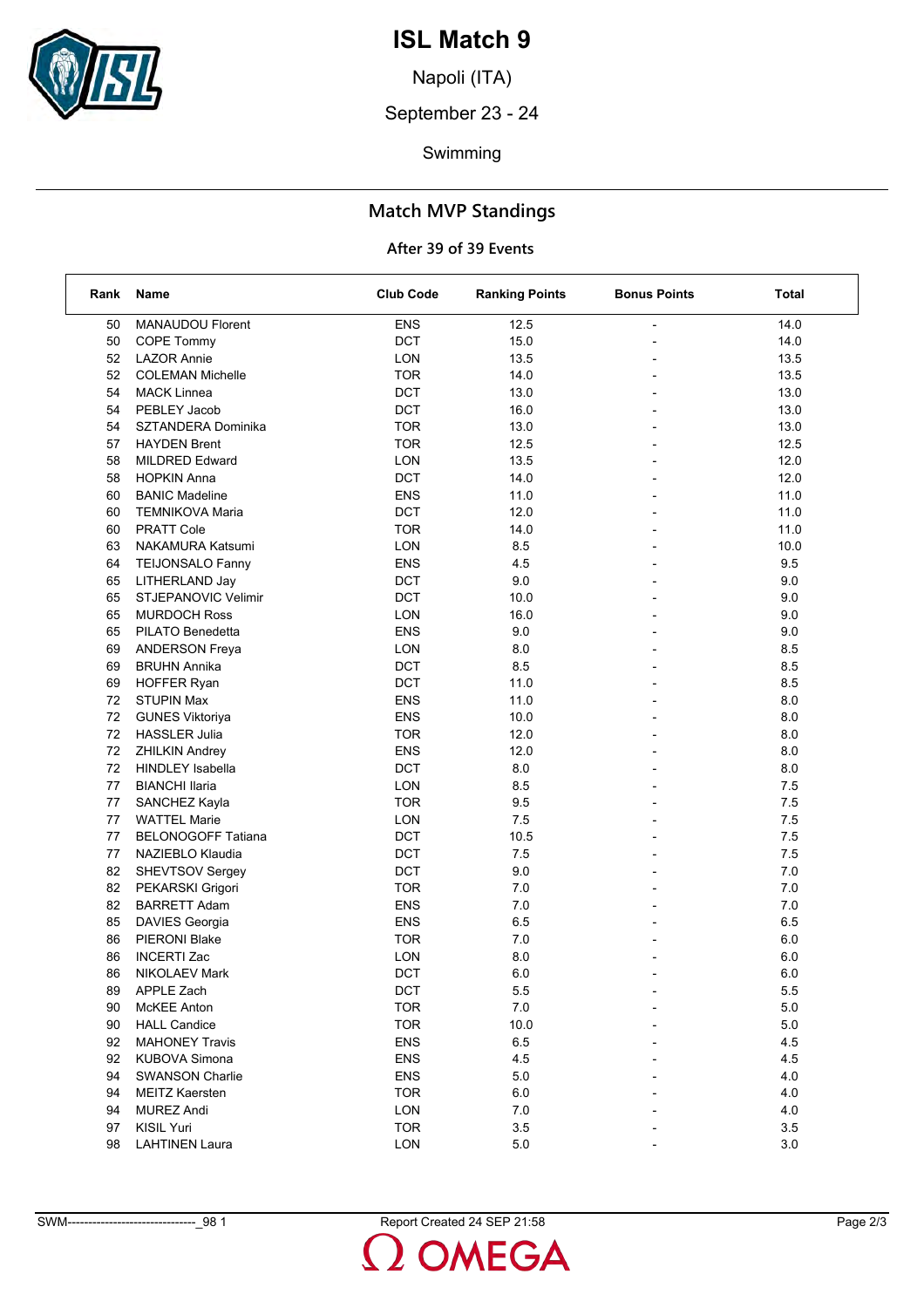

Napoli (ITA)

September 23 - 24

Swimming

## **Match MVP Standings**

| Rank | Name                  | <b>Club Code</b> | <b>Ranking Points</b> | <b>Bonus Points</b>      | Total |
|------|-----------------------|------------------|-----------------------|--------------------------|-------|
| 98   | <b>MIGNON Clement</b> | <b>ENS</b>       | 3.0                   | $\overline{\phantom{0}}$ | 3.0   |
| 100  | BUSCH Kim             | LON              | $1.5^{\circ}$         | $\overline{\phantom{0}}$ | 1.5   |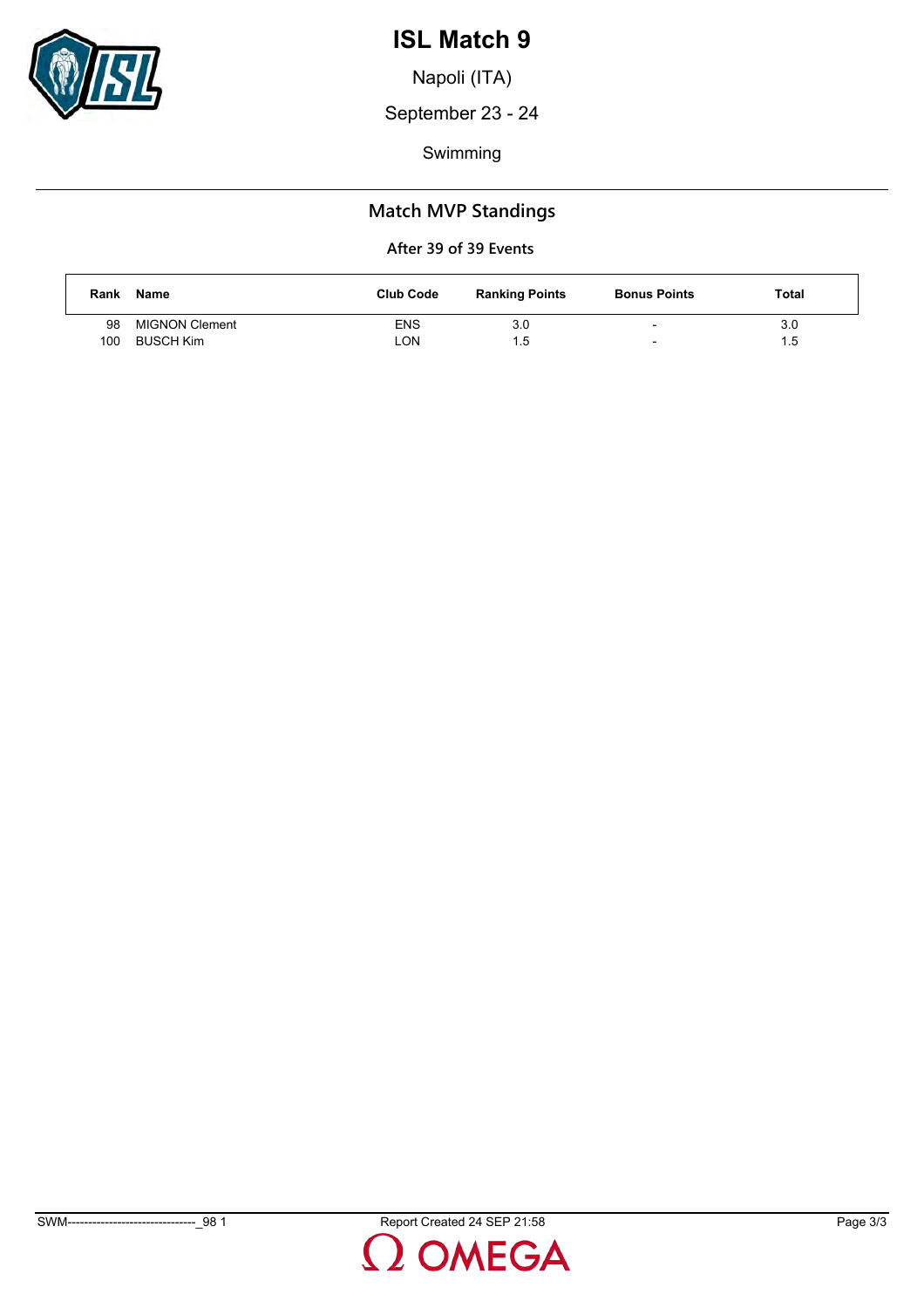

Napoli (ITA)

September 23 - 24

Swimming

## **Season Clubs Points**

| Rank           | Name                   | Club<br>Code |                |   |   |   | Match 1   Match 2   Match 3   Match 4   Match 5   Match 6   Match 7   Match 8   Match 9 |   |   |   |   | <b>Total</b> |
|----------------|------------------------|--------------|----------------|---|---|---|-----------------------------------------------------------------------------------------|---|---|---|---|--------------|
|                | <b>Energy Standard</b> | <b>ENS</b>   | 4              |   | 4 |   |                                                                                         |   |   | 4 | 4 | 16           |
| 2              | Cali Condors           | <b>CAC</b>   |                | 4 |   | 4 |                                                                                         | 3 | 4 |   |   | 15           |
| 3              | London Roar            | <b>LON</b>   |                |   | 3 |   |                                                                                         | 4 |   | 3 | 3 | 13           |
| $\vert$        | <b>Toronto Titans</b>  | <b>TOR</b>   | 3              |   |   |   | 4                                                                                       |   | 3 |   | 2 | 12           |
| 5 <sup>1</sup> | LA Current             | <b>LAC</b>   |                | 3 |   | 3 | 3                                                                                       |   |   | ∩ |   | 11           |
| $6 \mid$       | <b>Aqua Centurions</b> | <b>AQC</b>   | $\overline{2}$ |   |   | ົ |                                                                                         | ◠ |   |   |   | 6            |
| $=7$           | <b>DC Trident</b>      | <b>DCT</b>   |                |   |   |   | 2                                                                                       |   |   |   |   | 5            |
| $=7$           | Iron                   | <b>IRO</b>   |                |   | 2 |   |                                                                                         |   | 2 |   |   | 5            |
| 9              | Tokyo Frog Kings       | <b>TOK</b>   |                | n |   |   |                                                                                         |   |   |   |   | 4            |
| 10             | <b>NY Breakers</b>     | <b>NYB</b>   |                |   |   |   |                                                                                         |   |   |   |   | 3            |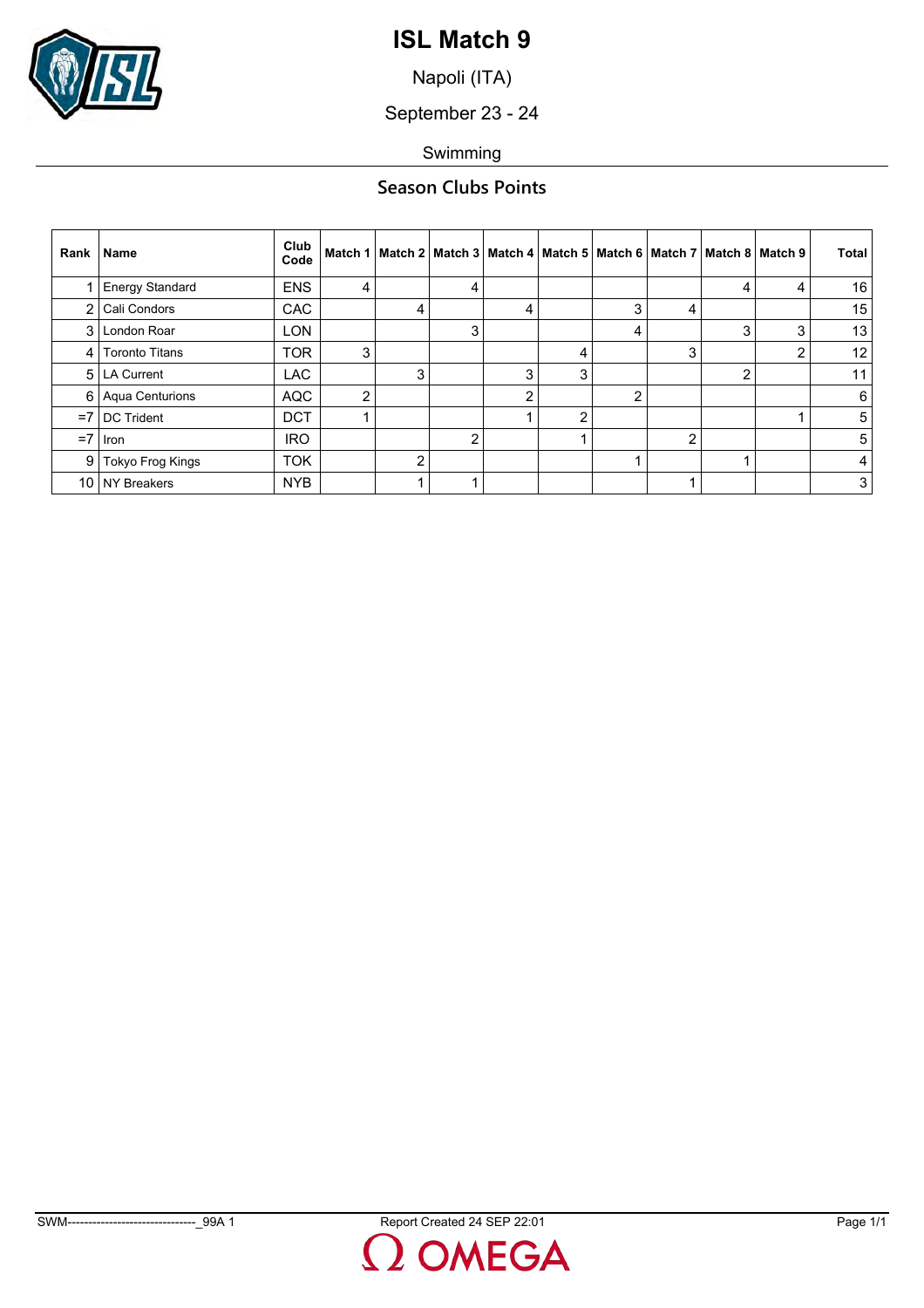

Napoli (ITA)

September 23 - 24

Swimming

| Rank           | Name                      | Club<br>Code |       |       |       |        |       |       |       | Match 1   Match 2   Match 3   Match 4   Match 5   Match 6   Match 7   Match 8   Match 9 |       | Total  |
|----------------|---------------------------|--------------|-------|-------|-------|--------|-------|-------|-------|-----------------------------------------------------------------------------------------|-------|--------|
| 1              | <b>DRESSEL Caeleb</b>     | CAC          |       | 93.00 |       | 112.50 |       | 27.50 |       |                                                                                         |       | 233.00 |
| $\overline{2}$ | <b>NELSON Beata</b>       | CAC          |       | 59.50 |       | 53.50  |       | 52.00 | 67.00 |                                                                                         |       | 232.00 |
| 3              | <b>SJOSTROM Sarah</b>     | <b>ENS</b>   | 60.50 |       | 77.50 |        |       |       |       | 45.00                                                                                   | 45.50 | 228.50 |
| 4              | <b>HAUGHEY Siobhan</b>    | <b>ENS</b>   | 51.00 |       | 78.00 |        |       |       |       | 44.50                                                                                   | 53.50 | 227.00 |
| 5              | <b>STEWART Coleman</b>    | CAC          |       | 95.00 |       | 37.50  |       | 21.50 | 54.50 |                                                                                         |       | 208.50 |
| 6              | <b>DAHLIA Kelsi</b>       | CAC          |       | 34.50 |       | 58.50  |       | 52.50 | 40.00 |                                                                                         |       | 185.50 |
| 7              | <b>SCOTT Duncan</b>       | <b>LON</b>   |       |       | 44.00 |        |       | 48.00 |       | 52.00                                                                                   | 39.00 | 183.00 |
| 8              | SHYMANOVICH Ilya          | <b>ENS</b>   |       |       | 64.00 |        |       |       |       | 64.00                                                                                   | 54.50 | 182.50 |
| 9              | <b>KING Lilly</b>         | CAC          |       | 42.00 |       | 43.00  |       | 36.00 | 57.50 |                                                                                         |       | 178.50 |
| 10             | <b>HANSSON Louise</b>     | <b>TOR</b>   | 46.50 |       |       |        | 57.50 |       | 37.25 |                                                                                         | 28.50 | 169.75 |
| 11             | <b>SETO Daiya</b>         | <b>TOK</b>   |       | 64.00 |       |        |       | 57.00 |       | 47.50                                                                                   |       | 168.50 |
| 12             | <b>GUIDO Guilherme</b>    | LON          |       |       | 39.50 |        |       | 46.00 |       | 34.00                                                                                   | 38.00 | 157.50 |
| 13             | SHIELDS Tom               | <b>LAC</b>   |       | 29.00 |       | 37.50  | 46.00 |       |       | 44.25                                                                                   |       | 156.75 |
| 14             | <b>WILM Ingrid</b>        | <b>LAC</b>   |       | 19.50 |       | 35.00  | 39.50 |       |       | 57.00                                                                                   |       | 151.00 |
| 15             | <b>RYLOV Evgeny</b>       | <b>ENS</b>   | 48.50 |       |       |        |       |       |       | 37.50                                                                                   | 60.50 | 146.50 |
| 16             | <b>WOOD Abbie</b>         | <b>NYB</b>   |       | 48.00 | 51.00 |        |       |       | 47.00 |                                                                                         |       | 146.00 |
| 17             | <b>MASSE Kylie</b>        | <b>TOR</b>   | 30.50 |       |       |        | 29.00 |       | 40.50 |                                                                                         | 40.00 | 140.00 |
| 18             | <b>WEITZEIL Abbey</b>     | <b>LAC</b>   |       | 41.50 |       | 41.50  | 23.00 |       |       | 29.00                                                                                   |       | 135.00 |
| 19             | <b>ATKINSON Alia</b>      | <b>LON</b>   |       |       | 31.00 |        |       | 21.50 |       | 37.50                                                                                   | 42.50 | 132.50 |
| 20             | <b>RESS Justin</b>        | CAC          |       | 36.00 |       | 31.50  |       | 27.50 | 36.50 |                                                                                         |       | 131.50 |
| $= 21$         | <b>ANDISON Bailey</b>     | <b>DCT</b>   | 22.00 |       |       | 38.00  | 30.00 |       |       |                                                                                         | 41.00 | 131.00 |
| $=21$          | <b>McKEON</b> Emma        | <b>LON</b>   |       |       |       |        |       | 45.00 |       | 47.50                                                                                   | 38.50 | 131.00 |
| $= 23$         | le CLOS Chad              | <b>ENS</b>   | 46.50 |       | 29.50 |        |       |       |       | 24.50                                                                                   | 28.00 | 128.50 |
| $= 23$         | <b>TOUSSAINT Kira</b>     | LON          |       |       | 34.50 |        |       | 30.50 |       | 34.50                                                                                   | 29.00 | 128.50 |
| 25             | <b>HARVEY Mary-Sophie</b> | <b>ENS</b>   | 20.50 |       | 32.00 |        |       |       |       | 38.50                                                                                   | 34.50 | 125.50 |
| 26             | <b>BROWN Erika</b>        | CAC          |       | 34.50 |       | 23.75  |       | 38.00 | 29.00 |                                                                                         |       | 125.25 |
| 27             | <b>KUSCH Marius</b>       | <b>TOR</b>   | 27.75 |       |       |        | 29.50 |       | 34.00 |                                                                                         | 25.00 | 116.25 |
| 28             | <b>GORBENKO Anastasia</b> | <b>LAC</b>   |       | 26.00 |       | 30.50  | 31.50 |       |       | 28.00                                                                                   |       | 116.00 |
| 29             | <b>WASICK Kasia</b>       | <b>TOR</b>   | 24.00 |       |       |        | 28.00 |       | 40.50 |                                                                                         | 22.50 | 115.00 |
| 30             | RAZZETTI Alberto          | <b>TOR</b>   | 25.00 |       |       |        | 23.00 |       | 34.00 |                                                                                         | 30.00 | 112.00 |
| 31             | WILSON Madison            | <b>LAC</b>   |       | 29.50 |       | 44.50  | 34.50 |       |       |                                                                                         |       | 108.50 |
| 32             | <b>FINK Nic</b>           | CAC          |       |       |       | 34.50  |       | 30.00 | 43.00 |                                                                                         |       | 107.50 |
| 33             | CHIKUNOVA Evgenia         | <b>ENS</b>   | 27.50 |       | 34.00 |        |       |       |       | 20.00                                                                                   | 25.50 | 107.00 |
| 34             | <b>RYAN Shane</b>         | <b>TOR</b>   | 29.00 |       |       |        | 38.25 |       | 21.50 |                                                                                         | 15.50 | 104.25 |
| 35             | <b>VAZAIOS Andreas</b>    | <b>DCT</b>   | 19.00 |       |       | 28.00  | 32.00 |       |       |                                                                                         | 20.50 | 99.50  |
| 36             | <b>SANCHEZ Kayla</b>      | <b>TOR</b>   | 30.50 |       |       |        | 33.50 |       | 26.50 |                                                                                         | 7.50  | 98.00  |
| 37             | LANZA Vini                | <b>LON</b>   |       |       | 38.75 |        |       | 27.50 |       | 14.50                                                                                   | 17.00 | 97.75  |
|                | 38   KROMOWIDJOJO Ranomi  | <b>IRO</b>   |       |       | 30.50 |        | 37.00 |       | 29.50 |                                                                                         |       | 97.00  |
| $=39$          | <b>DELOOF Ali</b>         | <b>DCT</b>   | 23.00 |       |       | 25.50  | 25.50 |       |       |                                                                                         | 20.50 | 94.50  |
| $=39$          | SEEMANOVA Barbora         | <b>IRO</b>   |       |       | 34.00 |        | 25.50 |       | 35.00 |                                                                                         |       | 94.50  |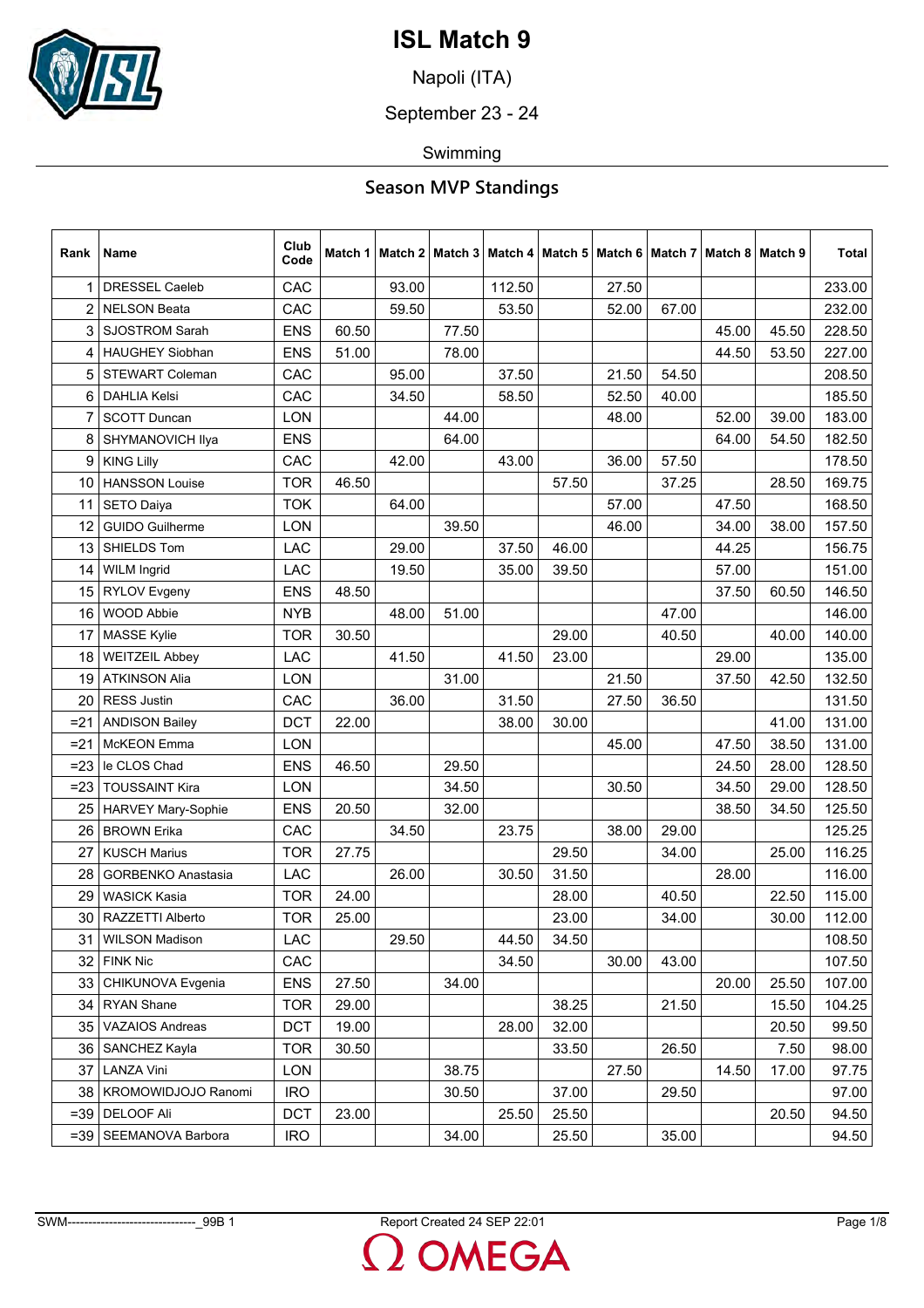

Napoli (ITA)

September 23 - 24

Swimming

| Rank   | Name                              | Club<br>Code |       |       | Match 1   Match 2   Match 3   Match 4   Match 5 |       |       |       |       | Match 6   Match 7   Match 8   Match 9 |       | Total |
|--------|-----------------------------------|--------------|-------|-------|-------------------------------------------------|-------|-------|-------|-------|---------------------------------------|-------|-------|
| 41     | <b>ATHERTON Minna</b>             | <b>LON</b>   |       |       | 25.00                                           |       |       | 35.50 |       | 10.00                                 | 23.50 | 94.00 |
| 42     | <b>SCHWINGENSCHLOGL</b><br>Fabian | <b>TOR</b>   | 20.50 |       |                                                 |       | 27.00 |       | 26.50 |                                       | 18.50 | 92.50 |
| 43     | SHKURDAI Anastasiya               | <b>ENS</b>   | 18.50 |       | 30.00                                           |       |       |       |       | 25.50                                 | 16.00 | 90.00 |
| 44     | <b>HVAS Tomoe</b>                 | LAC          |       | 5.00  |                                                 | 26.00 | 31.00 |       |       | 26.50                                 |       | 88.50 |
| 45     | <b>COLEMAN Michelle</b>           | <b>TOR</b>   | 23.00 |       |                                                 |       | 25.00 |       | 26.50 |                                       | 13.50 | 88.00 |
| 46     | <b>CECCON Thomas</b>              | <b>AQC</b>   | 42.00 |       |                                                 | 28.00 |       | 17.50 |       |                                       |       | 87.50 |
| $=47$  | <b>KOLESNIKOV Kliment</b>         | <b>ENS</b>   | 19.00 |       | 31.00                                           |       |       |       |       | 11.50                                 | 23.25 | 84.75 |
| $=47$  | PROUD Ben                         | <b>ENS</b>   | 14.00 |       | 24.25                                           |       |       |       |       | 21.00                                 | 25.50 | 84.75 |
| 49     | <b>GLINTA Robert</b>              | <b>IRO</b>   |       |       | 23.50                                           |       | 23.50 |       | 37.00 |                                       |       | 84.00 |
| 50     | <b>MARTINENGHI Nicolo</b>         | <b>AQC</b>   | 29.00 |       |                                                 | 28.50 |       | 26.00 |       |                                       |       | 83.50 |
| $= 51$ | <b>CHALMERS Kyle</b>              | <b>LON</b>   |       |       |                                                 |       |       | 17.50 |       | 33.50                                 | 32.00 | 83.00 |
| $= 51$ | <b>GREENBANK Luke</b>             | <b>LON</b>   |       |       | 34.50                                           |       |       | 14.00 |       | 20.00                                 | 14.50 | 83.00 |
| $= 51$ | <b>SHANAHAN Katie</b>             | <b>LON</b>   |       |       | 20.00                                           |       |       | 24.00 |       | 23.00                                 | 16.00 | 83.00 |
| 54     | KAWAMOTO Takeshi                  | <b>TOK</b>   |       | 27.50 |                                                 |       |       | 24.00 |       | 30.50                                 |       | 82.00 |
| $= 55$ | <b>KOSEKI Yasuhiro</b>            | <b>TOK</b>   |       | 38.00 |                                                 |       |       | 23.50 |       | 20.00                                 |       | 81.50 |
| $= 55$ | <b>MALYUTIN Martin</b>            | <b>LAC</b>   |       | 18.50 |                                                 | 22.50 | 21.50 |       |       | 19.00                                 |       | 81.50 |
| $=55$  | <b>ZIRK Kregor</b>                | <b>ENS</b>   | 15.00 |       | 26.50                                           |       |       |       |       | 18.00                                 | 22.00 | 81.50 |
| 58     | SMITH Brendon                     | <b>NYB</b>   |       | 26.00 | 31.00                                           |       |       |       | 23.00 |                                       |       | 80.00 |
| 59     | <b>DRESSEL Sherridon</b>          | CAC          |       | 37.00 |                                                 | 18.50 |       | 17.50 | 6.00  |                                       |       | 79.00 |
| 60     | <b>PIERONI Blake</b>              | <b>TOR</b>   | 21.50 |       |                                                 |       | 22.50 |       | 27.00 |                                       | 6.00  | 77.00 |
| 61     | <b>SCHEFFER Fernando</b>          | LAC          |       | 29.50 |                                                 | 20.00 | 19.50 |       |       | 7.50                                  |       | 76.50 |
| $=62$  | <b>KROON Luc</b>                  | <b>TOR</b>   | 13.00 |       |                                                 |       | 15.00 |       | 26.00 |                                       | 22.00 | 76.00 |
| $=62$  | PEBLEY Jacob                      | <b>DCT</b>   | 16.00 |       |                                                 | 22.00 | 25.00 |       |       |                                       | 13.00 | 76.00 |
| 64     | <b>CARTER Dylan</b>               | <b>LON</b>   |       |       | 16.00                                           |       |       | 20.00 |       | 23.75                                 | 16.00 | 75.75 |
| 65     | <b>IGARASHI Chihiro</b>           | <b>TOK</b>   |       | 31.50 |                                                 |       |       | 24.50 |       | 19.50                                 |       | 75.50 |
| 66     | <b>SANTOS Nicholas</b>            | <b>IRO</b>   |       |       | 33.50                                           |       | 18.50 |       | 22.50 |                                       |       | 74.50 |
| $=67$  | <b>BRATTON Lisa</b>               | <b>TOR</b>   | 21.50 |       |                                                 |       | 16.50 |       | 18.00 |                                       | 18.00 | 74.00 |
| $=67$  | <b>MADDEN Paige</b>               | <b>TOK</b>   |       | 25.00 |                                                 |       |       | 17.00 |       | 32.00                                 |       | 74.00 |
| $=67$  | <b>NEALE Leah</b>                 | <b>DCT</b>   | 19.00 |       |                                                 | 21.50 | 13.00 |       |       |                                       | 20.50 | 74.00 |
| 70     | <b>KAMENEVA Marija</b>            | <b>AQC</b>   | 26.50 |       |                                                 | 23.50 |       | 23.50 |       |                                       |       | 73.50 |
| $= 71$ | MIRESSI Alessandro                | <b>AQC</b>   | 25.50 |       |                                                 | 26.00 |       | 20.50 |       |                                       |       | 72.00 |
| $= 71$ | NAKAMURA Katsumi                  | LON          |       |       | 8.00                                            |       |       | 39.50 |       | 14.50                                 | 10.00 | 72.00 |
|        | $=73$ KNOX Finlay                 | <b>TOR</b>   | 13.00 |       |                                                 |       | 13.00 |       | 21.00 |                                       | 24.00 | 71.00 |
| $= 73$ | <b>MACK Linnea</b>                | <b>DCT</b>   | 11.50 |       |                                                 | 26.50 | 20.00 |       |       |                                       | 13.00 | 71.00 |
| $= 73$ | McINTOSH Summer                   | <b>TOR</b>   | 38.00 |       |                                                 |       | 33.00 |       |       |                                       |       | 71.00 |
| 761    | CASTIGLIONI Arianna               | <b>AQC</b>   | 27.00 |       |                                                 | 20.50 |       | 22.50 |       |                                       |       | 70.00 |
| 77     | <b>HANNIS Molly</b>               | CAC          |       | 27.50 |                                                 | 15.00 |       | 12.50 | 14.50 |                                       |       | 69.50 |
|        | 78   HARTING Zach                 | <b>DCT</b>   | 18.00 |       |                                                 | 11.00 | 21.50 |       |       |                                       | 18.00 | 68.50 |
| $=79$  | <b>OHASHI Yui</b>                 | <b>TOK</b>   |       | 21.00 |                                                 |       |       | 33.00 |       | 14.00                                 |       | 68.00 |
| $=79$  | SMOLIGA Olivia                    | CAC          |       |       |                                                 | 19.50 |       | 30.50 | 18.00 |                                       |       | 68.00 |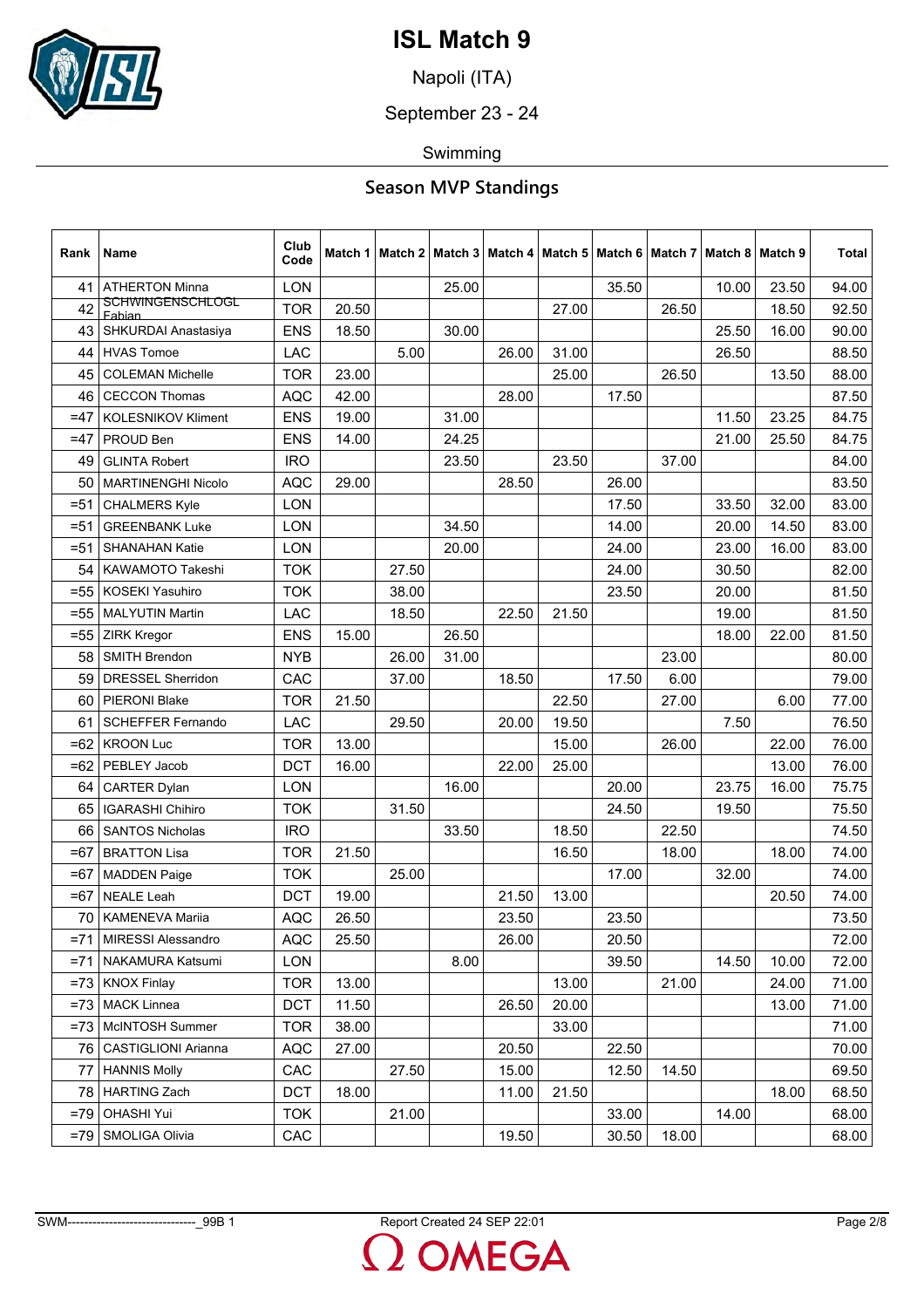

Napoli (ITA)

September 23 - 24

Swimming

| Rank    | Name                         | Club<br>Code |       | Match 1   Match 2   Match 3   Match 4   Match 5   Match 6   Match 7   Match 8   Match 9 |       |       |       |       |       |       |       | Total |
|---------|------------------------------|--------------|-------|-----------------------------------------------------------------------------------------|-------|-------|-------|-------|-------|-------|-------|-------|
| 81      | <b>GASSON Helena</b>         | LAC          |       | 18.00                                                                                   |       | 18.25 | 22.00 |       |       | 9.50  |       | 67.75 |
| 82      | <b>PICKREM Sydney</b>        | <b>LON</b>   |       |                                                                                         | 10.00 |       |       | 16.00 |       | 13.50 | 28.00 | 67.50 |
| $= 83$  | <b>DUMONT Valentine</b>      | <b>LAC</b>   |       | 26.00                                                                                   |       | 15.00 | 9.50  |       |       | 15.50 |       | 66.00 |
| $= 83$  | <b>FRANCA SILVA Felipe</b>   | <b>DCT</b>   | 14.00 |                                                                                         |       | 13.50 | 23.50 |       |       |       | 15.00 | 66.00 |
| =83     | JAKABOS Zsuzsanna            | <b>DCT</b>   | 21.00 |                                                                                         |       | 8.00  | 12.00 |       |       |       | 25.00 | 66.00 |
| 86      | <b>DIENER Christian</b>      | LON          |       |                                                                                         | 15.50 |       |       | 16.00 |       | 17.50 | 16.75 | 65.75 |
| 87      | <b>LIMA Felipe</b>           | <b>ENS</b>   | 16.00 |                                                                                         | 14.50 |       |       |       |       | 17.00 | 18.00 | 65.50 |
| =88     | <b>COPE Tommy</b>            | <b>DCT</b>   | 22.00 |                                                                                         |       | 13.00 | 16.00 |       |       |       | 14.00 | 65.00 |
| $= 88$  | <b>ORSI Marco</b>            | <b>IRO</b>   |       |                                                                                         | 20.50 |       | 29.00 |       | 15.50 |       |       | 65.00 |
| 90      | <b>TEMPLE Matt</b>           | <b>NYB</b>   |       | 20.50                                                                                   | 21.50 |       |       |       | 22.50 |       |       | 64.50 |
| $= 91$  | <b>BANIC Madeline</b>        | <b>ENS</b>   | 18.00 |                                                                                         | 22.00 |       |       |       |       | 13.00 | 11.00 | 64.00 |
| $= 91$  | <b>CIEPLUCHA Tessa</b>       | <b>TOR</b>   | 15.00 |                                                                                         |       |       | 16.00 |       | 17.00 |       | 16.00 | 64.00 |
| 93      | SZABO Szebasztian            | <b>AQC</b>   | 29.25 |                                                                                         |       | 11.50 |       | 23.00 |       |       |       | 63.75 |
| 94      | <b>BARRATT Holly</b>         | <b>AQC</b>   | 14.00 |                                                                                         |       | 19.00 |       | 30.00 |       |       |       | 63.00 |
| 95      | <b>WATTEL Marie</b>          | LON          |       |                                                                                         | 18.50 |       |       | 14.50 |       | 20.50 | 7.50  | 61.00 |
| 96      | <b>CHRISTOU Apostolos</b>    | LAC          |       | 15.00                                                                                   |       | 16.50 | 19.50 |       |       | 9.50  |       | 60.50 |
| 97      | <b>ROONEY Maxime</b>         | <b>LAC</b>   |       | 7.00                                                                                    |       | 12.00 | 22.50 |       |       | 18.50 |       | 60.00 |
| 98      | SHCHEGOLEV Aleksandr         | <b>DCT</b>   |       |                                                                                         |       | 17.50 | 19.50 |       |       |       | 22.50 | 59.50 |
| =99     | <b>CHIMROVA Svetlana</b>     | <b>NYB</b>   |       | 26.00                                                                                   | 16.50 |       |       |       | 16.50 |       |       | 59.00 |
| =99     | <b>ROTHBAUER Christopher</b> | <b>LAC</b>   |       | 17.00                                                                                   |       | 14.00 | 19.50 |       |       | 8.50  |       | 59.00 |
| 101     | <b>GASTALDELLO Beryl</b>     | LAC          |       | 13.00                                                                                   |       | 19.00 | 12.50 |       |       | 14.00 |       | 58.50 |
| 102     | LITCHFIELD Max               | <b>TOR</b>   | 10.00 |                                                                                         |       |       | 12.00 |       | 19.00 |       | 16.50 | 57.50 |
| 103     | <b>HOPKIN Anna</b>           | <b>DCT</b>   | 13.50 |                                                                                         |       | 17.50 | 12.50 |       |       |       | 12.00 | 55.50 |
| $=104$  | <b>FRANCESCHI Sara</b>       | <b>LAC</b>   |       | 17.00                                                                                   |       | 15.00 | 9.00  |       |       | 14.00 |       | 55.00 |
| $=104$  | <b>MARTINEZ Jose Angel</b>   | CAC          |       | 17.00                                                                                   |       | 6.00  |       | 7.00  | 25.00 |       |       | 55.00 |
| 106     | de BOER Thom                 | <b>IRO</b>   |       |                                                                                         | 14.00 |       | 25.50 |       | 14.50 |       |       | 54.00 |
| 107     | <b>TEMNIKOVA Maria</b>       | <b>DCT</b>   | 14.00 |                                                                                         |       | 8.00  | 20.50 |       |       |       | 11.00 | 53.50 |
| $=108$  | <b>CARRARO</b> Martina       | <b>AQC</b>   | 22.00 |                                                                                         |       | 15.50 |       | 15.50 |       |       |       | 53.00 |
| $=108$  | <b>LAZOR Annie</b>           | <b>LON</b>   |       |                                                                                         | 14.50 |       |       | 13.00 |       | 12.00 | 13.50 | 53.00 |
|         | =108   PELLEGRINI Federica   | <b>AQC</b>   | 23.00 |                                                                                         |       | 13.00 |       | 17.00 |       |       |       | 53.00 |
|         | =108   ROSENDAHL BACH Helena | <b>ENS</b>   | 9.00  |                                                                                         | 15.00 |       |       |       |       | 14.00 | 15.00 | 53.00 |
| $=112$  | di LIDDO Elena               | <b>AQC</b>   | 15.00 |                                                                                         |       | 16.50 |       | 21.00 |       |       |       | 52.50 |
| $=112$  | LITCHFIELD Joe               | <b>NYB</b>   |       | 16.50                                                                                   | 14.00 |       |       |       | 22.00 |       |       | 52.50 |
|         | 114   SAVARD Katerine        | CAC          |       | 14.00                                                                                   |       | 9.00  |       | 15.00 | 14.00 |       |       | 52.00 |
| $= 115$ | CIAMPI Matteo                | <b>AQC</b>   | 19.00 |                                                                                         |       | 15.50 |       | 16.50 |       |       |       | 51.00 |
| $= 115$ | KRASKA Jakub                 | <b>NYB</b>   |       | 9.00                                                                                    | 22.50 |       |       |       | 19.50 |       |       | 51.00 |
| $=117$  | <b>KALISZ Chase</b>          | <b>AQC</b>   | 22.00 |                                                                                         |       | 14.00 |       | 14.00 |       |       |       | 50.00 |
| $=117$  | <b>SANTOS Leonardo</b>       | <b>IRO</b>   |       |                                                                                         | 20.00 |       | 14.00 |       | 16.00 |       |       | 50.00 |
| $= 119$ | <b>BELONOGOFF Tatiana</b>    | <b>DCT</b>   | 11.00 |                                                                                         |       | 10.50 | 20.00 |       |       |       | 7.50  | 49.00 |
| $=119$  | <b>TARASEVICH Grigory</b>    | TOK          |       | 18.50                                                                                   |       |       |       | 18.50 |       | 12.00 |       | 49.00 |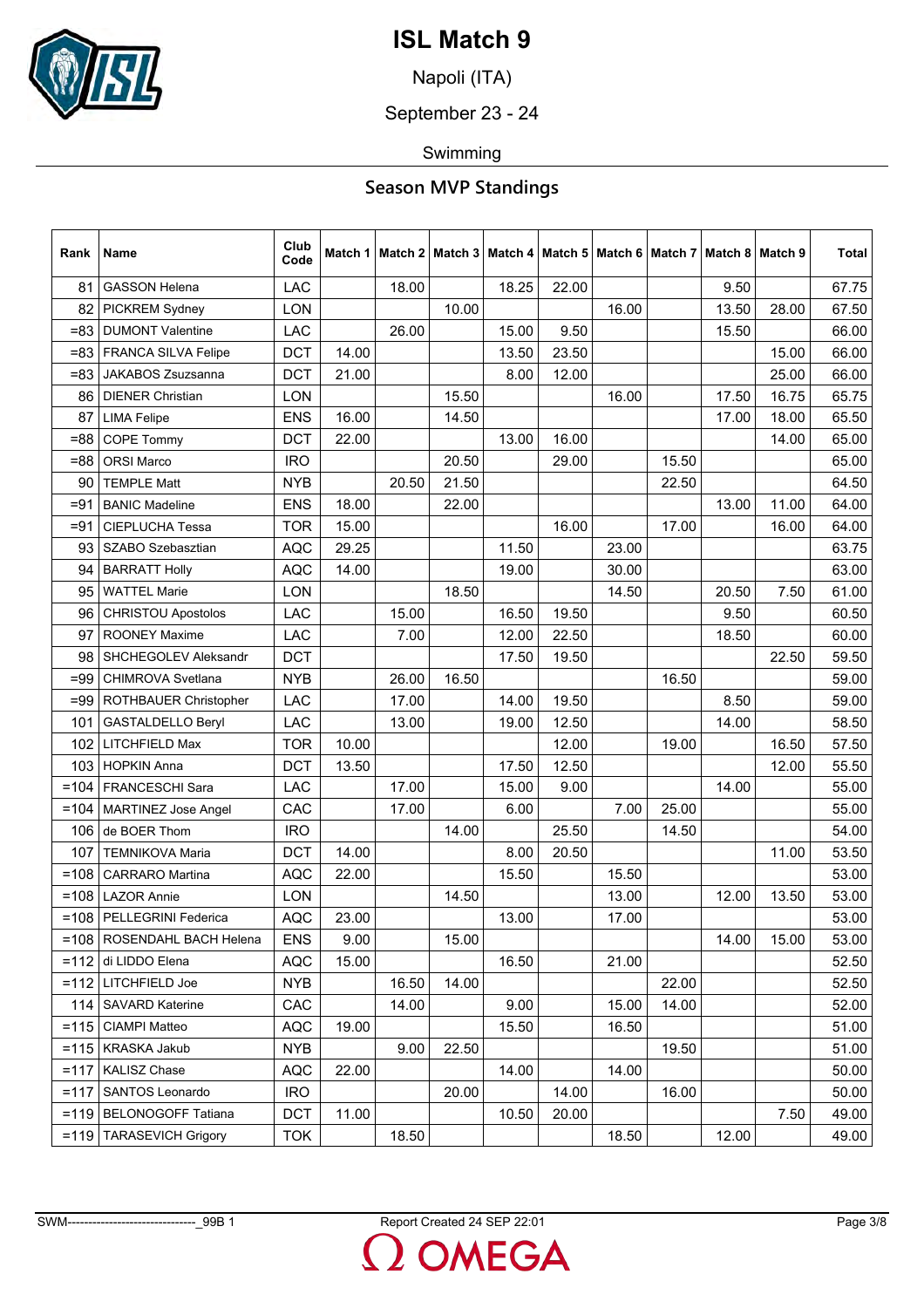

Napoli (ITA)

September 23 - 24

Swimming

| Rank    | Name                        | Club<br>Code |       |       |       |       | Match 1   Match 2   Match 3   Match 4   Match 5   Match 6 |       |       | Match 7 Match 8 Match 9 |       | Total |
|---------|-----------------------------|--------------|-------|-------|-------|-------|-----------------------------------------------------------|-------|-------|-------------------------|-------|-------|
| $=121$  | <b>HASSLER Julia</b>        | <b>TOR</b>   | 12.00 |       |       |       | 9.50                                                      |       | 19.00 |                         | 8.00  | 48.50 |
| $=121$  | <b>TEIJONSALO Fanny</b>     | <b>ENS</b>   | 5.50  |       | 15.50 |       |                                                           |       |       | 18.00                   | 9.50  | 48.50 |
| 123     | <b>REITSHAMMER Bernhard</b> | <b>IRO</b>   |       |       | 17.00 |       | 14.00                                                     |       | 17.00 |                         |       | 48.00 |
| 124     | RIVOLTA Matteo              | <b>AQC</b>   | 18.50 |       |       | 21.00 |                                                           | 8.00  |       |                         |       | 47.50 |
| $=125$  | <b>BORODIN Ilia</b>         | <b>AQC</b>   | 17.00 |       |       | 19.00 |                                                           | 11.00 |       |                         |       | 47.00 |
| $=125$  | <b>DELOOF Catie</b>         | <b>TOK</b>   |       |       |       |       |                                                           | 17.00 |       | 30.00                   |       | 47.00 |
| $=125$  | SZTANDERA Dominika          | <b>TOR</b>   | 10.50 |       |       |       | 15.00                                                     |       | 8.50  |                         | 13.00 | 47.00 |
| $=128$  | HULKKO Ida                  | <b>IRO</b>   |       |       | 14.00 |       | 15.50                                                     |       | 16.00 |                         |       | 45.50 |
| $=128$  | NAZIEBLO Klaudia            | <b>DCT</b>   | 11.50 |       |       | 14.00 | 12.50                                                     |       |       |                         | 7.50  | 45.50 |
| $=128$  | NTOUNTOUNAKI Anna           | <b>LAC</b>   |       | 8.50  |       | 11.00 | 14.50                                                     |       |       | 11.50                   |       | 45.50 |
| 131     | PILATO Benedetta            | <b>ENS</b>   | 11.50 |       | 13.50 |       |                                                           |       |       | 11.00                   | 9.00  | 45.00 |
| 132     | <b>KISIL Yuri</b>           | <b>TOR</b>   | 11.00 |       |       |       | 20.25                                                     |       | 9.50  |                         | 3.50  | 44.25 |
| $=133$  | <b>CORDES Kevin</b>         | CAC          |       | 18.00 |       | 9.00  |                                                           | 8.00  | 9.00  |                         |       | 44.00 |
| $=133$  | de DEUS Leonardo            | <b>AQC</b>   | 17.00 |       |       | 15.50 |                                                           | 11.50 |       |                         |       | 44.00 |
| $= 135$ | PEKARSKI Grigori            | <b>TOR</b>   | 19.00 |       |       |       | 6.50                                                      |       | 11.00 |                         | 7.00  | 43.50 |
| $=135$  | <b>TCHORZ Alicja</b>        | <b>NYB</b>   |       | 18.50 | 12.50 |       |                                                           |       | 12.50 |                         |       | 43.50 |
| 137     | <b>PERSSON Erik</b>         | <b>IRO</b>   |       |       | 11.00 |       | 11.00                                                     |       | 21.00 |                         |       | 43.00 |
| 138     | <b>ZHILKIN Andrey</b>       | <b>ENS</b>   | 11.00 |       | 16.50 |       |                                                           |       |       | 7.00                    | 8.00  | 42.50 |
| 139     | <b>NEMETH Nandor</b>        | <b>TOK</b>   |       | 11.00 |       |       |                                                           | 14.50 |       | 16.50                   |       | 42.00 |
| $=140$  | <b>GROTHE Zane</b>          | <b>DCT</b>   | 13.00 |       |       | 15.50 | 13.00                                                     |       |       |                         |       | 41.50 |
| $=140$  | <b>SPAJARI Pedro</b>        | <b>TOK</b>   |       | 11.00 |       |       |                                                           | 17.50 |       | 13.00                   |       | 41.50 |
| 142     | <b>MURDOCH Ross</b>         | <b>LON</b>   |       |       | 8.50  |       |                                                           | 13.50 |       | 10.00                   | 9.00  | 41.00 |
| $= 143$ | CLARK Imogen                | <b>LAC</b>   |       | 9.00  |       | 5.00  | 15.00                                                     |       |       | 10.50                   |       | 39.50 |
| $= 143$ | MORIMOTO Teppei             | <b>LON</b>   |       |       | 18.00 |       |                                                           | 10.00 |       | 11.50                   |       | 39.50 |
| $= 145$ | <b>APPLE Zach</b>           | <b>DCT</b>   | 10.50 |       |       | 11.50 | 11.50                                                     |       |       |                         | 5.50  | 39.00 |
| $= 145$ | <b>KAMMINGA Arno</b>        | <b>AQC</b>   | 16.00 |       |       | 15.50 |                                                           | 7.50  |       |                         |       | 39.00 |
| $=145$  | <b>TUCKER Miranda</b>       | <b>TOK</b>   |       | 15.50 |       |       |                                                           | 9.50  |       | 14.00                   |       | 39.00 |
| $=148$  | <b>HEEMSKERK Femke</b>      | <b>ENS</b>   |       |       |       |       |                                                           |       |       | 14.50                   | 24.00 | 38.50 |
|         | $=148$ KOSTIN Oleg          | CAC          |       | 20.50 |       | 9.00  |                                                           | 4.00  | 5.00  |                         |       | 38.50 |
|         | $=148$ THOMAS Alys          | <b>IRO</b>   |       |       | 19.50 |       | 14.00                                                     |       | 5.00  |                         |       | 38.50 |
| $=151$  | <b>CIESLAK Marcin</b>       | CAC          |       | 11.00 |       | 2.00  |                                                           | 10.00 | 15.00 |                         |       | 38.00 |
| $=151$  | <b>PUTS Jesse</b>           | CAC          |       | 10.50 |       | 3.50  |                                                           | 8.50  | 15.50 |                         |       | 38.00 |
| $= 151$ | UGOLKOVA Maria              | <b>IRO</b>   |       |       | 14.00 |       | 7.00                                                      |       | 17.00 |                         |       | 38.00 |
|         | 154   INCERTI Zac           | <b>LON</b>   |       |       | 12.50 |       |                                                           | 14.00 |       | 5.00                    | 6.00  | 37.50 |
|         | $=155$ HOFFER Ryan          | <b>DCT</b>   | 9.00  |       |       | 3.50  | 16.00                                                     |       |       |                         | 8.50  | 37.00 |
| $= 155$ | MELO Luiz Altamir           | <b>IRO</b>   |       |       | 22.00 |       | 15.00                                                     |       | 0.00  |                         |       | 37.00 |
| 157     | <b>KOCH Marco</b>           | <b>NYB</b>   |       | 14.00 | 10.00 |       |                                                           |       | 12.50 |                         |       | 36.50 |
|         | =158   BECKMANN Emilie      | <b>IRO</b>   |       |       | 8.00  |       | 15.00                                                     |       | 13.00 |                         |       | 36.00 |
|         | $=158$ MILLER Cody          | <b>DCT</b>   |       |       |       |       | 19.50                                                     |       |       |                         | 16.50 | 36.00 |
| $=160$  | PASYNKOV Daniil             | <b>TOK</b>   |       | 8.50  |       |       |                                                           | 15.00 |       | 12.00                   |       | 35.50 |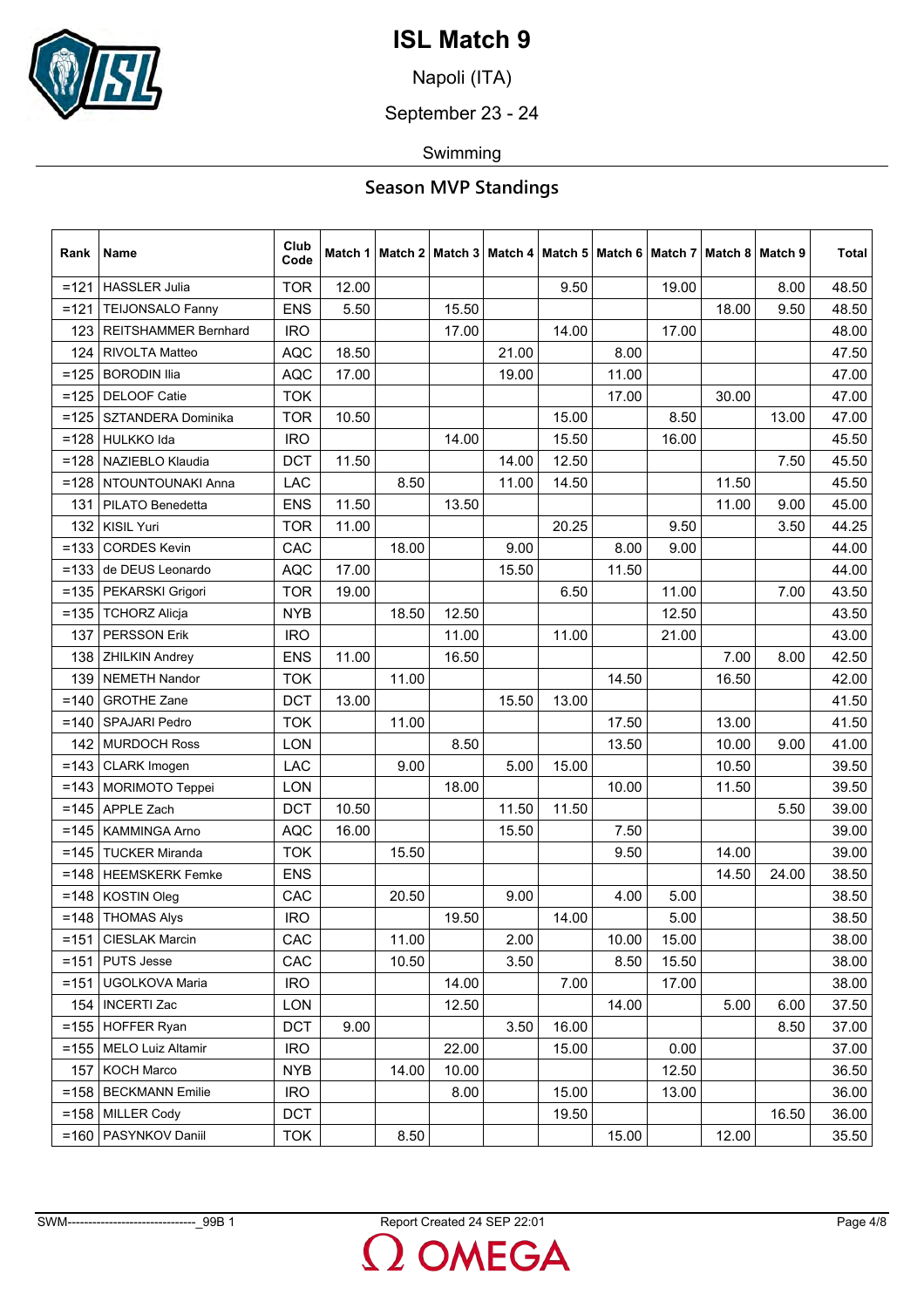

Napoli (ITA)

September 23 - 24

Swimming

| Rank    | Name                    | Club<br>Code |       |       |       |       |       |       |       | Match 1   Match 2   Match 3   Match 4   Match 5   Match 6   Match 7   Match 8   Match 9 |       | Total |
|---------|-------------------------|--------------|-------|-------|-------|-------|-------|-------|-------|-----------------------------------------------------------------------------------------|-------|-------|
| $= 160$ | <b>PRATT Cole</b>       | <b>TOR</b>   | 5.00  |       |       |       | 8.00  |       | 11.50 |                                                                                         | 11.00 | 35.50 |
| $=162$  | <b>DAVIES Georgia</b>   | <b>ENS</b>   | 14.00 |       | 14.50 |       |       |       |       |                                                                                         | 6.50  | 35.00 |
| $=162$  | de WAARD Maaike         | CAC          |       | 21.00 |       | 2.00  |       |       | 12.00 |                                                                                         |       | 35.00 |
| $=162$  | PINZUTI Alessandro      | <b>TOK</b>   |       | 14.00 |       |       |       | 10.00 |       | 11.00                                                                                   |       | 35.00 |
| $=165$  | <b>ACEVEDO Javier</b>   | <b>LAC</b>   |       |       |       | 8.00  | 10.00 |       |       | 16.50                                                                                   |       | 34.50 |
| $= 165$ | MAJCHRZAK Kacper        | CAC          |       | 18.50 |       | 3.50  |       | 6.50  | 6.00  |                                                                                         |       | 34.50 |
| 167     | <b>McKEE</b> Anton      | <b>TOR</b>   | 13.50 |       |       |       | 7.50  |       | 8.00  |                                                                                         | 5.00  | 34.00 |
| $= 168$ | <b>BOHUS Richard</b>    | <b>TOK</b>   |       | 14.00 |       |       |       | 14.00 |       | 5.50                                                                                    |       | 33.50 |
| $= 168$ | <b>HINDS Natalie</b>    | CAC          |       |       |       |       |       | 14.50 | 19.00 |                                                                                         |       | 33.50 |
| $= 168$ | <b>WATANABE Kanako</b>  | <b>TOK</b>   |       | 10.00 |       |       |       | 7.00  |       | 16.50                                                                                   |       | 33.50 |
| 171     | <b>TETZLOFF Aly</b>     | <b>TOK</b>   |       | 18.50 |       |       |       | 5.00  |       | 9.50                                                                                    |       | 33.00 |
| $=172$  | <b>HAYDEN Brent</b>     | <b>TOR</b>   | 3.00  |       |       |       | 7.50  |       | 9.50  |                                                                                         | 12.50 | 32.50 |
| $=172$  | <b>HELD Ryan</b>        | LAC          |       | 11.50 |       | 4.50  | 2.00  |       |       | 14.50                                                                                   |       | 32.50 |
| $=172$  | <b>MIGNON Clement</b>   | <b>ENS</b>   | 15.00 |       | 14.50 |       |       |       |       |                                                                                         | 3.00  | 32.50 |
| 175     | <b>MILDRED Edward</b>   | <b>LON</b>   |       |       | 3.00  |       |       | 9.50  |       | 7.50                                                                                    | 12.00 | 32.00 |
| 176     | <b>DELOOF Gabby</b>     | <b>TOK</b>   |       | 9.00  |       |       |       | 14.00 |       | 8.50                                                                                    |       | 31.50 |
| $=177$  | EVANS Joanna            | <b>DCT</b>   | 9.00  |       |       | 15.50 | 6.50  |       |       |                                                                                         | 0.00  | 31.00 |
| $=177$  | <b>GUNES Viktoriya</b>  | <b>ENS</b>   | 7.00  |       | 9.00  |       |       |       |       | 7.00                                                                                    | 8.00  | 31.00 |
| $=177$  | PEDA Paulina            | <b>NYB</b>   |       | 12.50 | 9.50  |       |       |       | 9.00  |                                                                                         |       | 31.00 |
| $=177$  | STRAUCH Jenna           | <b>IRO</b>   |       |       | 14.00 |       | 13.00 |       | 4.00  |                                                                                         |       | 31.00 |
| 181     | SURKOVA Arina           | <b>NYB</b>   |       | 6.50  | 11.50 |       |       |       | 12.50 |                                                                                         |       | 30.50 |
| $=182$  | <b>LOYNING Ingeborg</b> | <b>IRO</b>   |       |       | 16.00 |       | 9.50  |       | 4.50  |                                                                                         |       | 30.00 |
| $=182$  | <b>MAJERSKI Jakub</b>   | <b>NYB</b>   |       | 9.00  | 10.00 |       |       |       | 11.00 |                                                                                         |       | 30.00 |
| $=182$  | MOROZOV Vladimir        | <b>TOK</b>   |       |       |       |       |       | 14.00 |       | 16.00                                                                                   |       | 30.00 |
| $= 185$ | <b>BUKHOV Vladislav</b> | LAC          |       | 9.50  |       | 7.50  | 8.00  |       |       | 4.00                                                                                    |       | 29.00 |
| $=185$  | <b>SCOZZOLI Fabio</b>   | <b>AQC</b>   | 10.00 |       |       | 6.00  |       | 13.00 |       |                                                                                         |       | 29.00 |
| $=187$  | <b>ALMEIDA Brandonn</b> | <b>NYB</b>   |       | 9.50  | 9.00  |       |       |       | 10.00 |                                                                                         |       | 28.50 |
| $=187$  | <b>GINGRICH Leah</b>    | <b>TOK</b>   |       | 14.00 |       |       |       | 8.50  |       | 6.00                                                                                    |       | 28.50 |
| 189     | <b>KULLMAN Leonie</b>   | CAC          |       | 13.00 |       | 5.00  |       | 4.00  | 6.00  |                                                                                         |       | 28.00 |
|         | $=190$ RENSHAW Molly    | <b>NYB</b>   |       | 5.50  | 7.00  |       |       |       | 14.50 |                                                                                         |       | 27.00 |
|         | $=$ 190   RICHARDS Matt | <b>IRO</b>   |       |       | 11.00 |       | 6.50  |       | 9.50  |                                                                                         |       | 27.00 |
| $= 190$ | <b>TAYLOR Laura</b>     | <b>AQC</b>   | 5.00  |       |       | 8.00  |       | 14.00 |       |                                                                                         |       | 27.00 |
| 193     | <b>SWANSON Charlie</b>  | <b>ENS</b>   | 9.50  |       | 4.00  |       |       |       |       | 9.00                                                                                    | 4.00  | 26.50 |
|         | 194   BALLO Stefano     | <b>AQC</b>   | 13.00 |       |       | 9.00  |       | 4.00  |       |                                                                                         |       | 26.00 |
| 195     | <b>BIANCHI llaria</b>   | LON          |       |       | 6.00  |       |       | 5.00  |       | 7.00                                                                                    | 7.50  | 25.50 |
| $=196$  | <b>ANDERSON Freya</b>   | <b>LON</b>   |       |       |       |       |       | 11.00 |       | 5.50                                                                                    | 8.50  | 25.00 |
| $= 196$ | <b>NIKOLAEV Mark</b>    | <b>DCT</b>   |       |       |       | 12.00 | 7.00  |       |       |                                                                                         | 6.00  | 25.00 |
|         | $=196$ PIJNENBURG Stan  | <b>NYB</b>   |       | 6.50  | 14.50 |       |       |       | 4.00  |                                                                                         |       | 25.00 |
| $=199$  | ANDRUSENKO Veronika     | <b>IRO</b>   |       |       | 5.50  |       | 6.00  |       | 13.00 |                                                                                         |       | 24.50 |
| $= 199$ | <b>KUBOVA Simona</b>    | <b>ENS</b>   | 6.00  |       | 4.00  |       |       |       |       | 10.00                                                                                   | 4.50  | 24.50 |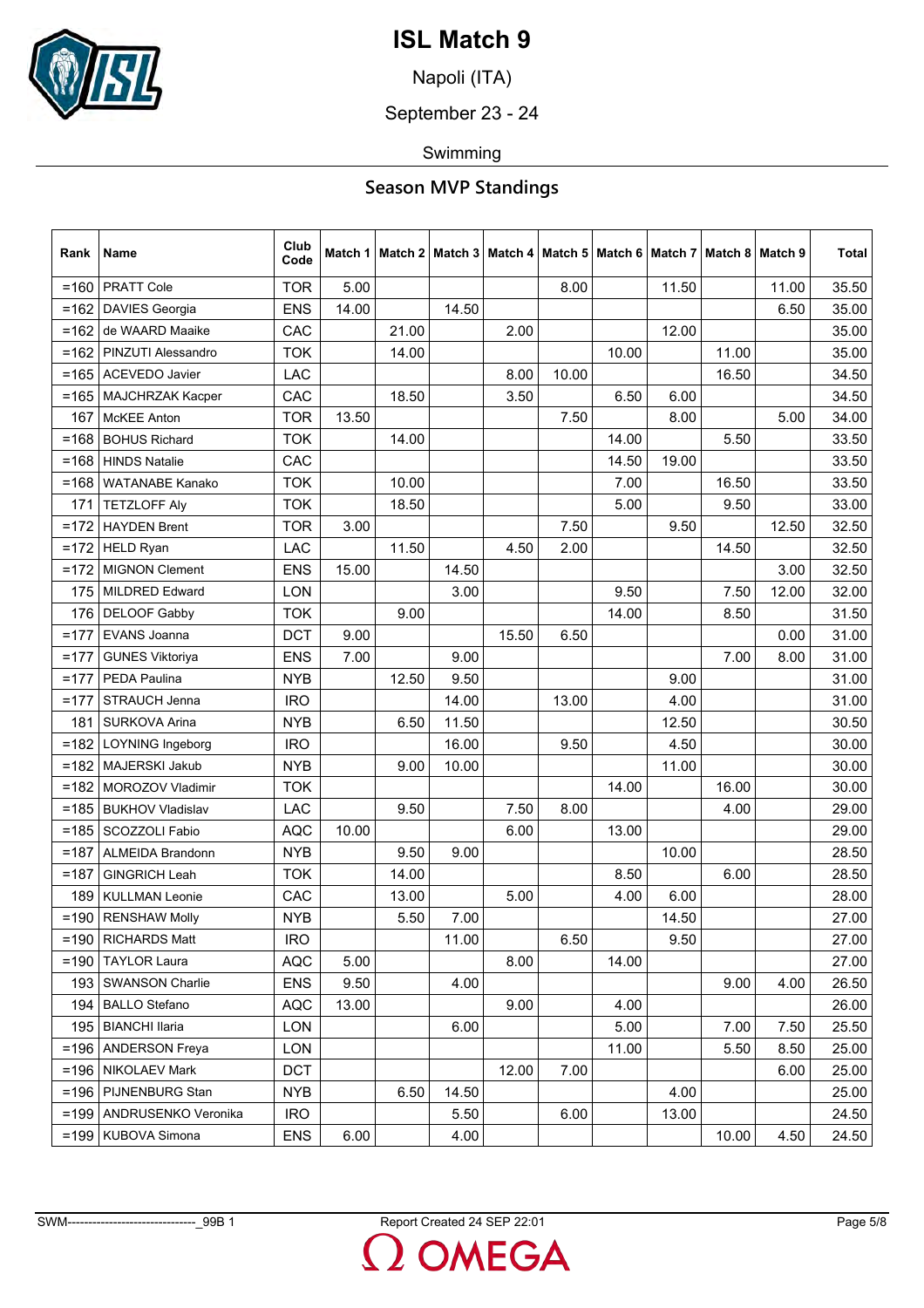

Napoli (ITA)

September 23 - 24

Swimming

| Rank    | Name                        | Club<br>Code |       | Match 1   Match 2   Match 3   Match 4   Match 5   Match 6   Match 7   Match 8   Match 9 |       |       |       |       |       |       |       | Total |
|---------|-----------------------------|--------------|-------|-----------------------------------------------------------------------------------------|-------|-------|-------|-------|-------|-------|-------|-------|
| $=199$  | <b>SAKCI Emre</b>           | <b>IRO</b>   |       |                                                                                         | 12.50 |       | 12.00 |       |       |       |       | 24.50 |
| $=202$  | <b>BAKER Kathleen</b>       | <b>LAC</b>   |       | 16.50                                                                                   |       | 2.50  | 5.00  |       |       |       |       | 24.00 |
| $=202$  | <b>DEVINE Abrahm</b>        | LAC          |       | 5.00                                                                                    |       | 14.00 | 5.00  |       |       | 0.00  |       | 24.00 |
| $= 202$ | <b>ESCOBEDO Emily</b>       | CAC          |       | 14.00                                                                                   |       | 10.00 |       |       |       |       |       | 24.00 |
| $=202$  | SOROKINA Anastasia          | CAC          |       |                                                                                         |       | 7.00  |       | 12.00 | 5.00  |       |       | 24.00 |
| $=202$  | <b>STJEPANOVIC Velimir</b>  | <b>DCT</b>   | 3.00  |                                                                                         |       | 3.00  | 9.00  |       |       |       | 9.00  | 24.00 |
| $=207$  | <b>HINDLEY Isabella</b>     | <b>DCT</b>   | 6.50  |                                                                                         |       | 3.00  | 6.00  |       |       |       | 8.00  | 23.50 |
| $=207$  | <b>SZARANEK Mark</b>        | CAC          |       | 7.00                                                                                    |       | 5.50  |       | 3.00  | 8.00  |       |       | 23.50 |
| $= 209$ | di PIETRO Silvia            | <b>AQC</b>   | 4.50  |                                                                                         |       | 12.50 |       | 6.00  |       |       |       | 23.00 |
| $= 209$ | <b>GRINEV Vladislav</b>     | <b>AQC</b>   | 11.00 |                                                                                         |       | 7.50  |       | 4.50  |       |       |       | 23.00 |
| $=209$  | <b>GROVES Madeline</b>      | <b>DCT</b>   | 2.50  |                                                                                         |       |       | 5.00  |       |       |       | 15.50 | 23.00 |
| $= 209$ | <b>LICON Will</b>           | LAC          |       | 7.50                                                                                    |       | 8.50  | 7.00  |       |       |       |       | 23.00 |
| 213     | <b>BUSCH Kim</b>            | LON          |       |                                                                                         | 11.00 |       |       | 8.00  |       | 2.00  | 1.50  | 22.50 |
| $= 214$ | <b>BARRETT Adam</b>         | <b>ENS</b>   | 5.50  |                                                                                         | 6.50  |       |       |       |       | 3.00  | 7.00  | 22.00 |
| $= 214$ | <b>MACINNES Keanna</b>      | <b>TOK</b>   |       | 6.00                                                                                    |       |       |       | 6.00  |       | 10.00 |       | 22.00 |
| =214    | <b>MANAUDOU Florent</b>     | <b>ENS</b>   |       |                                                                                         |       |       |       |       |       | 8.00  | 14.00 | 22.00 |
| $= 214$ | <b>MORA Lorenzo</b>         | <b>IRO</b>   |       |                                                                                         | 7.00  |       | 1.00  |       | 14.00 |       |       | 22.00 |
| $= 214$ | <b>OMOTO Rika</b>           | <b>AQC</b>   | 8.00  |                                                                                         |       | 6.00  |       | 8.00  |       |       |       | 22.00 |
| $= 219$ | <b>CHIERIGHINI Marcelo</b>  | <b>AQC</b>   | 7.50  |                                                                                         |       | 11.00 |       | 3.00  |       |       |       | 21.50 |
| $= 219$ | <b>PINFOLD Brett</b>        | <b>LAC</b>   |       | 4.50                                                                                    |       | 5.50  | 7.00  |       |       | 4.50  |       | 21.50 |
| $= 221$ | <b>BRUHN Annika</b>         | <b>DCT</b>   | 3.00  |                                                                                         |       | 3.00  | 6.50  |       |       |       | 8.50  | 21.00 |
| $= 221$ | LITHERLAND Jay              | <b>DCT</b>   | 5.00  |                                                                                         |       | 7.00  |       |       |       |       | 9.00  | 21.00 |
| $=221$  | <b>MAHONEY Travis</b>       | <b>ENS</b>   | 7.00  |                                                                                         | 5.50  |       |       |       |       | 4.00  | 4.50  | 21.00 |
| $=221$  | POLIERI Alessia             | <b>AQC</b>   | 5.00  |                                                                                         |       | 7.00  |       | 9.00  |       |       |       | 21.00 |
| $=225$  | <b>HAAS Townley</b>         | CAC          |       | 2.00                                                                                    |       |       |       | 8.50  | 10.00 |       |       | 20.50 |
| $=225$  | <b>WHITTLE Jacob</b>        | <b>NYB</b>   |       | 6.50                                                                                    | 11.00 |       |       |       | 3.00  |       |       | 20.50 |
| $=227$  | <b>BASSETO Guilherme</b>    | <b>IRO</b>   |       |                                                                                         | 4.00  |       | 6.50  |       | 9.50  |       |       | 20.00 |
| $=227$  | <b>COCCONCELLI Costanza</b> | <b>IRO</b>   |       |                                                                                         | 6.00  |       | 5.50  |       | 8.50  |       |       | 20.00 |
| $=227$  | <b>DEMLER Kathrin</b>       | CAC          |       | 5.00                                                                                    |       |       |       | 4.00  | 11.00 |       |       | 20.00 |
| $=227$  | <b>STEENBERGEN Marrit</b>   | <b>NYB</b>   |       | 8.50                                                                                    | 7.00  |       |       |       | 4.50  |       |       | 20.00 |
| 2311    | PIETRUSCHKA Marie           | CAC          |       | 7.00                                                                                    |       | 5.00  |       | 4.00  | 3.50  |       |       | 19.50 |
| 232     | <b>USTINOVA Daria S</b>     | <b>NYB</b>   |       | 1.50                                                                                    | 6.50  |       |       |       | 10.50 |       |       | 18.50 |
| $= 233$ | de TULLIO Marco             | <b>ENS</b>   | 6.00  |                                                                                         | 9.00  |       |       |       |       | 3.00  |       | 18.00 |
| $= 233$ | <b>QUINTERO Cristian</b>    | <b>TOK</b>   |       | 0.00                                                                                    |       |       |       | 10.50 |       | 7.50  |       | 18.00 |
| $= 233$ | ZAMORANO Africa             | <b>IRO</b>   |       |                                                                                         | 14.00 |       | 4.00  |       | 0.00  |       |       | 18.00 |
| $= 236$ | <b>BAQLAH Khader</b>        | CAC          |       | 2.00                                                                                    |       | 4.00  |       | 0.00  | 11.00 |       |       | 17.00 |
| $= 236$ | <b>STUPIN Max</b>           | <b>ENS</b>   | 5.00  |                                                                                         | 4.00  |       |       |       |       |       | 8.00  | 17.00 |
|         | =238   BRZOSKOWSKI Maarten  | <b>TOK</b>   |       | 7.00                                                                                    |       |       |       | 4.00  |       | 5.00  |       | 16.00 |
| $= 238$ | ZEVINA Daryna               | <b>NYB</b>   |       | 6.00                                                                                    | 5.00  |       |       |       | 5.00  |       |       | 16.00 |
| 240     | <b>WILLIAMS Brodie</b>      | CAC          |       | 11.00                                                                                   |       | 3.00  |       |       | 1.00  |       |       | 15.00 |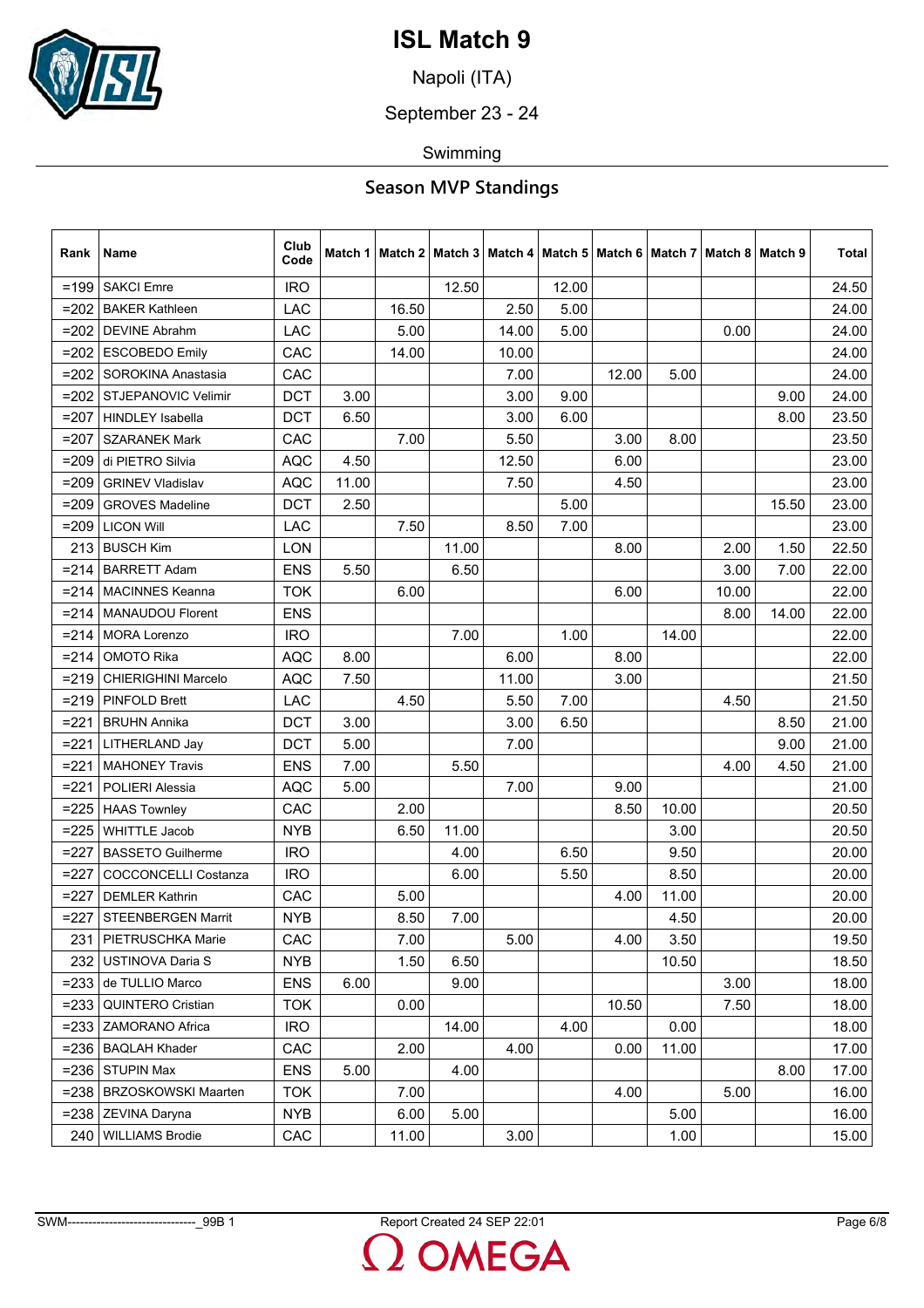

Napoli (ITA)

September 23 - 24

Swimming

| Rank    | Name                         | Club<br>Code |      | Match 1   Match 2   Match 3   Match 4   Match 5   Match 6   Match 7   Match 8   Match 9 |      |      |      |      |       |      |      | Total |
|---------|------------------------------|--------------|------|-----------------------------------------------------------------------------------------|------|------|------|------|-------|------|------|-------|
| $= 241$ | FIEDKIEWICZ Kornelia         | <b>NYB</b>   |      | 5.50                                                                                    | 6.50 |      |      |      | 2.50  |      |      | 14.50 |
| $= 241$ | STEPHENS Laura               | <b>TOR</b>   | 2.50 |                                                                                         |      |      | 6.00 |      | 6.00  |      |      | 14.50 |
| $= 243$ | <b>HOPE Lucy</b>             | <b>NYB</b>   |      | 6.00                                                                                    | 3.00 |      |      |      | 5.00  |      |      | 14.00 |
| $= 243$ | <b>LAHTINEN Laura</b>        | LON          |      |                                                                                         | 8.00 |      |      | 0.00 |       | 3.00 | 3.00 | 14.00 |
| $= 243$ | <b>MURPHY Camden</b>         | <b>DCT</b>   | 8.50 |                                                                                         |      | 2.00 | 3.50 |      |       |      |      | 14.00 |
| $= 246$ | SHEVTSOV Sergey              | <b>DCT</b>   | 4.50 |                                                                                         |      | 2.00 |      |      |       |      | 7.00 | 13.50 |
| $= 246$ | <b>STRELNIKOV Kirill</b>     | <b>IRO</b>   |      |                                                                                         |      |      | 1.00 |      | 12.50 |      |      | 13.50 |
| $= 246$ | <b>WOG Kelsey</b>            | <b>TOR</b>   | 0.50 |                                                                                         |      |      | 6.00 |      | 7.00  |      | 0.00 | 13.50 |
| $= 249$ | <b>MUREZ Andi</b>            | <b>LON</b>   |      |                                                                                         |      |      |      |      |       | 9.00 | 4.00 | 13.00 |
| $= 249$ | <b>VALL Jessica</b>          | <b>ENS</b>   | 6.00 |                                                                                         | 3.00 |      |      |      |       | 4.00 | 0.00 | 13.00 |
| 251     | <b>CORREIA Breno</b>         | LAC          |      | 3.00                                                                                    |      | 0.00 | 3.50 |      |       | 6.00 |      | 12.50 |
| $= 252$ | <b>MEITZ Kaersten</b>        | <b>TOR</b>   |      |                                                                                         |      |      |      |      | 8.00  |      | 4.00 | 12.00 |
| $= 252$ | <b>VEKOVISHCHEV Mikhail</b>  | <b>IRO</b>   |      |                                                                                         | 4.00 |      | 3.50 |      | 4.50  |      |      | 12.00 |
| $= 252$ | <b>WILLIAMSON Sam</b>        | <b>LON</b>   |      |                                                                                         | 5.50 |      |      | 4.50 |       | 2.00 | 0.00 | 12.00 |
| 255     | <b>QUAH Ting Wen</b>         | <b>DCT</b>   | 4.50 |                                                                                         |      | 3.00 | 4.00 |      |       |      |      | 11.50 |
| $= 256$ | <b>LELLIOTT Jay</b>          | <b>TOR</b>   |      |                                                                                         |      |      |      |      | 11.00 |      | 0.00 | 11.00 |
| $= 256$ | <b>LESAFFRE Fantine</b>      | <b>AQC</b>   | 5.00 |                                                                                         |      | 0.00 |      | 6.00 |       |      |      | 11.00 |
| $= 256$ | <b>MARSH Alyssa</b>          | LAC          |      | 10.00                                                                                   |      | 1.00 |      |      |       |      |      | 11.00 |
| $= 256$ | TETEREVKOVA Kotryna          | LAC          |      |                                                                                         |      | 0.00 | 7.00 |      |       | 4.00 |      | 11.00 |
| $= 260$ | <b>CARAMIGNOLI Martina</b>   | <b>AQC</b>   |      |                                                                                         |      | 4.00 |      | 6.00 |       |      |      | 10.00 |
| $= 260$ | <b>MONTEIRO Ana Catarina</b> | <b>NYB</b>   |      | 5.00                                                                                    | 5.00 |      |      |      | 0.00  |      |      | 10.00 |
| $= 262$ | <b>HEINTZ Philip</b>         | <b>NYB</b>   |      | 0.00                                                                                    | 1.50 |      |      |      | 8.00  |      |      | 9.50  |
| $= 262$ | <b>SCALIA Silvia</b>         | <b>IRO</b>   |      |                                                                                         | 2.50 |      | 5.00 |      | 2.00  |      |      | 9.50  |
| $= 264$ | <b>COMERFORD Mallory</b>     | <b>TOK</b>   |      |                                                                                         |      |      |      | 5.50 |       | 3.50 |      | 9.00  |
| $= 264$ | MUNOZ del CAMPO Lidon        | <b>AQC</b>   | 2.50 |                                                                                         |      | 4.00 |      | 2.50 |       |      |      | 9.00  |
| $= 264$ | PERIBONIO Tomas              | CAC          |      |                                                                                         |      | 4.00 |      | 5.00 | 0.00  |      |      | 9.00  |
| $= 267$ | APOSTALON Anika              | <b>TOR</b>   | 8.50 |                                                                                         |      |      | 0.00 |      |       |      | 0.00 | 8.50  |
| $= 267$ | <b>TOMAC Mewen</b>           | <b>NYB</b>   |      |                                                                                         |      |      |      |      | 8.50  |      |      | 8.50  |
| 269     | <b>BILIS Simonas</b>         | <b>ENS</b>   |      |                                                                                         | 5.00 |      |      |      |       | 2.00 |      | 7.00  |
| $= 270$ | <b>GIREV</b> Ivan            | <b>TOK</b>   |      | 6.00                                                                                    |      |      |      | 0.00 |       | 0.00 |      | 6.00  |
|         | =270   SIMONS Kenzo          | <b>LON</b>   |      |                                                                                         | 4.00 |      |      | 2.00 |       | 0.00 | 0.00 | 6.00  |
| $= 272$ | <b>BECKER Bowe</b>           | <b>TOK</b>   |      | 5.50                                                                                    |      |      |      |      |       |      |      | 5.50  |
| $= 272$ | <b>HILL Danielle</b>         | <b>IRO</b>   |      |                                                                                         | 3.00 |      | 2.50 |      | 0.00  |      |      | 5.50  |
|         | =274   HALL Candice          | <b>TOR</b>   |      |                                                                                         |      |      |      |      | 0.00  |      | 5.00 | 5.00  |
| $= 274$ | <b>MEYNEN Julie</b>          | <b>TOK</b>   |      | 0.00                                                                                    |      |      |      | 1.50 |       | 3.50 |      | 5.00  |
|         | 276   BRAUNSCHEIG Ole        | <b>NYB</b>   |      | 3.50                                                                                    | 1.00 |      |      |      |       |      |      | 4.50  |
| $=277$  | NASRETDINOVA Rosalia         | <b>AQC</b>   | 0.00 |                                                                                         |      | 0.00 |      | 4.00 |       |      |      | 4.00  |
| $=277$  | SEGEL Janja                  | <b>ENS</b>   | 2.00 |                                                                                         | 2.00 |      |      |      |       | 0.00 |      | 4.00  |
| $=277$  | <b>VASEY Sarah</b>           | <b>NYB</b>   |      | 0.00                                                                                    |      |      |      |      | 4.00  |      |      | 4.00  |
| 280     | <b>JONES Harriet</b>         | <b>TOK</b>   |      | 3.50                                                                                    |      |      |      | 0.00 |       | 0.00 |      | 3.50  |